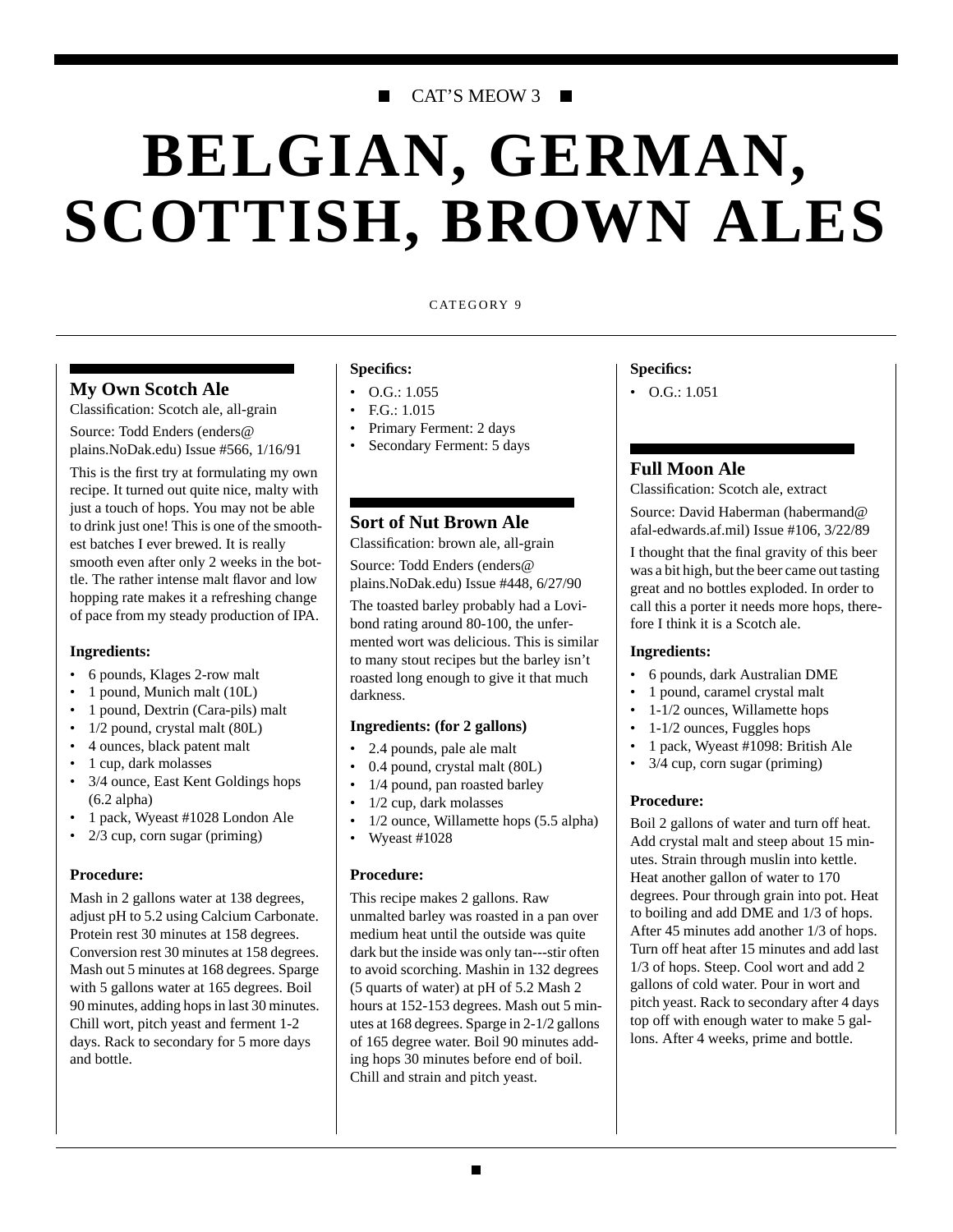# **Specifics:**

- $O.G.: 1.055$
- $EG: 1.017$
- Primary Ferment: 4 days
- Secondary Ferment: 4 weeks

# **Cat's Paw Brown Ale**

Classification: brown ale, all-grain

Source: Doug Roberts (roberts%studguppy @lanl.gov) Issue #378, 3/15/90

This batch was what my fond memories of drinking London Brown Ales in Canterbury, UK were all about. A classic.

# **Ingredients:**

- 7 pounds, Klages malt
- 1/4 pound, chocolate malt
- 1/4 pound, black patent malt
- 1/2 pound, crystal malt (90L)
- 1 ounce, Willamette hops (boil)
- 4/5 ounce, Perle hops (boil)
- 1/2 ounce, Willamette hops (finish)
- 1 teaspoon, gypsum
- $\cdot$  1/2 teaspoon, Irish moss
- Whitbread ale yeast

# **Procedure:**

The mash was done using Papazian's temperature-controlled mash. The boiling hops (Willamette and Perle) equal 9.84 AAUs. The finishing hops are added after the boil (while chilling with an immersion chiller). The ale yeast is rehydrated in 1/2 cup of 100 degree water.

# **Geordie Brown Ale**

Classification: brown ale, extract

Source: Elaine May (elaine@hpmtlx. hp.com) Issue #362, 2/21/90

The beer is a brown ale with sweetness from the sugars and crystal malt; not much hop flavor. The maltodextrin contributes a strange slightly syrupy quality (I think)---I might leave it out next time. Anyway, I thought it was a nice, drinkable brown ale.

# **Ingredients:**

- 2 cans, Geordie Extra Strong ale extract
- 1 cup, dark brown sugar
- 2 cups, corn sugar
- 1/2 pound, crystal malt
- 1/2 cup, maltodextrin
- 1/2 teaspoon, Irish moss
- 1 ounce, Willamette leaf hops

# **Procedure:**

Bring grain to boil in 1 gallon water; remove grain when water starts to boil. Add another 1/2 gallon of water and bring to boil again. Add extract and sugars, boil for 15 minutes. Add Irish moss and hops for last 5 minutes of boil. Put it in fermenter with enough water to make 5 gallons. Add ale yeast and wait.

# **Specifics:**

- O.G.: 1.057
- F.G.: 1.018

# **Boonesburger Winterale**

Classification: pale ale, holiday beer, Widmer Festbier, extract

Source: Florian Bell (florianb@ tekred.cna.tek.com) Issue #324, 12/15/89

Twelve days in the bottle was sufficient. I prefer this over Widmer Festbier, after which it was patterned. It's also a lot cheaper.

# **Ingredients:**

- 5 pounds, light dry extract
- 3 pounds, 2-row pale malt
- $1/2$  pound, crystal malt  $(40L)$
- 2 ounces, roasted barley
- 4 ounces, wheat malt
- 2 ounces, dextrin malt
- 2 ounces, Cascade hops (5.2% alpha)
- 1/2 ounce, Tettnanger hops  $(4.9\%$ alpha)
- 1/2 ounce, Perle hops (7.2% alpha)
- 1/2 ounce, Kent Goldings hops (5.2%) alpha)
- 1 teaspoon, Irish moss
- 1 pack, Wyeast Irish

# **Procedure:**

I used Papazian's partial mash method, except used 2 gallons of sparge water. I got 18 pints of sparge and added two pints of water to the boil, along with the dry extract. Boil 60 minutes. Add 1 ounce Cascade, 1/ 4 ounce Perle, and 1/4 ounce Tettnanger at 40 minutes. Add 1/2 ounce Cascade, 1/4 ounce Perle, and 1/4 ounce Tettnanger at 30 minutes. Add 1/2 ounce Cascade, and 1/ 2 ounce Kent Goldings in hop bag at 3 minutes. Strain into primary fermenter. Transfer hops bag to primary.

# **Specifics:**

- $\bullet$  O.G.: 1.060
- $FG: 1.012$
- Primary Ferment: 3 days
- Secondary Ferment: 9 days

# **Barrel Bottom Black Bitter**

Classification: porter, brown ale, extract

Source: Ted Manahan (tedm@ hpldola.hp.com) Issue #309, 11/23/89

Barrel Bottom is a very dark, rich and bitter brew with a full head of tan foam. It could pass as a stout. The only bad part is that my 5 gallons is almost gone, in less than two months. Ingredients were obtained from William's Brewing, the Australian extract is their darker variety.

# **Ingredients:**

- 6 pounds, Australian dark malt extract syrup
- 2/3 pounds, chocolate malt
- 1/3 pound, crystal malt
- 2 ounces, Perle hops
- 1-1/2 ounces, Cascade hops
- Burton liquid ale yeast

# **Procedure:**

Soak malt in a pot of hot water for 1 hour. While soaking, begin boiling Australian dark malt with the Perle hops. After 1 hour, add Cascade hops and turn off heat. Steep about 30 minutes. Strain everything into primary and add cold water to bring volume to 5 gallons. Pitch yeast when cool.

# **Chimight (Chimay Light)**

Classification: Trappist ale, Belgian ale, Chimay, all-grain

Source: Chuck Cox (bose!synchro!chuck @ uunet.UU.NET) Issue #556, 12/18/90

# **Ingredients: (for 9 gallons)**

- 15 pounds, pale unhopped extract
- 3/4 pound, brown sugar
- 1 pound, crystal malt
- 1 pound, flaked barley
- 1 pound, pale malt
- $1/2$  pound, wheat malt
- 1/4 teaspoon, gypsum
- 1/4 teaspoon, salt
- 1 teaspoon, Irish moss
- 7 HBUs, Northern Brewer hops (boil)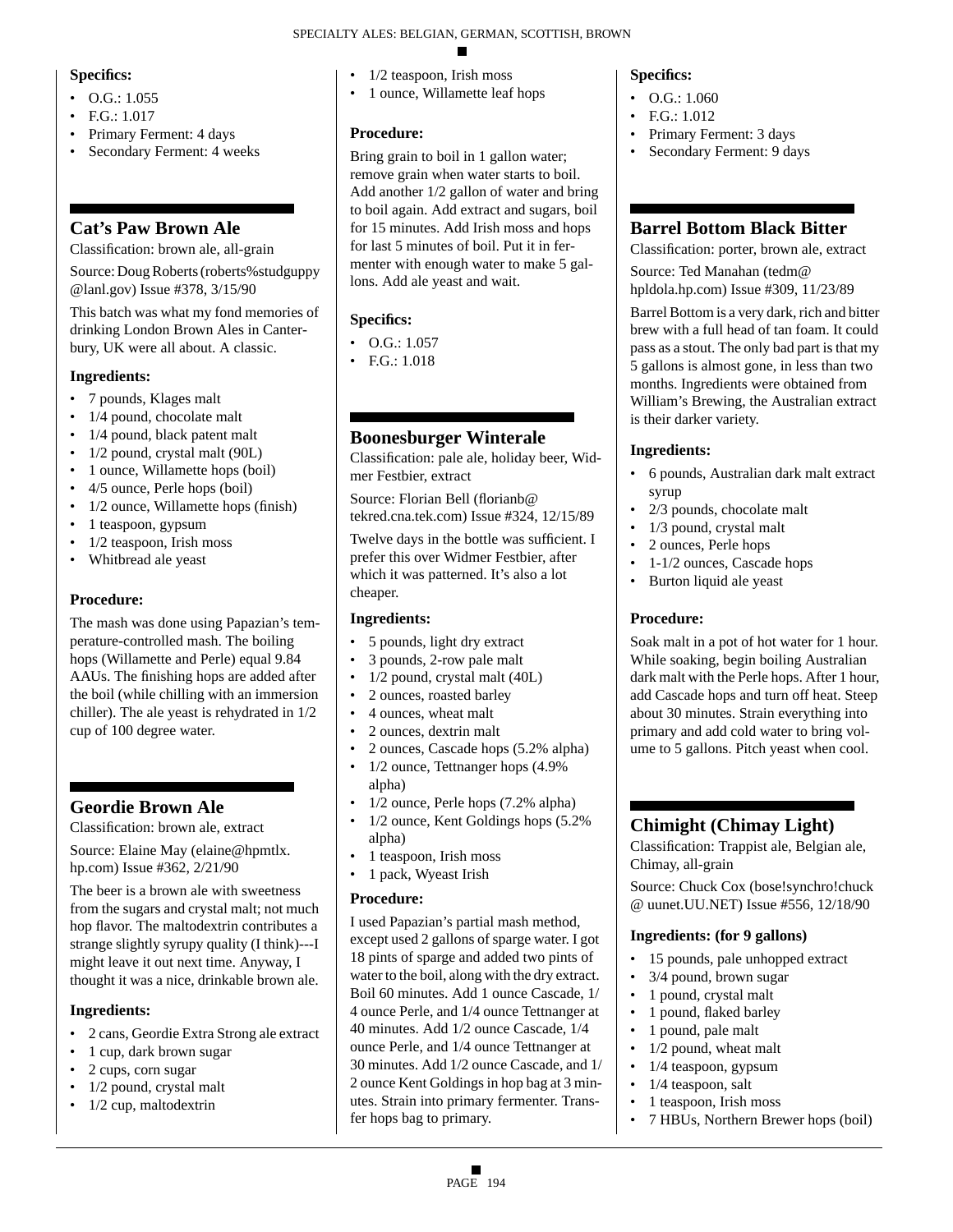- 14 HBUs, Chinook hops (boil)
- 1 ounce, Saaz hops (finish)
- 1/2 ounce, Tettnanger hops (finish)
- Chimay yeast

# **Procedure:**

This is a 9-gallon partial mash recipe. Use standard procedures, brewing about 7 gallons of wort in a 10-gallon kettle, followed by a 7-gallon primary and 2 5-gallon secondaries. Then keg (or bottle). The yeast was cultured from a bottle of Chimay.

# **Chimay Trippel**

Classification: Trappist ale, Belgian ale, Tripple, extract

Source: Chuck Cox (bose!synchro!chuck @ uunet.UU.NET) Issue #556, 12/18/90

# **Ingredients: (for 7 gallons)**

- 3.3 pounds, pale unhopped extract syrup
- 12 pounds, pale dry extract
- 1 pound, 6-row pale malt
- 1 pound, wheat malt
- 1 pound, Vienna malt
- 2 pounds, light brown sugar
- 1/2 pound, corn sugar
- 10 grams, coriander
- 8 grams, orange peel
- 4 HBUs, Saaz hops (boil)
- 4 HBUs, Hallertauer hops (boil)
- 4-1/2 HBUs, Fuggles hops (boil)
- handful, hops (finish)
- 1 teaspoon, Irish moss
- Chimay yeast culture

# **Procedure:**

This is a 7-gallon partial mash recipe. Use standard procedures, brewing about 7 gallons of wort in a 10-gallon kettle, followed by a 7-gallon primary and 2 5-gallon secondaries or a 7-gallon secondary. Then keg (or bottle). The yeast was cultured from a bottle of Chimay.

# **Old Peculier**

Classification: strong ale, old ale, Old Peculier, extract

Source: Mike Fertsch (FERTSCH@ adcl.RAY.COM) Issue #225, 8/11/89

This recipe is for one of my favorite old ales---Old Peculier. It comes from Dave Line's book *Brewing Beers Like Those You Buy.*

# **Ingredients:**

- 4 pounds, dark malt extract
- 1/2 pound, roast barley
- 1/2 pound, crystal malt
- 2 pounds, dark brown sugar
- 2 ounces, Fuggles hops
- 5 saccharin tablets
- yeast

# **Procedure:**

This recipe uses saccharin, but I will not use this in my beer; instead I may add brewer's licorice or lactose for sweetness. The amount of fermentables also seems low; I would add a pound or two of light extract to increase the gravity to the midfifties. The recipe also calls for priming with 3 ounces of black treacle, which is molasses. This seems low, and it also seems that different brands would contain different amounts of fermentable sugar.

# **Scottish Steamy Ale**

Classification: Scottish ale, extract Source: Ken Ellinwood (!sun!suntzu! aimla!ken) Issue #299, 11/9/89

My last batch came out too light because I added only 1/2 pound of the crystal malt--- I was convinced it was in the 90 Lovibond range. I also used 6.6 pounds of canned extract. The resulting beer was about 1/3 as dark as the original.

# **Ingredients:**

- 6 pounds, M&F light dry extract
- 1 pound, Scottish crystal malt (40L)
- 1 ounce, Northern Brewer leaf hops (boil)
- 1/2 ounce, Northern Brewer (finish)
- Brewers Choice American ale yeast

# **Procedure:**

Boiling hops are put in kettle for a 55 minute boil. The finishing hops are put in for an additional 5 minutes.

# **Trappist Monkey**

Classification: Trappist ale, Belgian ale, all-grain

Source: C.R. Saikley (grumpy!cr@ uunet.uu.net) Issue #606, 3/29/91

# **Ingredients: (for 6 gallons)**

- 8 pounds, Klages pale malt
- 4 pounds, Munich malt (10L)
- 1 pound, crystal malt (40L)
- 1 pound, malted wheat
- 1 pound, wheat flakes (unmalted)
- 1 pound, dark brown sugar
- 2 ounces, chocolate malt (uncracked)
- 2 ounces, Cascade hops (I didn't have time to age them 3 years!)
- 1 quart, starter cultured from Chimay dregs

# **Procedure:**

Mash temp 158 degrees, pH 5.3, 1 hour mash, final temp 155 degrees. Mash out with 1-1/2 gallons boiling water, resultant temp 168 degrees. Sparge @ 168 degrees, sparge water acidified with lactic acid to pH 6.5. Collect 8 gallons sweet wort. Add brown sugar. Boil for 1-1/2 hours. Add all hops 30 minutes into the boil. Cool to 70 degrees (counterflow chiller). Pitch Chimay starter. Ferment for 2 months in a single stage fermentation. Prime with 44 ounce sweet wort (from the original brew, stored very carefully). Bottle, yield 6 gals.

# **Specifics:**

- $\bullet$  O.G.: 1.072
- F.G.: 1.014
- Primary Ferment: 2 months

# **Ides of March Ale**

Classification: pale ale, coffee, extract Source: Kevin L. Scoles (kscoles@ pnet51.orb.mn.org) Issue #646, 5/28/91

- 1 can, Coopers Ale Kit
- 1-1/2 pounds, light dry malt extract
- 1 pound, rice syrup
- 1 cup, brewed Kenya AA coffee
- 1/4 pound, Black Patent malt
- 1/4 pound, chocolate malt
- 1/4 pound, 40 deg crystal malt
- 1-1/2 ounces, Willemette whole hops
- 1/2 cup, corn sugar bottling
- finings (follow directions)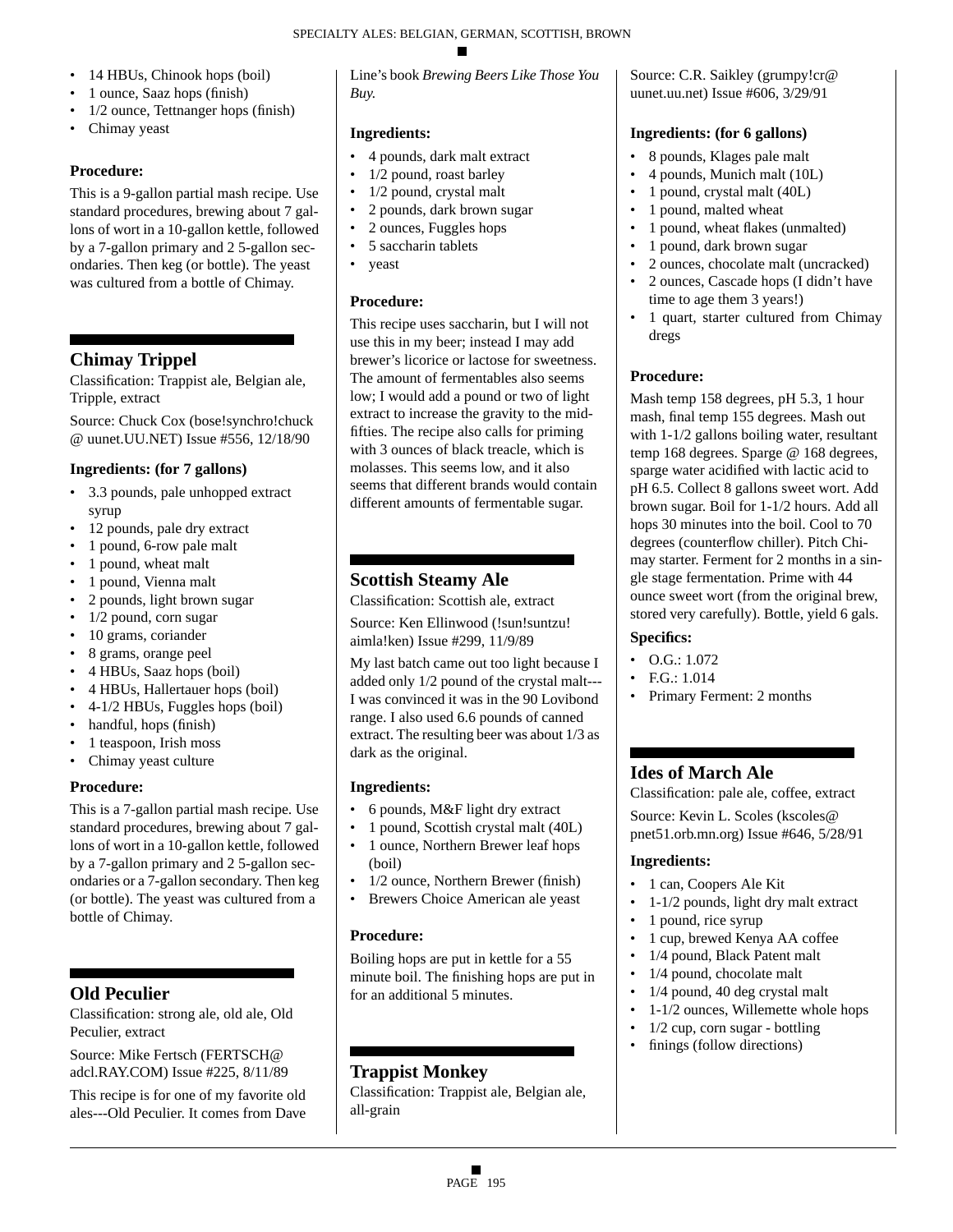# **Procedure:**

In three gallons of brewing water, put Black Patent and Chocolate malt. Bring to a boil. After boil just starts, strain out grains. Add coffee, crystal malt, rice syrup, dry ME and 1.5 ounce willemette hops. Boil 45 min. Add Cooper Ale Kit, and continue to boil 3 to 5 min. (much longer and the finishing hops in the Coopers kit make the brew bitter). Cool and pitch with Ale yeast from the Cooper Kit. Ferment 7 days. Rack and add finings (or polychlar). When settled, bottle with corn sugar.

# **Specifics:**

- O.G.: 1.046
- F.G.: 1.012
- Primary Ferment: 7 days
- Secondary Ferment: Until clear

# **Modified Fillmore Ale**

Classification: spruce beer, spiced ale, extract

Source: Mal Card, (card@apollo.hp.com) Issue #695, 8/6/91

After only 3 weeks I sampled and it tasted great. Orange and spruce flavor very evident. Even my wife liked it until I told her about the spruce cuttings.

# **Ingredients: (for 10 gallons)**

- 12 pounds, Munton & Fison dried light extract
- 2 pounds, light clover honey
- 1 pound, crystal malt
- 5 ounces, black patent malt
- 5 ounces, Cascade hops
- 4 ounce, leaf Tettnager
- 5 teaspoons, yeast nutrient
- 2 orange rinds
- 1 6" x 3/4" root of ginger (pre-heat in microwave ~ 20 sec - squeeze juice into wort)
- 1 teaspoon, whole cloves (slightly crushed)
- 5 3-inch, cinnamon sticks (slightly crushed)
- 1 teaspoon, Irish moss
- newish cuttings from Blue Spruce sapling  $($  - 1.5 quart jar filled loosely)
- Whitbread dried ale yeast

# **Procedure:**

Steep crystal and patent malts. Remove grain when boil begins. Add extract, honey, cascade hops and yeast nutrient. Boil for

40 minutes. Add Irish Moss. Put fruit and spices in a hop bag and add to wort, squeezing bag every few minutes with tongs. Boil for addition 10 minutes. Add tettnager hops and spruce cuttings. Boil 2 minutes. Turn off heat and strain hops, but leave the spruce cuttings during cool down. Cool wort for 20 minutes and then remove spruce cuttings. Fill primary fementer and pitch yeast. Blow off tube is required! After a week, rack to two 5 gallon carboys and dilute to 5 gallons each.

# **Specifics:**

- O.G.: 1.092 (before diluting)
- F.G.: 1.010
- Primary Ferment: 1 week
- Secondary Ferment: 2 weeks

# **Lageresque Ale**

Classification: pale ale, extract

Source: Todd Enders (enders@ plains.NoDak.edu) Issue #706, 8/21/91

Ferment as cool as you can muster, to keep the esters down. If you can, rack the wort off the trub before the fermentation really gets started (i.e. let it settle out for 4-6 hours, then rack, but pitch the yeast \*first\* to avoid nasty suprises). Use an ale yeast that is clean (i.e. produces few esters). Reportedly, Wyeast #1056 (American Ale) is supposed to be the best yeast in this regard. You can also culture this strain (or one with a \*very\* similar flavour profile) from Sierra Nevada ales. Boil the full volume of your wort. The more dilute wort gives better hop utilization, and helps avoid carmelization of the wort. After bottling or kegging and subsequent carbonation, let the brew lager in the refrigerator for 4-6 weeks.

# **Ingredients:**

- 4 pounds, Alexanders light unhopped malt extract
- 1-1/2 pounds, Light dried malt extract (DME)
- 5 AAU's of your favourite bittering hops (e.g., 1/2 ounce. of 10% alpha chinook)
- 1-1/2 ounces, Hallertauer or Tetnanger hops for finishing
- Ale yeast (Wyeast American Ale #1056, aka Sierra Nevada \*strongly\* recomended)

# **Procedure:**

Dissolve the extracts in 5 gallons of brewing water. Bring to boil. After 15 minutes, add bittering hops. Boil 60 minutes total. Turn off heat and add finishing hops. Cool as rapidly as possible to 60-70F. Rack to fermenter, fill to 5 gallons, pitch yeast, relax, etc.

# **Don's Most Wickid Ale**

Classification: porter, brown ale, all-grain Source: Don McDaniel (dinsdale@ chtm.eece.unm.edu) Issue #740, 10/8/91

Tasted quite smoky and bitter at bottling. Kind of like a Porter rather than the brown ale I had in mind. Four weeks later...WOW! Both the smokyness and bitterness had mellowed. The beer was very dark, very malty with a complex flavor from the molases and black patent malt. The malt was balanced perfectly by the hops. My best beer yet. Had a thick, rich, smooth and long lasting head. I'm not aware of any commercial brew with which this beer can be compared. It sits between the brown ales available and something like an imperial stout or Mackeson XXX. Finally, don't Knock the use of a pound of sugar. It comes to only about 1/7 of fermentables, sugar is standard in British brewing and most importantly IT WORKED!

# **Ingredients:**

- 6 pounds, pale ale malt
- 3/4 pound, crystal malt
- 1/4 pound, black patent malt
- 1 pound, corn sugar
- 1 cup, blackstrap molasses (strong stuff. don't mess with any wimpy Brer Rabbit stuff.)
- 10 AAU, Northern Brewer, 60 min. boil
- 6 AAU, Cascade, steep
- Wyeast 1028 London Ale yeast
- 1/2 cup, corn sugar to prime

# **Procedure:**

Mash grains in 10 quarts water at 150 degrees for 90 min. Mash pH 5.5. Mashout 5 min. @ 168 degrees. Sparge with 5 gallons water @ 168 degrees. Disolved sugar and molases into runnings. Boil 90 minutes. Add Northern Brewer hops 30 minutes into boil. Turn off heat and add Cascades. Cool. Let sit over night. Rack off trub and pitch yeast. Temp at pitching: 62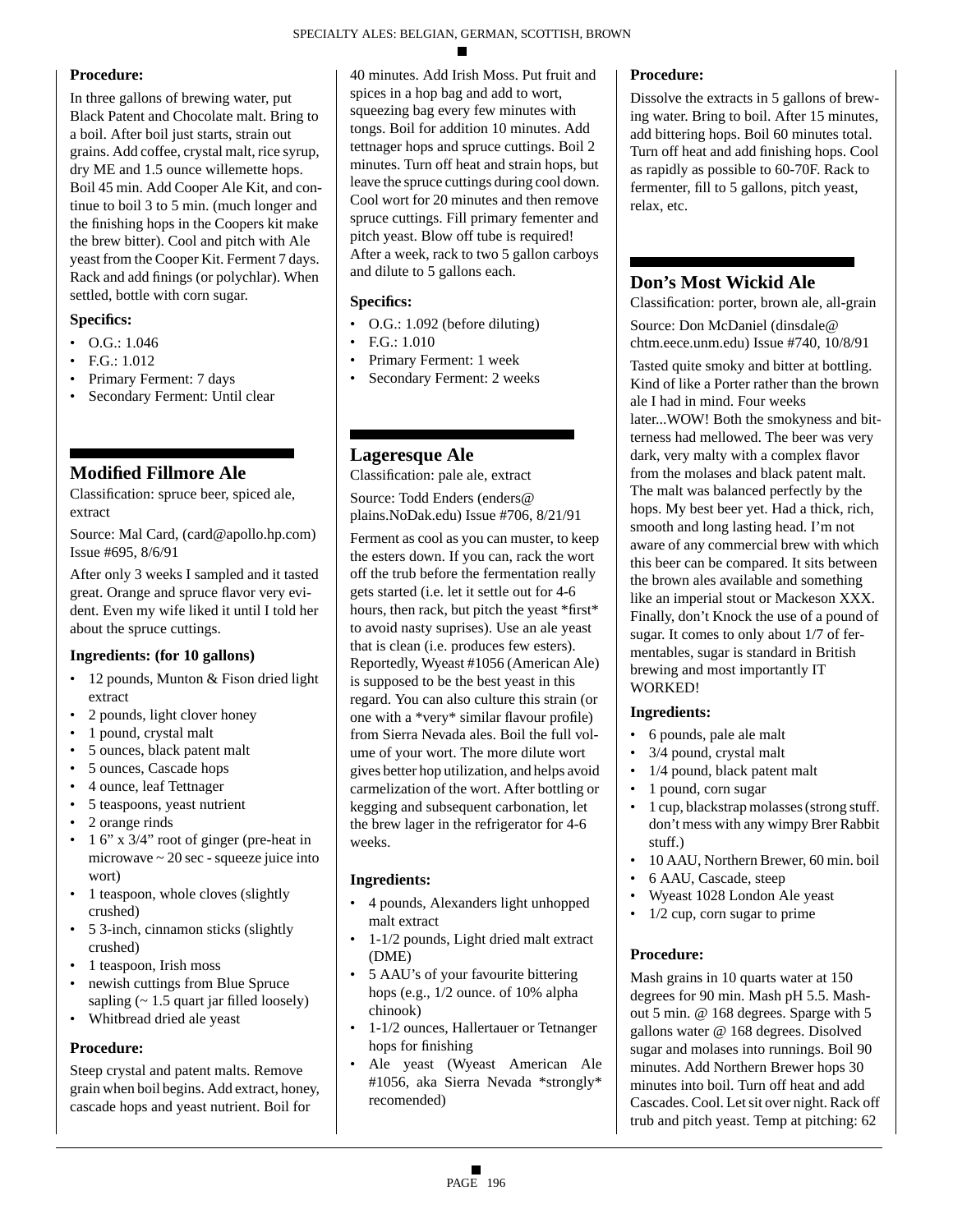degrees. After five days in primary, rack to secondary. Let sit for ten days then rack into bottling bucket with disolved priming sugar and bottled.

# **Specifics:**

- $\bullet$  O.G.: 1.052
- F.G.: 1.010
- Primary Ferment: 5 days at 60--65 degrees
- Secondary Ferment: 10 days at 60--65 degrees

# **Brown Ale**

Classification: brown ale, extract

Source: bgros@garnet.berkeley.edu rec.crafts.brewing, 1/16/92

This beer tastes fine. It is brown, malty, and slightly bitter. I don't get much nutty flavor, so I would increase the chocolate malt.

### **Ingredients:**

- 6 pounds, English Amber malt syrup
- 1/2 pound, Light English dried malt extract
- 1/2 pound, crystal malt (40L)
- 1/2 pound, chocolate malt
- 1 pound, light brown sugar
- 10 HBU, Cascade
- 1 ounce, Cascade (finishing; 5.8% alpha)
- Wyeast English Ale yeast

# **Specifics:**

• O.G.: 1.064

# **Trappiste**

Classification: Trappist ale, Belgian ale, Chimay, all-grain

Source: Martin A. Lodahl (hpfcmr.fc. hp.com!hplabs!pbmoss!malodah) Issue #741, 10/9/91

The only substantial change I'd make to the hopping is to dry-hop rather than finishhop, using the same quantities of the same varieties. After three weeks of fascinating fermentation, a strong beer was produced that was intriguingly complex and true to type. After a few months in the bottle it acquired a strong banana-ester component in the nose that priming with corn sugar rather than DME might have ameliorated. Good stuff, IMHO.

### **Ingredients:**

- 7 pounds, domestic 2-row pale malted barley
- 4 pounds, Munich malt
- 8 ounces, wheat malt
- 1-1/2 ounces, chocolate malt
- 1 pound, dark brown sugar (in boil)
- 1 ounce, Chinook (10.8% AA) (boil)
- 1/2 ounce, Tettnanger (4.7%), (finish)
- 1/2 ounce, Hallertauer (2.8%), (finish)
- 1/2 ounce, Kent Goldings (5.2%) (finish)
- yeast cultured from a bottle of Chimay Rouge
- Priming: 1 cup light dry malt extract

### **Procedure:**

Heat 14 quarts of mash water to 135 degrees. Mash-in for 3 minutes. Adjust pH to about 5.3. Protein rest for 30 minutes for 131-128 degrees. Conversion of about 2 hours at 150-141 degrees. Mash-out for 5 minutes at 168 degrees. Sparge with 5.5 gallons at 168-165 degrees. Boil 2 hours. Add boiling hops at 60 mins and finish hops at end of boil. Chill. Pitch yeast.

# **Specifics:**

- $\bullet$  O.G.: 1.078
- F.G.: 1.013
- Primary Ferment: 3 weeks
- Secondary Ferment: 5 days

# **Wee Heavy/Old Ale**

Classification: Scottish ale, wee heavy, old ale, strong ale, all-grain

Source: Martin A. Lodahl (hpfcmr.fc. hp.com!hplabs!pbmoss!malodah) Issue #751, 10/30/91

It's confession time. This was intended to be a Scottish Wee Heavy, but works much better as an Old Ale. I just haven't quite captured that uniquely malty characteristic of Scotch ales, but I'm still trying. I tried smoking the crystal malt over a peat fire, which really wasn't terribly successful in imparting peaty flavors to the malt. Next time I'll get the peat really soggy; perhaps that will work better. It's rich, vinous, with complex port-like ethers and not a hint of astringency (a common hard-water problem) or off-flavors. Next time I brew it, though, I'll delete the wheat malt (plenty of head, for the style, without it) and the brown sugar (the vinousness is too much for a Scotch ale),

substitute 2 pounds dextrine malt or flaked barley (still mulling this over) for an equal weight of pale malt, and smoke the cystal more heavily.

### **Ingredients:**

- 10 pounds, 2-row pale malted barley
- 2 pounds, 80 Lovibond crystal malt, smoked
- 8 ounces, wheat malt
- 1 ounce, chocolate malt
- 1 pound, brown sugar (in boil)
- 1 ounce, Northern Brewer (7.4 AAU) (boiling)
- 1/2 ounce, Willamette
- 1/2 ounce, Hallertauer
- 1/4 ounce, Cascade
- 3/4 cup, light dry malt extract (priming)
- Wyeast 1098 "English" (Whitbread) ale yeast

# **Procedure:**

Heat 18 quarts of mash water to 140 degrees, ph 5.3. Mash-in for 5 minutes at 130 degrees. Continue without a protein rest. Starch conversion of 60 minutes, 158- 150 degrees. Mash-out for 5 minutes at 168 degrees. Sparge with 5 gallons water at 168 degrees, ph 5.7. Add brown sugar and boil for 90 minutes. Add boiling hops at 30 minutes. Dry hop with 1/2 ounce each of Willamette and Hallertauer 3 days after pitching, and bottled 4 weeks later.

# **Specifics:**

- $O.G.: 1.070$
- F.G.: 1.020
- Primary Ferment: 4 weeks

# **7-Mile Red Ale**

Classification: pale ale, extract

Source: Karl Lutzen (lutzen@novell. physics.umr.edu)

I came up with the name when helping install a phone system and after the job was done, I had pulled over seven miles of phone line...ugh! It's a good ale, but not the "Great Ale" that I'm still looking for...maybe it's in the fermenter now?

- 6.6 pounds, of Northwestern amber malt extract
- 3/4 pound, 60 degree L Crystal Malt
- 2-1/2 ounces, Fuggles hop plugs (4.6% alpha)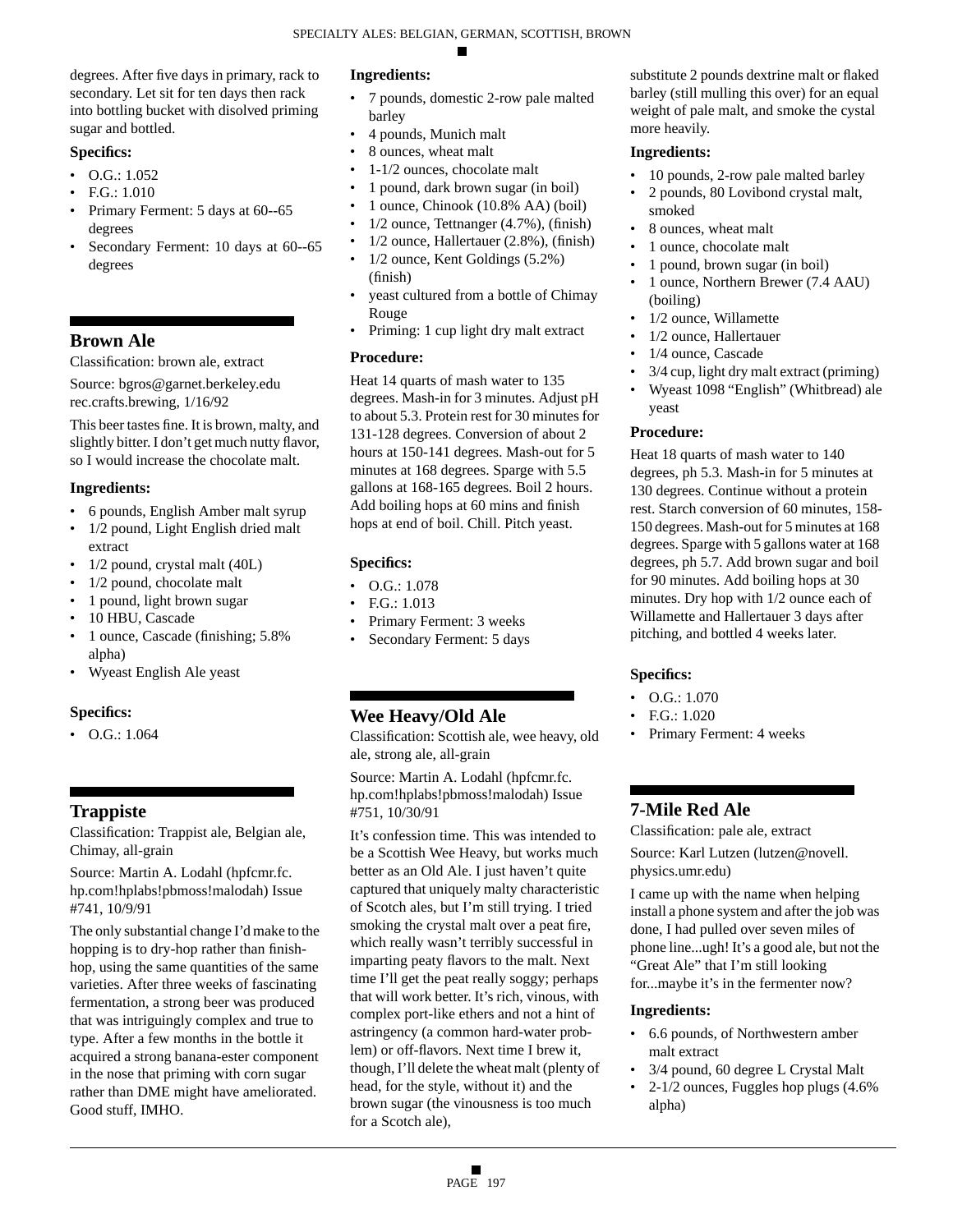- 1 ounce, Cascades whole leaf hops. (5%-ish alpha)
- 1 package, Glen-brew ale yeast

# **Procedure:**

Steep crystal malt for 30 minutes in 150 degree water. Sparge into brew pot of hot water and add malt extract. Bring to boil and add 1 ounce Fuggles. 20 minutes later add another ounce. At the 40 minute mark, toss in the final half ounce of fuggles. (Almost threw in a full ounce, but after tasting wort, decided against it---plenty bitter at this point.) Turn off heat and add Cascades. Stirred down the hops slowly and let sit for about 10 minutes. Strain all into fermenter containing ice water. Cooled. Pitched yeast. Single stage ferment. Keg, and age a few days.

# **Specifics:**

- O.G.: 1.044
- F.G.: 1.010
- Primary Ferment: 10 days

# **Margarita's Moult Scotch Ale**

Classification: Scotch ale, all-grain

Source: Bill Slack Issue #761, 11/15/91

Looks nice, malty smell and taste, noticeably alcoholic, a little harsh. It's been in the bottle a little over a week now and is starting to smooth out. I wish I had made more of this. I like the Scotch Ale style, especially now that cool weather is coming.

# **Ingredients: (for 4 gallons)**

- 8 pounds, English 2 row pale malt
- 1--1/2 pounds, English crystal malt (40 L.)
- 1 ounce, chocolate malt
- 1/2 pound, dark brown sugar
- 1 pound, Munton & Fison light dried malt extract
- 1--1/2 ounces, Kent Goldings (4.7 alpha)
- 1/2 ounce, Styrian Goldings
- gypsum (if your water is soft)
- 14 grams, Whitbread dry ale yeast

# **Procedure:**

Add 1 teaspoon gypsum (Nashua water is very soft) to 2 1/2 gal water. Heat to 165 degrees, add grains and dough in at 152 degrees. Mash for for 75 minutes (152 to 148 degrees). Mash out with 3 quarts boiling water (gives a temp of 160 degrees.

Should be 165 degrees). Draw off a quart and recirclate for a total of 10 times. Sparge with five gallons water and 1 teaspoon gypsum at 168 degrees. (Gravity was only 1.055 so decided to include 1 pound light M&F DME.) Bring to a boil. Add the DME and 1/2 pound dark brown sugar. At 15 minutes into the add 1 1/2 ounces of Kent Goldings. (At 62 minutes, gravity was 1.070 and volume was low, so added a gallon of boiling water.) At 73 minutes, add 1/2 ounce Styrian Goldings. At 90 minutes, start wort chilling. After chilling, rack to carboy, aerate by gently sloshing the fermenter. Pitch rehydrated Whitbread ale yeast, slosh carboy again, install airlock.

# **Specifics:**

- O.G.: 1.070 (estimated)
- F.G.: 1.019
- Primary Ferment: 2 weeks

# **Lambic**

Classification: Belgian ale, lambic, allgrain

Source: Martin A. Lodahl (pbmoss!malodah@PacBell.COM) Issue #681, 7/17/91

Marvelous! Crystal clear, with a pale amber color. A marvelous fruity aroma, with a distinctive Brettanomyces tang. Sour, but not excessively so, nutty, fruity, with a sort of "old leather" note. Apple-like finish.

# **Ingredients:**

- 7 pounds, 2-row Pale Malted Barley
- 3 1/2 pounds, brewers' flaked wheat
- 1/2 pound, crystal malt
- 1 ounce, Chinook hops
- 1 ounce, Willamette hops
- 1 ounce, Northern Brewer leaf hops
- Wyeast 1007 (German Ale) yeast
- Pediococcus damnosus culture
- Brettanomyces bruxellensis culture
- 1 teaspoon, yeast nutrient
- 3/4 cup, dextrose (priming)

# **Procedure:**

Baked all hops for 1 hour at 300 degrees and left 3 days in the open air. Mash grains and flaked wheat in 14 quarts of 130 degree water with 1 tsp gypsum added, for 5 minutes. Protein rest for 20 minutes at 140 degrees. Starch conversion for 60 minutes at 158-155 degrees. Mash out 10 minutes at

170 degrees. Sparge with 170 degree water. Boil 2 hours with hops added near the beginning. Cool. Pitch yeast. After 12 days I pitched the Pediococcus. I have to admit, I didn't much care for the taste of either the beer or the starter solution. It only took about 10 days (and some premature hot weather) to produce decided ropiness, so I pitched the Brettanomyces.

# **Specifics:**

- O.G.: 1.056
- F.G.: 1.015
- Primary Ferment: 12 days
- Secondary Ferment: 9 months

# **Father Ale**

Classification: old ale, strong ale, all-grain Source: Father Barleywine (rransom@ bchm1.aclcb.purdue.edu) Issue #601, 3/21/91

### **Ingredients: (for 10 gallons)**

- 16 pounds, 2-row brewer's malt
- 2 pounds, crystal malt (40 Lovibond)
- 2 pounds, crystal malt (90 Lovibond)
- 2 ounces, Northern Brewer leaf hops (Freshops)
- 3 ounces, Hallertauer leaf hops (Freshops) after turning off heat
- yeast

# **Procedure:**

Crush all malts. Bring 5+ gallons water to 180 degrees, pour into 40 quart or larger cooler chest, stir in crushed malt. Check temperature, should be near 155 degrees. Mash stirring every 15 minutes for 2 hours. Sparge with 170+ degree water to yield 12 gallons. Boil for 1 hour, adding 2 ounces Norther brewer at 30 minutes. Add 3 ounces Hallertauer after turning off heat. Cover and let sit 5 minutes. Cool and pipe onto the yeast cake from a past batch (see HB Digest #600). Ferment at least 2 months at 65 degrees. Drink.

# **Sour Brown Kriek**

Classification: kriek, Belgian ale, oud brouin, all-grain

Source: Micah Millspaw, Issue #800 1/13/92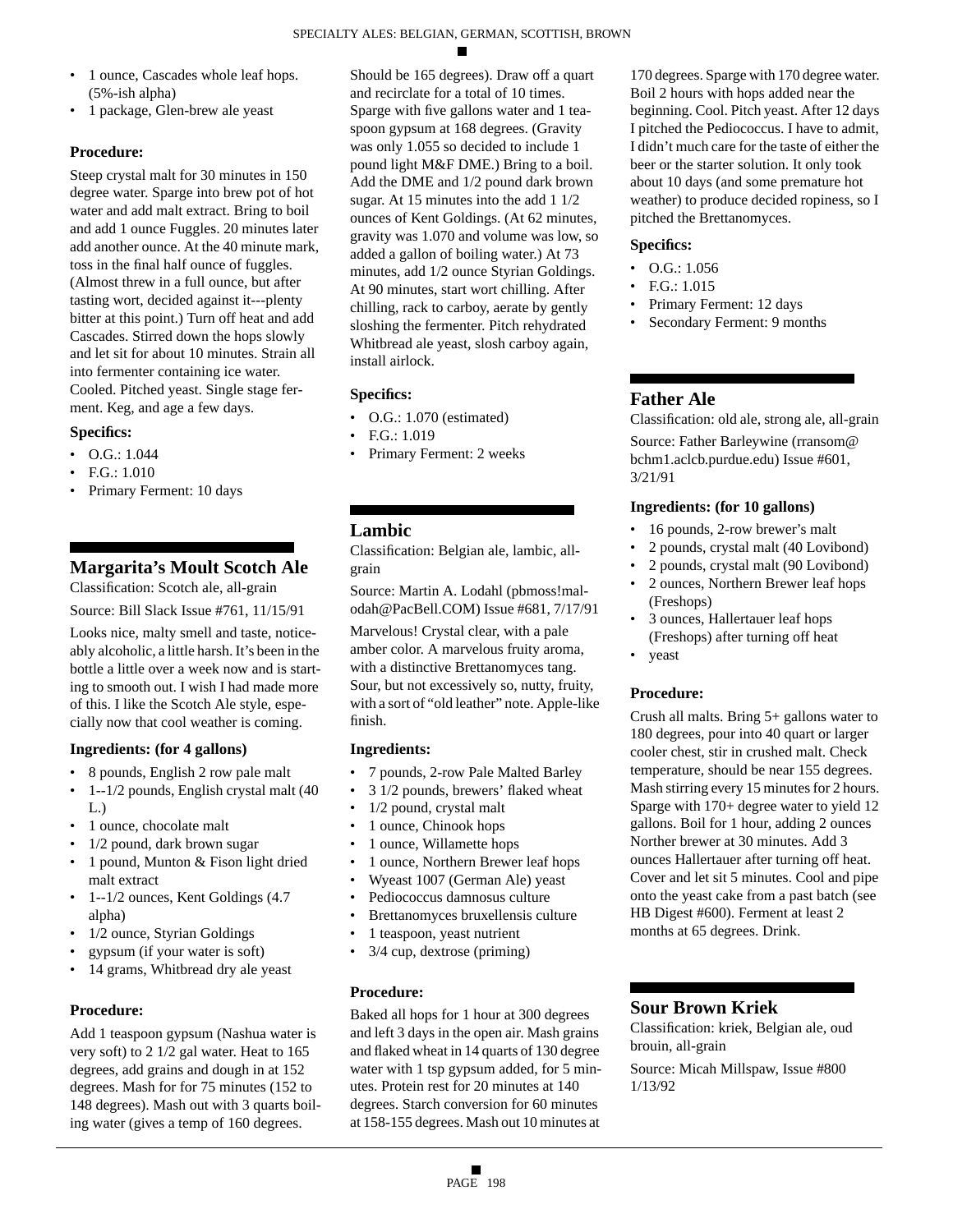Making a sour brown type beer is somewhat easier than a lambic. So here is my recipe for an excellent sour brown kreik beer.

The lambic's flavour/aroma is a result of a unique fermentation process involving a host of yeasts and bacteria, I recommend J.X. Guinard's *Lambic* book for more info. It is unfortunate that articles in Zymurgy wriiten by CP lead people to beleive that sour mashing is a part of lambic, perhaps he could read Guinards book after all isn't he the publisher!

### **Ingredients: (not sure of volume, probably 15 gallons)**

- 10 pounds, 2--row Klages
- 15 pounds, wheat malt
- 2 pounds, chocolate malt
- 1/4 ounce, Styrian Goldings
- 2 ounces, Clusters
- 16 ounces, cherry concentrate
- Cultures: (prise de mousse (S. bayanus), Pediococus D., and Brettenomyces

# **Procedure:**

This is a single temperature infusion mash at 165 degrees for 1--1/2 hours. prise de mousse (S. bayanus) and Pediococus D. in the fermenter 7 day primary, 14 day secondary kegged with 16 ounce cherry concentrate (68 brix) and Brettenomyces culture.

### **Specifics:**

- O.G.: 1.070
- F.G.: 1.020

# **Kolsch**

Classification: German ale, kolsch, allgrain

Source: Tony Babinec (tony@spss.com) Issue #833, 2/28/92

First, let's look at the style. A Kolsch has starting gravity of 1.040 to 1.046, IBUs of 20-30, and SRM of 3.5 to 5. The Zymurgy description of a Kolsch is: Pale gold. Low hop flavor and aroma. Medium bitterness. Light to medium body. Slightly dry, winy palate. Malted wheat okay. Lager or ale yeast or combination of yeasts okay.

Malts can be U.S. or continental, including a fraction of wheat malt if desired. Hopping should be continental noble hops. The yeast is the tricky part, as to my knowledge there is no available Kolsch yeast. The Goose Island Brewery in Chicago brews a Kolsch using a Kolsch yeast from Germany. The Free State Brewery in Lawrence, Kansas, brews a Kolsch using Wyeast "European" ale. This yeast is suggested by Fred Eckhardt. I've used the yeast from time to time and think it's a great yeast, so use this in preference to any generic ale yeast.

### **Ingredients:**

- 6 pounds, U.S. 2--row malt
- 1 pound, Vienna malt
- 1 pound, wheat malt
- 1/4 pound, light crystal malt (10 L.)
- 1 ounce, Hallertauer (2.9% alpha) (60 minute boil)
- 1 ounce, Hallertauer (30 minute boil)
- 1/4 ounce, Tettnanger (3.8% alpha) (15 minute boil)
- 1/4 ounce, Tettnanger (2 minute boil)
- Wyeast European ale yeast

### **Procedure:**

I'm assuming 80% extraction efficiency. The hop schedule broadly follows the German method, and you can substitute Perle or Spalt, and mix and match however you want.

Following Fred Eckhardt's description of Widmer's mash sequence, mash in at 122 degrees F and hold for 30 to 45 minutes, and then raise to 158 degrees F for starch conversion. Following conversion, raise to 170 degrees F for mash out and hold for 10 minutes.

Primary fermentation should be done in the mid-60s. This beer benefits from cold-conditioning, so rack to secondary and "lager" at 40 degrees for a couple weeks.

# **Trappist**

Classification: Belgian ale, Trappist ale, Chimay, Corsendonk, all-grain

Source: Tony Babinec (tony@spss.com) Issue #848, 3/24/92

If I am remembering correctly, Chimay Red has SG of 1.063. Dave Line, in *Brewing Beers Like Those You Buy*, and Dave Miller, in his book, give some suggestions for how to make a Trappist-style beer. So, taking their cue, here's an all-grain recipe.

For a Corsendonk-like brown ale, instead of the black malt listed above, try 3 ounces of chocolate malt.

### **Ingredients:**

- 8--1/2 pounds, pale malt
- 1 pound, mild malt (or Munich malt)
- 1/2 pound, crystal malt
- 1 ounce, black patent malt
- 1 pound, dark brown sugar
- 1/2 pound honey (optional)
- 2 ounces, Hallertauer hops (60 minute boil)
- 1 ounce, Kent Golding hops (60 minute) boil)
- Wyeast Belgian ale yeast (or culture Chimay)

### **Procedure:**

Depending on your extract efficiency, this beer might come in at SG in mid-1060s or so. This is not intended to be a 1.100 beer! If you can find it, instead of using dark brown sugar, use 1 pound raw sugar crystals (seen at some gourmet food shops, but somewhat expensive). Note the mixture of continental and English hops. As the beer ought to have some body, use a starch conversion temperature of 155-8 degrees F.

# **Red King Ale**

Classification: pale ale, brown ale, extract Source: Karl Lutzen (lutzen@novell.physics.umr.edu) 3/9/92

Killian's Red is anemic compared to this. A nice brown-red ale and quite tasty. This can also be made as an Incredibly Edible Red ale by cutting it down to a seven gallon batch. In which case it is a very red ale with a lot of body, alcohol and a head that won't go away.

# **Ingredients: (for 10 gallons)**

- 6.6 pounds, Northwestern dark malt extract
- 6.6 pounds, Northwestern amber malt extract
- 4 cups, crystal malt (60 L.)
- 2 ounces, Northern Brewer hops (8.2% alpha)
- 2 ounces, Clusters hops (6.9% alpha)
- 2 ounces, Cascades hops
- Glenbrew ale yeast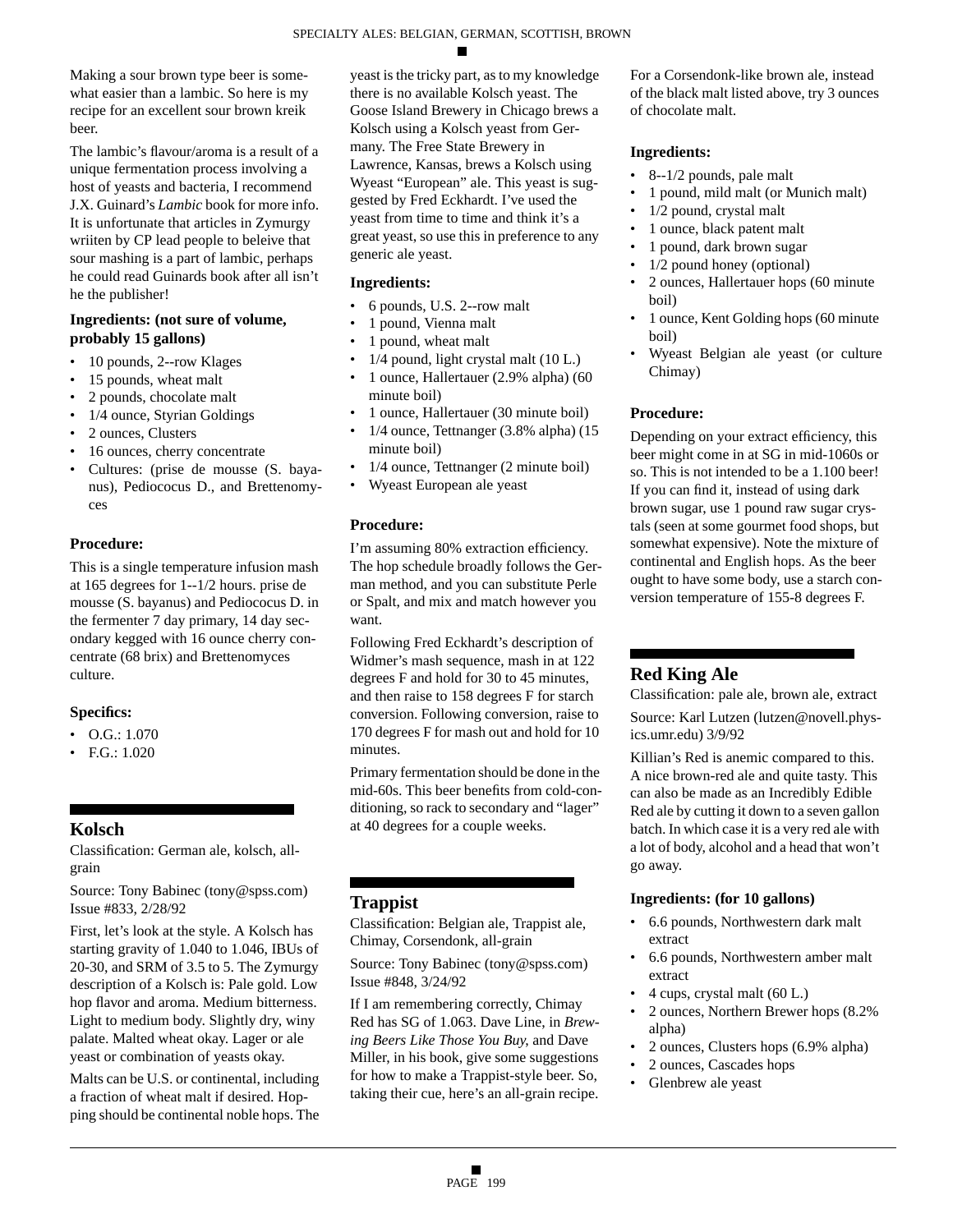### **Procedure:**

Crush crystal malt and steep for 20 minutes. Strain and sparge grain into boiling pot. Add all extracts and enough water to bring dangerously close to top of brew pot. (Watch out for the massive boil-over! This batch WILL BOIL-OVER!) Just before this the foam gets to be nasty fill a pre-sanatized 2-liter soda bottle with the hot wort and allow to cool (leave a three inch head space). Pitch yeast in this when cool. Back to the wort, add one ounce of Northern brewer when the boil begins, and another ounce 15 minutes later. Add the 2 ounces of clusters at 40 minutes. At the end of the 60 minute boil, turn off heat and add the Cascades. Cover and allow to steep for 10- 15 minutes. Strain out and sparge hops. Pour rest of wort into fermenter. Add water to bring to up to 6 gallons. (If your lucky enough to have a large enough fermenter, bring to 10 gallons). Pour in starter when wort is cool. One week later rack to 2 - five gallon carboys. Bring up to five gallon mark in each one (if needed). Ferment another week. Keg, age, drink.

### **Specifics:**

- O.G.: 1.082 (6 gallons)
- F.G.: 1.016 (diluted to 10 gallons)
- Primary Ferment: 1 week at 60--65 degrees
- Secondary Ferment: 1 week at 60--65 degrees

# **Blackout Brown Ale**

Classification: brown ale, all-grain

Source: Nick Cuccia (cuccia@eris. berkeley.edu) Issue #867, 4/20/92

One word: Mmmm! I was aiming for an English mild, and missed---too dark and too hoppy a nose for style. Nice body, with a good balance between the malt and the hops; the first thing that hits you, however, is the Willamette nose.

Looking back at the process, I'm surprised at how easy it was (even with thunderstorms and blackouts while it was going on---thank your choice of supreme being for gas stoves).

### **Ingredients:**

- 7 pounds, Klages malt
- 1/4 pound, chocolate malt
- 1/4 pound, black patent malt
- 1/2 pound, 80 L. crystal malt
- 1 ounce, Willamette hops (3.8% alpha) (boil 60 minutes)
- 4/5 ounce, Perle hops (8.5% alpha) (boil 30 minutes)
- 1/2 teaspoon, Irish moss (boil 15 minutes)
- 1/2 ounce, Willamette hops (3.8% alpha) (dry hop)
- Wyeast English ale yeast
- 3/4 cup, corn sugar (priming)

### **Procedure:**

I use Papazian's temperature-controlled mash (30 minutes at 122, 90 minutes at 155--145, sparge at 170). Total boil time was 1 hour. Cool and pitch yeast. After 6 days, rack to secondary and dry hop. One week later, prime and bottle.

### **Specifics:**

- O.G.: 1.042
- F.G.: 1.008

# **Alt**

Classification: German ale, alt, all-grain Source: Todd Enders (enders@ plains.nodak.edu) Issue #867, 4/20/92

Although I can't quite claim that this is an "authentic" altbier recipe (wrong yeast), it \*is\* good, and it would probably be just as good with Wyeast #1007 (German). Enjoy!

This is a well balanced brew. To be closer to authentic, you should age it for a month in the fridge after bottling and waiting for the brew to carbonate. It's also quite nice aged at room temperature.

If one were to worry about the hops they were using, one could use a heap of Hallertauer for bittering, but I can think of better uses for such a fine hop. Perle would serve nicely for bittering. Of course, for finishing/dry hopping you could go nuts with various combinations of Hallertauer, Tetnanger, Saaz, etc.

### **Ingredients:**

- 4 pounds, U.S. 2--row malt (Klages/ Harrington)
- 3--1/4 pound, Munich malt (10 L.)
- $1/4$  pound, crystal malt  $(80 L.)$
- 1/2 pound, wheat malt
- 1/2 ounce, black patent malt
- 1/2 ounce, Willamette hops (5.5% alpha) (boil)
- 1/2 ounce, Kent Goldings (6.1% alpha) (boil)
- 1 ounce, Hallertauer (2.9% alpha) (finish)
- Wyeast #1056 American ale yeast
- $2/3$  cup, corn sugar (priming)

### **Procedure:**

Mash in 11 quarts water at 137 F. and pH 5.2. Protein rest 30 minutes at 131. Conversion rest 60 minutes at 155. Mash out 5 minutes at 168. Sparge with 5 gallons of water at 170. Boil 90 minutes. Add hops at 45 minutes and 10 minutes before end of boil.

### **Specifics:**

- $\bullet$  O.G.: 1.047
- F.G.: 1.012

# **New Peculier**

Classification: old ale, strong ale, Old Peculier, extract

Source: Jeff Mizener (jm@sead.siemens. com) Issue #878, 5/11/92

Based on the Elbro Nerkte recipe from Papazian.

Very nice, matured well. Dark but not black, could use some more body, but definitely not thin, lightly burnt taste (my wife's words) that I attribute to the black patent malt. Tasty. Not lawnmower beer. And it was only my 4th batch...

### **Ingredients:**

- 6.6 pounds, dark extract
- 1/2 pound, crystal malt
- 1/4 pound, black patent malt
- 1--1/2 ounces, Fuggles (45 minute boil)
- 1/2 ounce, Fuggles (10 minute boil)
- 2 teaspoons, water crystals
- 1 teaspoon, Irish moss
- Whitbread ale yeast
- 1/2 cup, black treacle

# **Procedure:**

Put malts into a boiling bag and place into 2--1/2 gallons of cold water. Bring to boil and remove, sloshing about and draining well (as one would with a [giant] tea bag). Add extract, 1.5oz fuggles and boil 45 minutes. During the last 10 minutes add the remaining hops. Cool (I take my pot outside and put it in a baby bathtub full of circulating cold water from the garden hose). Rack into a carboy and add yeast (I started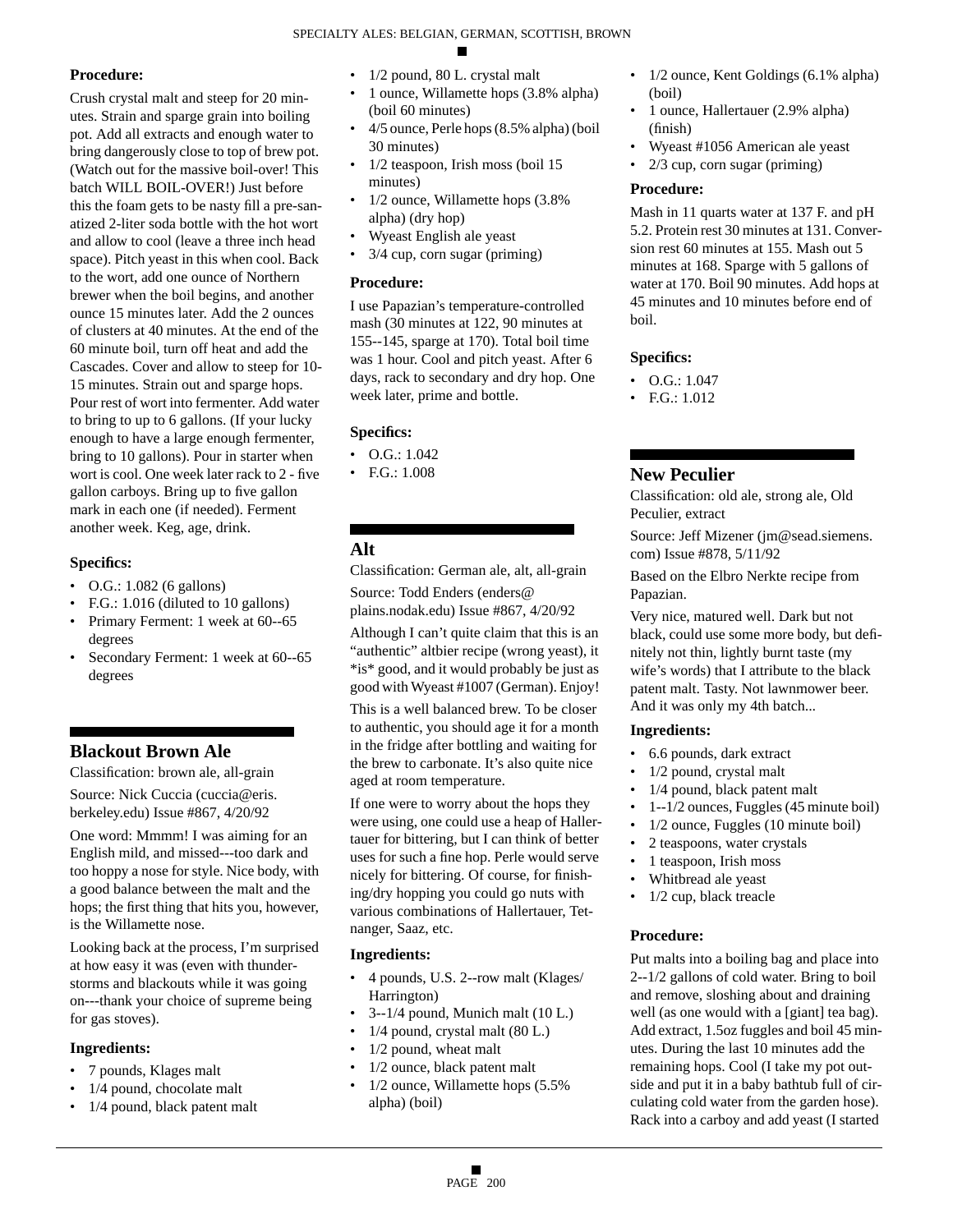the yeast with cooled-boiled water but recently I have taken to putting the yeast directly into the warm wort). I let it go for 4 days then racked into a second carboy where it sat for another week before bottling. Bottle as usual.

# **Traquair House Ale**

Classification: Scotch ale, all-grain

Source: Micah Millspaw, Issue #910 6/25/92

I noticed a posting about the Scotch ale Traquair House. It is my personal opinion that this is one of the best beers that I have ever tasted, commercial or homebrewed! This amazing beer is available through Merchant du Vin in Seattle, WA. but the price is very high. Since I like the stuff but its not realistic to buy, I made quite an effort to copy it. The effort has gained me a lot of experience and quite a few ribbons in Scotch ale (wee heavy) competitions. So I will give you all my best and closest to Traquair House recipe, do not make substitutes with inferior ingredients or the ale will suffer, and use the same yeast indicated for the same reasons.

### **Ingredients:**

- 18 pounds, British pale malt
- 4 pounds, British crystal malt
- 2 pounds, toasted malt (homemade in oven - 10 min. @350F)
- 4 ounces, roast barley in mash out only
- 1 pound, chocolate malt in mash out only
- 1--1/4 ounces, centennial hops 11.3 alpha for 75 minutes
- 3/4 ounce, tettnager hops 4.8 alpha for 15 minutes
- 1 teaspoon, salt in boil
- 1 teaspoon, gypsum in boil
- irish moss, last 30 min.
- Wyeast 1056 culture

# **Procedure:**

Mash at 155F for 1--1/2 hours. Collect first runnings with no sparge. Strike with 8 gallons at 170F. Mash out with 3 gallons at 200F with chocolate and roast grains. Collect about 8 gallons, boil down to 5 gallons.

# **Specifics:**

• O.G.: 1.100, or 25 Balling

# **Scotch Ale**

Classification: Scotch ale, all-grain

Source: Jed Parsons (parsons1@husc. harvard.edu) Issue #917, 7/6/92

This Scotch ale recipe yields, I think, a superb beer.

# **Ingredients:**

- 9 pounds, pale ale malt
- 1 pound, crystal malt
- 1 pound, Munich malt
- 1/2 pound, chocolate malt
- 1/2 ounce, Bullion (60 minutes 9% alpha)
- 2 ounces, Fuggles (30 minutes 4.5% alpha)
- 3/4 ounce, Golding (10 minutes 4.9% alpha)
- 1 teaspoon, Irish moss (30 minutes)
- Whitbread or Wyeast 1007 ("German Ale")

# **Procedure:**

Heat 14 quarts for 140F strike heat. Mash in, starch conversion 1--1/2 hour at 154F. Mash out and sparge with 5 gallons at 168F. Boil 1--1/2 hour, adding hops and Irish moss as indicated above.

# **Specifics:**

• O.G.: 1.055

# **Alt**

Classification: German ale, alt, all-grain Source: Jim Busch, (ncdtest@nssdca. gsfc.nasa.gov) 3/11/92

This can be a very hoppy beer by german standards, up to 40 bitterning units, so you can up the bittering hops as you like.

Kolsch is a very pale style only brewed in Koln. Go light on anything assertively tasting. Follow same fermenting and aging procedure. Noble hops are used.

German ales include: Alt (Dusseldorf), Kolsch (Koln) and Weizens (Bavaria). Alt is made from the German Ale yeast and then cold conditioned for up to four weeks. These ales are usually fermented at colder temps than British ones (55 fahrenheit) The longer cold maturation yields a smoother, cleaner ale than the British ones.

# **Ingredients:**

- Pale malt, 90% of mash
- Crystal malt (40L), 7% of mash
- Wheat malt, 3--10% of mash (vary percents accordingly)
- 2 ounces, Perle hops (boil 60 minutes)
- 1 ounce, Perle (boil 30 minutes)
- Finish with Hallertauer or Tettnang
- 1 litre, cultured German ale yeast

# **Procedure:**

Mash grains, sparge. Add hops according to schedule above. Chill and pitch yeast. Ferment at 55 degrees for 1--2 weeks. Rack and cool to 40 degrees for 4 weeks. Dry hop lightly, if desired.

# **Rye Wit**

Classification: wit, rye, roggenbier, Belgian ale, all-grain

Source: Bill Slack (wslack.UUCP! wrs@mv.mv.com) Issue #927, 7/19/92

# **Ingredients:**

- 3 pounds, 6--row pale malt
- $1 1/2$  pound, rye malt
- $1 1/2$  pound, wheat malt
- 3 pounds, honey
- 2 pounds, dry malt extract
- 1 ounce, Hallertauer (boil)
- 1/2 ounce, Hallertauer (15 minute boil)
- 1/2 ounce, Hallertauer (2 minute boil)
- 1 ounce, whole cardamon
- 1 ounce, coriander seed
- 1/2 ounce, orange peel
- Belgian ale yeast

# **Procedure:**

Protein rest 120+F for 30 minutes, Mash 150F for 90 minutes. Boil for 60 minutes, adding 3 pounds honey, 2 pounds DME (enough to raise gravity to 1.050) and 1 ounce Hallertauer. In last 15 minutes of boil add half of cardamon and half of coriander, and another 1/2 ounce of Hallertauer. In last 5 minutes of boil add remaining cardamon and coriander and orange peel. In last 2 minutes of boil add 1/ 2 ounce Hallertauer. Chill and pitch a Belgian ale yeast, such as the one newly offered by Wyeast,or culture some yeast from a fresh bottle of Chimay.

Note: Crack the cardamom shell and lightly crush the coriander seed. Strain them out before moving wort to the fer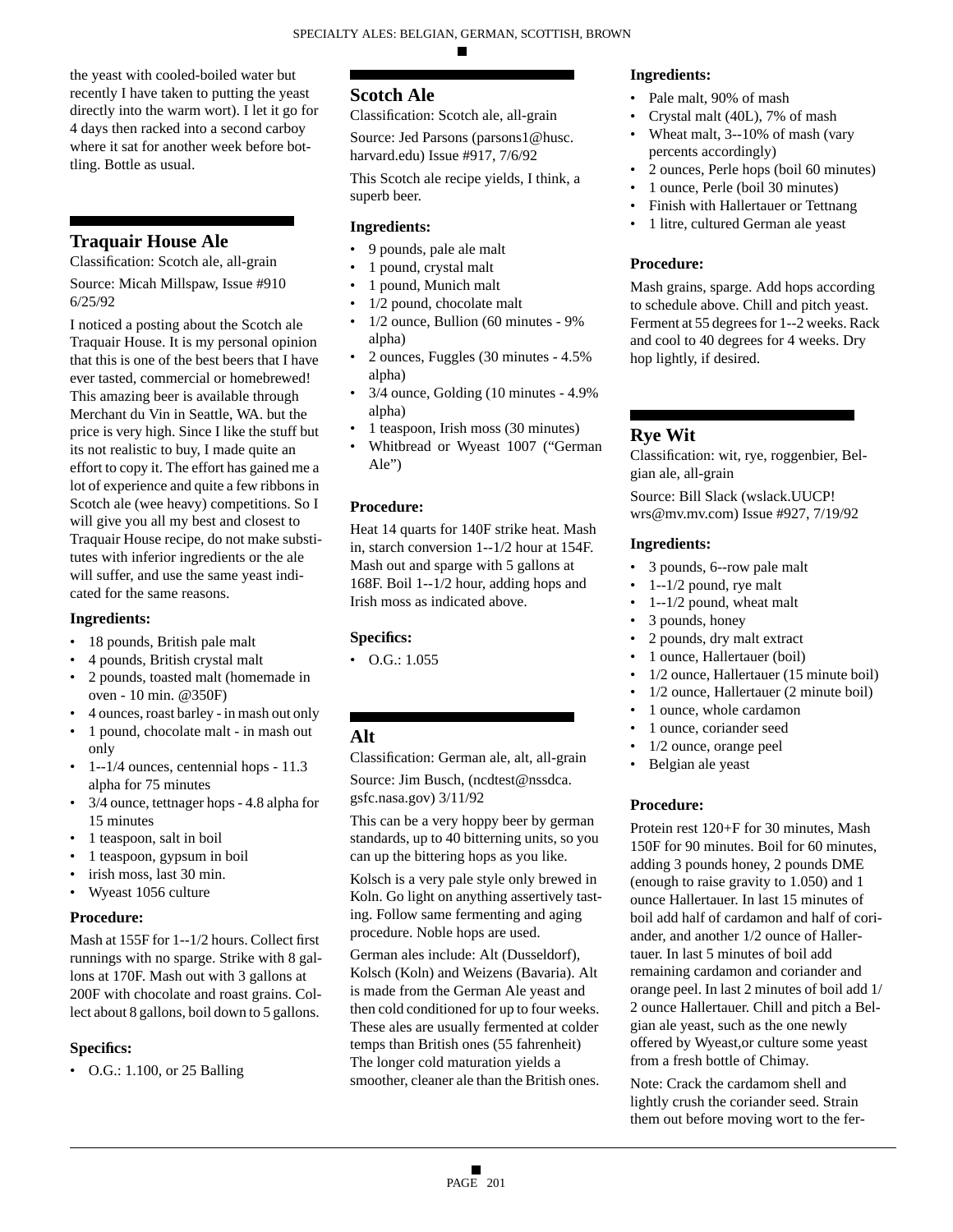menter. The cardamom is not a traditional spice for this beer, so leave it out if you prefer.

# **Specifics:**

- $\bullet$  O.G.: 1.050
- F.G.: 1.008

# **Heavyside Ale**

Classification: Scotch ale, extract

Source: Guy Derose (gxd@po.cwru.edu) Issue #952, 8/21/92

# **Ingredients:**

- 3.5 pounds, Glenbrew heavy 80 ale kit
- 2--1/4 pounds, Laaglander dark dry extract
- 1/2 pound, crushed crystal malt (20L)
- 1 ounce, Northern Brewer hops (steep last 10 minutes)
- 2 packages, dry ale yeast (from kit)

# **Procedure:**

Prepare yeast by reconstituting in 16 ounces, warm tap water in a jar before brewing begins. Slowly bring 1 quart cold tap water with 1/2 pound crystal malt to a boil, about 30 minutes. Remove spent grains by pouring the liquid through a strainer into the main brewpot and sparging with 1 quart boiling water. Add 3 US pints of water to brewpot and bring to a boil. Add can and dry extract and boil for 15 minutes. Steep hop pellets in hop bag for 10 minutes with heat off, then remove hops and pour concentrated wort into the fermenter. Since I've marked the outside of the (plastic) fermenter in gallon increments, I then added cold water to raise the level to the 5 gallon line. After cooling I pitched the yeast, sealed it up, and attached the fermentation lock. After less than 7 hours, the wort was bubbling like mad. Prime with 1 cup dark extract when finished.

# **Fat Wanda's Kolsch Klone**

Classification: German ale, kolsch, allgrain

Source: Jeff Benjamin (benji@hpfcbug. fc.hp.com) Issue #953, 8/24/92

This beer should be very pale, and taste clean like a lager but with an ale's body and fruitiness. This beer took first prize in the pale ale category at the local (Northern Colorado) AugustFest competition this year. It's not exactly like drinking in Cologne, but darn close.

### **Ingredients:**

- 7 pounds, pale malt
- 1--1/2 pounds, Vienna malt
- 3/4 pound, wheat malt
- 1--3/4 ounce, Hallertauer (5.0%)
- 1/2 ounce, Tettnanger (4.5%)
- Wyeast European ale

# **Procedure:**

To keep hop aroma low, the last addition of hops should come no later than 20 minutes before the end of the boil. The trick to this beer is to cold condition it. After 4 days primary and 4 days secondary fermentation at ale temps (~65F), rack again and cold condition at 40F for 12 days. Then prime and bottle as usual.

# **Specifics:**

- $\bullet$  O.G.: 1.042
- F.G.: 1.009

# **Old Beulah Wee Export**

Classification: Scotch ale, wee heavy, export, all-grain

Source: Bill Ridgely (RIDGELY@a1. cyber.fda.gov) Issue #960, 9/2/92

To my knowledge, there is no beer produced in Scotland in the gravity range of 1.055 - 1.070, so I made my own to 1.060 and called it "Wee Export." It uses traditional black malt for color and a bit of brown sugar to boost the sweetness (per the style). Also, the mash was conducted at a somewhat higher temperature to bring out unfermentable sugars, and the yeast had a relatively lower attneuation than some of the other standard ale yeasts on the market. The beer ages well and is still wonderfully drinkable after a full year in the bottle. Slainte!

# **Ingredients:**

- 2 pounds, 2--row Klages malt
- 1/2 pound, crystal malt (60L)
- 1/4 pound, black patent malt
- 1/4 pound, flaked barley
- 5 pounds, amber malt extract syrup (American Classic)
- 1 pound, dark brown sugar
- 1 ounce, Northern Brewer hop pellets (6.5% alpha)
- 2 ounces, Fuggles hop pellets (4.5% alpha)
- 3 teaspoons, gypsum
- 1/4 teaspoon, Irish moss
- Wyeast #1028 London Ale yeast
- 3/4 cup, corn sugar (bottling)

### **Procedure:**

Step mash. Crush grains and add to 3 qts water (with gypsum dissolved) at 130F. Maintain mash temperature at 125 for 30 min (protein rest). Add 3 quarts of boiling water to mash and maintain temperature at 158 for 1 hour (saccharification rest). Drain wort and sparge grains with 5 quarts water at 170. Add to the wort in the brewpot the malt extract and brown sugar. Bring to a boil. After 30 minutes of boil, add 1/2 ounce of Northern Brewer hops and 1/2 ounce of Fuggles hops. After 15 more minutes, add an additional 1/2 ounce of each hop. Boil for a total of 1--1/2 hours. Ten minutes before the end of the boil, add the Irish moss. Five minutes before the end of the boil, add 1 ounce of Fuggles hops (for aroma). Cool the wort with a wort chiller and add to the primary fermenter with sufficient water to make 5 gallons. Pitch yeast when temp of wort is below 75. Ferment at 65 for 5 days. Rack to secondary and ferment for 15 more days at 65. Bulk prime with corn sugar before bottling.

# **Specifics:**

- $\bullet$  O.G.: 1.060
- F.G.: 1.015
- Alcohol: 6.0% (v), 4.8% (w)

# **Blown Top Braggart**

Classification: honey ale, braggot, mead, extract

Source: Subhash Chandra Roy (roy@mcnc.org) 7/29/92

The strength indicates a barley wine style, the liberal use of honey indicates a braggart, and the use of wheat indicates I ran out of barley malt extract.

- 3.3 pounds, wildflower honey
- 3.3 pounds, amber malt extract
- 2 pounds, wheat extract
- 1 pound, light malt extract
- 1/2 pound, 10L crystal malt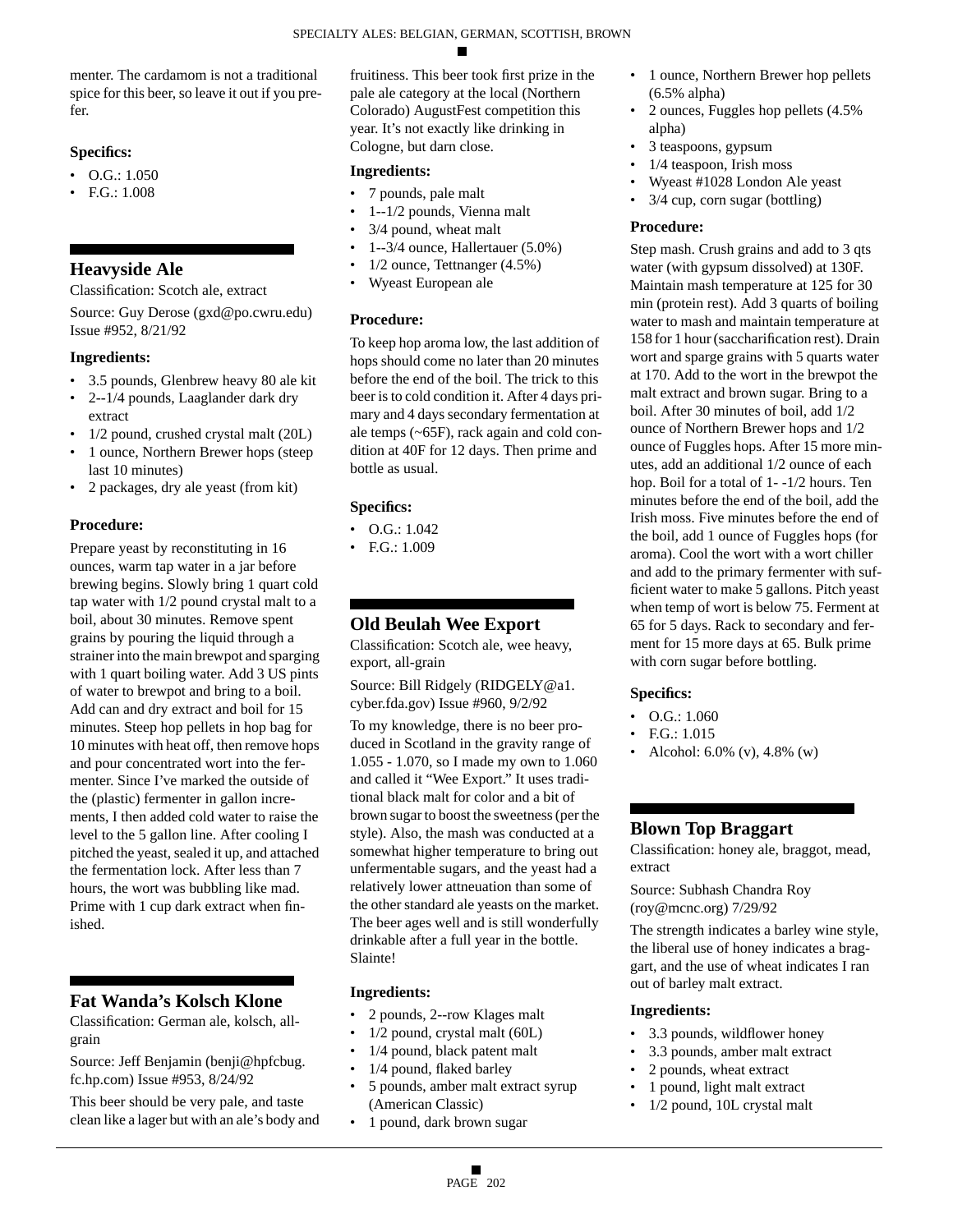- 2 ounces, Northern Brewer hops (8.0%), 30 minute boil
- 2 ounces, Kent Goldings pellets (4.6%), 20 minute boil
- 1/2 ounce, Kent Goldings pellets, 15 minute boil
- 1/2 ounce, Kent Goldings pellets, finishing (10 minutes)
- Irish moss, last 5 minutes
- Whitbread ale yeast
- 1/2 teaspoon, yeast energizer

# **Batard de Belgique**

Classification: Belgian ale, all-grain Source: Todd Enders (enders@plains. nodak.edu) Issue #966, 9/10/92

The long, rather cool mash seemed to break down the dexterine malt more than I would have liked, and I only had 1--1/2 ounces of hops around, so the batch is underhopped. I didn't notice a lot of banana ester during the fermentation, and it tasted sweetish and has a somewhat strong molasses note at bottling, with a noticible, but not too strong, banana component. Underneath was the characteristic woodyspicy accents I associate with Chimay. One week after bottling, the banana seemed to subside, and things seemed to be going along rather nicely. However, at two weeks after bottling, the banana component came back with a vengence! I dropped off a 6 pack for one of my brewing comrades, and he called me yesterday to say that it was "rudely banana."

I hope the esters subside with age, as it is overpowering right now. On opening, a bottle almost fills the room with the ripe banana smell. The taste is intensely banana!!! Fermentation was at about 70- 75, for what it's worth.Only time will tell, I guess...

# **Ingredients:**

- 6 pounds, U.S. 2--row malt
- 3--1/4 pounds, dexterine malt
- 2 pounds, unmalted wheat
- 1 pound, light brown sugar
- 1 cup, blackstrap molasses
- 1--1/2 ounce, East Kent Goldings hops (6.1% alpha)
- Chimay yeast
- 2/3 cup, corn sugar (priming)

# **Procedure:**

Cook 1/2 pound 2--row malt and 2 pounds of unmalted wheat in 4--5 quarts of water until gelatinized (about 45 minutes). Mix cooked wheat into main mash water and stir until well mixed. Mash in: 12 quarts at 138F. Protein rest: 30 minutes at 126-- 131F. Mash: 2 hours at 148--152. Mash out: 5 minutes at 170. Sparge: 6--1/2 gallons at 170. Boil 2--1/2 hours adding hops 60 minutes from the end of the boil.

# **Specifics:**

- O.G.: 1.070 (5--3/4 gallons)
- F.G.: 1.011

# **Alt**

Classification: German ale, alt, all-grain Source: Tony Babinec (tony@spss.com) Issue #980, 9/30/92

Grains and hops used should be German. Wyeast has two excellent yeasts from which to choose, namely #1007 "German ale" and #1338 "European ale." Of the two, as oft stated in HBD, #1338 produces a maltier, more complex-tasting beer. If at all possible, chill your fermenter at the end of primary fermentation to about 40 degrees F, then rack the beer to secondary and coldcondition the beer for a couple weeks. This is what the Germans do, and this practice is also recommended by Steve Daniel, who has won the Nationals numbers of times. The rationale for cold- conditioning is to drop the yeast out, for the fruity-yeasty flavors found in English beers are not desired in Alts. Both of the above Wyeasts drop out well and you get a very bright, clear beer.

A good starting point for a recipe is George and Laurie Fix's "Vienna Mild," substituting an alt yeast for a lager yeast.

### **Ingredients:**

- 8 pounds, pilsner malt (or 6 pounds light, unhopped dme)
- 4 ounces, 10L crystal malt
- 4 ounces, 60L crystal malt
- 4 ounces, 120L crystal malt (assumes 75% extraction efficiency)
- 6 7 AAUs, German hops (Hallertauer, Tettnang)
- Wyeast #1338 or #1007

# **Procedure:**

Cold condition in secondary.

# **Trappist Ale**

Classification: Belgian ale, Trappist ale, partial-mash

Source: Walter Gude (whg@tellabs.com) Issue #985, 10/7/92

I don't know if Golding dry hops are appropriate but they're spicy finish seems like it should be OK. Besides they're sooo good I can't resist. I'm I just hopelessly lame?

### **Ingredients:**

- 1 pound, Biscuit malt
- 1/2 pound, Belgian Crystal (what is this 50L)
- 1/2 pound, Special B (120L ?)
- 1/2 pound, Roasted Chocolate
- 6 pounds, Northwestern amber extract
- 35 IBUs, hops (Tettnanger/Kent Golding plugs)
- Wyeast Belgian ale

### **Procedure:**

Mash grains for 45 minutes or so, then sparge. Add extract and boil. Add hops in at least 3 stages. Chill and pitch.

# **Belgian Strong Ale**

Classification: Belgian ale, Trappist ale, trippel, extract

Source: Joel Newkirk (newkirki@ hotcity.com) 10/16/92

We brewed this a few weeks ago,aiming for a Belgian Trippel, but the resulting brew was a lovely golden ale color. At about 9-- 1/2 percent alcohol it seemed innapropriate to call it a double. After four days in the bottle, tasted room temperature, it was fantastic. No bananas yet, but we're of course expecting them.

This seemed like overhopping ad nauseum, but it came out wonderfully balanced. The cinnamon, of course, is a drop in the ocean of flavor.

- 3/4 cup, Belgian special roast malt
- 3/4 cup, English crystal malt (80L)
- 10 pounds, Northwestern gold extract
- 1/4 pound, light brown sugar
- 1/4 teaspoon, cinnamon
- 1 teaspoon, Irish moss
- 1 ounce, Fuggles pellets (boil)
- 3/4 ounce, Cascade pellets (boil)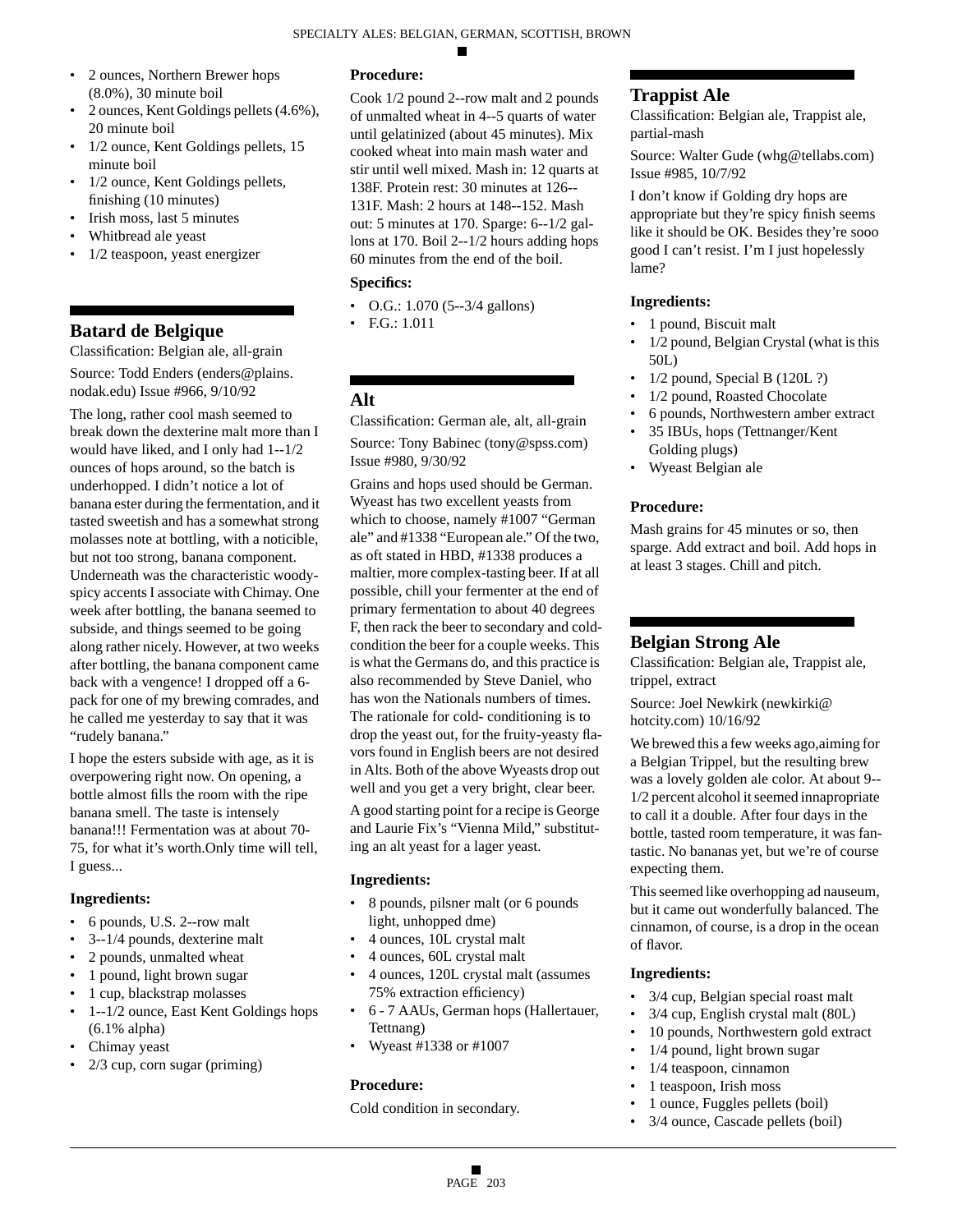- 3/4 ounce, Saaz whole hops (1/2 hour)
- 3/4 ounce, Styrian Golding pellets (1/2) hour)
- 2 ounces, fresh Cascade (aroma, 15 minutes)
- 1/4 ounce, Saaz (finish)
- 1/2 ounce, Olympic pellets (finish)
- 1/2 ounce, Cascade pellets (finish)
- Wyeast #1214 Belgian

# **Procedure:**

Brought to boil the Belgian and English crystal. Removed grains. Boiled 1 hour with extract, Fuggles and Cascade, brown sugar, cinnamon and Irish moss.

# **Specifics:**

- O.G.: 1.083
- F.G.: 1.009

# **Tamalpais Wit**

Classification: wit, wheat beer, Belgian ale, Hoegaarden, extract

Source: Tom Chilers (TCHILDER@ us.oracle.com), Issue #1150, 5/27/93

A few months ago, I posted a barley malt extract wit beer recipe, and promised to try the same with wheat malt. Well, the first wheat malt batch finished a couple of weeks ago, and my friends and I are quickly wiping out the results. The wheat "bite" is great. This beer has a somewhat higher FG than Hoegaarden Grand Cru, so you may want to cut back the malt and/or honey to try and emulate Hoegaarden accurately.

The keys to making this beer are (1) use belgian ale yeast, (2) crush the coriander yourself, so it is nice and fresh, (3) use orange honey, and (4) use the best Hallertauer hops you can find. Papazian's basic recipe is very flexible; I've made 5 different beers so far by changing the malt combinations, and I've liked them all. I like this one the best so far.

# **Ingredients:**

- 4-1/2 pounds light dry wheat malt extract
- 2 pounds orange honey
- 1 ounce Hallertauer or Northern Brewer (7.5 HBU, boil)
- 1 ounce Hallertauer or Hersbrucker (3 HBU finish)
- 1-1/2 ounces crushed coriander
- 1/2 ounce dried orange peel
- Belgian Ale yeast (Wyeast 1214)

# **Procedure:**

Bring 5 gallons of water to a boil, then add first three ingredients. Boil 45 minutes, then add 3/4 oz. coriander. Boil 10 minutes, then add remaining coriander and orange peel. Boil 5 minutes, and add the finishing hops for a final 2 minutes. Chill immediately to 75 F, areate into 5 gallon carboy, and add yeast. Ferment using blowoff method, then prime with 3/4 cup corn sugar and bottle.

# **Belgian Wheat Ale**

Classification: wit, Belgian ale, wheat beer, all-grain

Source: pohl@unixg.ubc.ca (Derrick Pohl), Issue #1152, 5/31/93

Here's an all-grain recipe for a lovely wheat ale I brewed last fall which uses Wyeast's Belgian Ale yeast rather than the Bavarian Wheat, with plenty of nice clove aftertaste resulting. It is a light, refreshing beer, perfect for summer (pretty good for winter, too, which is when I drank it).

# **Ingredients:**

- 1 teaspoon gypsum in mash water
- 6 pounds pale malt
- 3 pounds wheat malt
- 1/4 pound crystal malt (light)
- 2/3 ounce Bramling Hops (boil 50 min.)
- 1/3 ounce Bramling Hops (boil 10 min.)
- 1/4 ounce Centennial Hops (boil 1 min., then steep for 15 min.)
- Wyeast Belgian Ale yeast

# **Procedure:**

Two-stage mash: 50 deg C. for 30 min., then 66 deg C. for 45 min.

The two-stage mash is because of the wheat malt component.

Fermented at cool room temperature (around 16 deg C.).

That's it. The light hopping is to let the wheat and yeast flavours shine through, and they do, very nicely. Although this is an ale, I found it tasted best well-chilled. It also needed a little while (about a month) in the bottle for the yeast and hop flavours to reach an optimum balance.

# **Specifics:**

•  $O.G.: 1.044$ 

# **Citadelle White**

Classification: Belgian ale, wit, wheat beer, all-grain

Source: Phillip Seitz (0004531571@mcimail.com), Issue #1094, 3/10/93

The arrival of Celis has spurred an interest in brewing white beers, and in addition some HBDers have expressed a desire for more recipes on the net. The following recipe and comments should provide a good start for people who want to get ready for their summer white beer drinking.

Lemon/gold color with a substantial haze and white head. Slightly orangey aroma. Light to medium body with full, almost moussy carbonation. Light to moderate tartness with subtle but pleasant coriander flavor, some orange present but faint. Aftertaste mostly tart and coriander-ish. I wouldn't go head to head with Celis White, but this is unmistakably a white beer and will make for excellent hot-weather drinking.

Grain bill--The basic bill is 60% barley malt, 30% wheat malt, and 10% raw wheat. The latter was purchased at my local food coop for \$0.55/lb. I would increase the gravity to 1.046 next time but think these proportions provide good results with little trouble. The raw wheat was absolute hell to grind, but there were no problems with the mash and sparge. Thanks to Jim Busch, the sultan of wheat beer, for help with the grain proportions.

- 5 pounds 2-row pale malt
- 3 pounds Belgian wheat malt
- 3/4 pound hard red winter wheat
- 1/2 ounce Styrian Goldings (6.8% AA), boiled for 60 minutes
- 10 grams ground coriander (boiled 10 minutes)
- zest of 4 oranges and one lime (added after end of boil)
- 12.5 ml 88% lactic acid (added at bottling)
- 110 grams corn sugar in 4.75 gallons for priming
- Hoegaarden white yeast cultured from brewery sample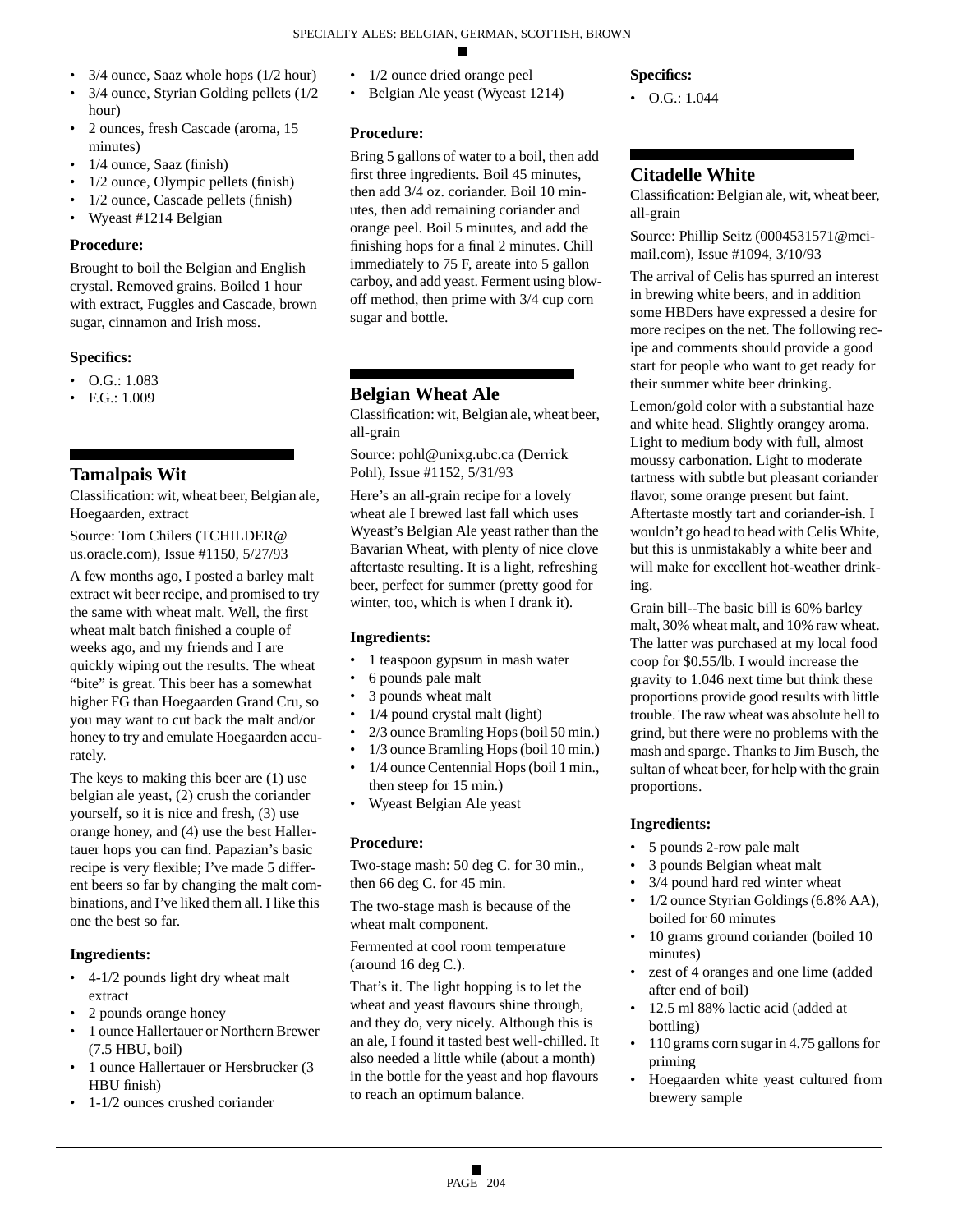### **Procedure:**

Strike with 8 quarts @ 135F for 20 minute protein rest at 122- 124F; Add 1 gallon boiling water to raise to 145F, then heat to 158F for 30 minute saccrification; add 2 gallons boiling water for 10-minute mashout at 170F; transfer to lauter tun and let sit 20 mins, then sparge with 6 gallons water @ 180F. I stopped sparging at 1.008, collecting 6.25 gallons at 1.037. Boiled for 90 minutes and cooled with immersion chiller.

# **Specifics:**

- O.G.: 1.042
- F.G.: 1.012

# **Wit**

Classification: wit, Belgian ales, wheat beers

Source: Martin Lodahl (malodah@ pbgueuze.scrm2700.PacBell.COM), r.c.b., 10/19/94

This is a test recipe that I especially liked, while writing the article in *Brewing Techniques*, Jul/Aug 1994 on this style.

### **Ingredients:**

- 4 lbs DeWolf-Cosyns "Pils" malt
- 3 lbs flaked (unmalted) wheat (cracked wheat works fine)
- 6 oz rolled oats
- 1 oz Saaz hops (3.2% AA)
- 1 oz bitter Curacao orange peel
- 3/4 oz sweet orange or tangerine peel
- 3/4 oz fresh ground coriander seed
- 1/2 oz fresh ground anise seed
- A pinch of ground cumin
- 10 ml 88% food-grade lactic acid (at bottling)
- 1 cup corn sugar (priming)
- BrewTek "Belgian Wheat" yeast

### **Procedure:**

Dough-in grains with 3 gallons of soft water at ~90F. Protein rests:

30 minutes @ 117F

30 minutes @ 122F

30 minutes @ 126F (at this point, the wheat appears dissolved) Pull first decoction; thickest third of the mash Heat decoction to 160F, rest 15 minutes Heat decoction to boiling, boil 15 minutes Return boiling decoction to rest mash and stir. Mash temperature should be near 145F. Rest 15 minutes. Pull second decoction; thickest third of the mash Heat decoction to 160F, rest 10 minutes Heat decoction to boiling, boil 10 minutes Return boiling decoction to rest mash and stir. Mash temperature should be near 162F. Rest 15 minutes. Check starch. If not converted, rest longer. Mash-out: 10 minutes @ 170F Sparge: 5 gallons @ 170F

Boil 60 minutes, adding hops at the beginning. Spices are added in the last 10 minutes of the boil or at knockout. I used a single- stage ferment (as I usually do). OG: 1.038. TG: 1.002.

Adding the lactic acid rather than biologically souring the beer is definitely a shortcut, and one that adds time to the processing, as it takes longer after bottling for the flavors to "marry" than for conditioning to develop. If you have a lactobacillus culture in your possession that will do the job, have at it.

# **Zoso White**

Classification: wit, Belgian ale, wheat beer, all-grain

Source: David P. Brockington (bronyaur@ stein3.u.washington.edu), r.c.b., 12/14/93

I used three sources when formulating this recipe -- Rajotte's *Belgian Ale*, Jacksons *New World Guide*..., and Jackson/Guinard's article on Belgium-Style Specialty in the 1991 special *Zymurgy* on traditional beer styles. I have only brewed this twice, inspired when a friend came back from Belgium raving about Hoegaarden White, and after Celis White was discovered in Seattle. My interest in the style was piqued, to say the least.

I used different yeasts and malted wheats in the two times that I brewed this. The first batch used a wheat that was too dark, and the resulting beer came out darker than it should have. Also, I changed yeasts -- the first batch used Wyeast 1214 (Belgian Ale) which worked ok but not well enough for me. I switched to Wyeast 3068 (The new Weihenstephan Wheat) for the second batch. I will use the new Belgian Wit Wyeast next time I brew this.

The recipe seems to work -- Pierre Celis judged it at the Dixie Cup this year and gave it a 35. This was for the original version (Wyeast 1214) and it lost a couple of points for color. It did do well enough to take Second in the Specialty category at the Dixie Cup. I also had the amazing

opportunity to have Michael Jackson try it during a lunch at the NHC in July, and he liked it. (Of course, would he say otherwise in person?) We talked about the cumin possibility, and he agreed that cumin probably is not in Celis White. (and it certainly didn't find its way into my beer -- have you ever smelled fresh cumin?)

### **Ingredients:**

- 6 pounds Pils malt. (preferably from Belgium)
- 3 pounds malted wheat
- 3 pounds unmalted wheat
- 1 pound malted oats
- 1 ounce Tettnanger (5.4 AAU) for 60 minutes
- 0.75 ounce Tettnanger for 20 minutes
- 0.5 ounce fresh ground coriander for 60 minutes
- 0.25 ounce grated, dried orange peel for 60 minutes
- 0.25 ounce coriander for 30 minutes
- 0.25 ounce orange peel for 30 minutes
- 0.50 ounce orange peel for 20 minutes
- yeast (see note in description)

### **Procedure:**

The mashing schedule for the Dixie Cup version is as follows:

Mash-In with 2.5 gallons (.75 quart/pound) 30 minutes @ 125F Add hot water to mash to raise temperature to 148-150F Hold there for 60 minutes Sparge to 6 gallons in kettle with 170F water Water used is untreated, Seattle City water

# **Pugsley's Pseudo Celis White #5**

Classification: wit, Belgian ale, wheat beer, Celis, all-grain

Source: Tony Storz (tony.storz@ cld9.com), HBD Issue #1310, 12/29/93

While this will not fool everyone into thinking that this is the real Celis White, I was very happy with the outcome. The spices are "up front" without being overpowering. However, some people like a wallop from the spices and you will need to experiment with the spice amounts.

After a couple months the spices have faded a bit, so next time I will double the spices and probably try Wyeast White beer yeast.

This recipe should give you a good starting point with which to experiment. If anyone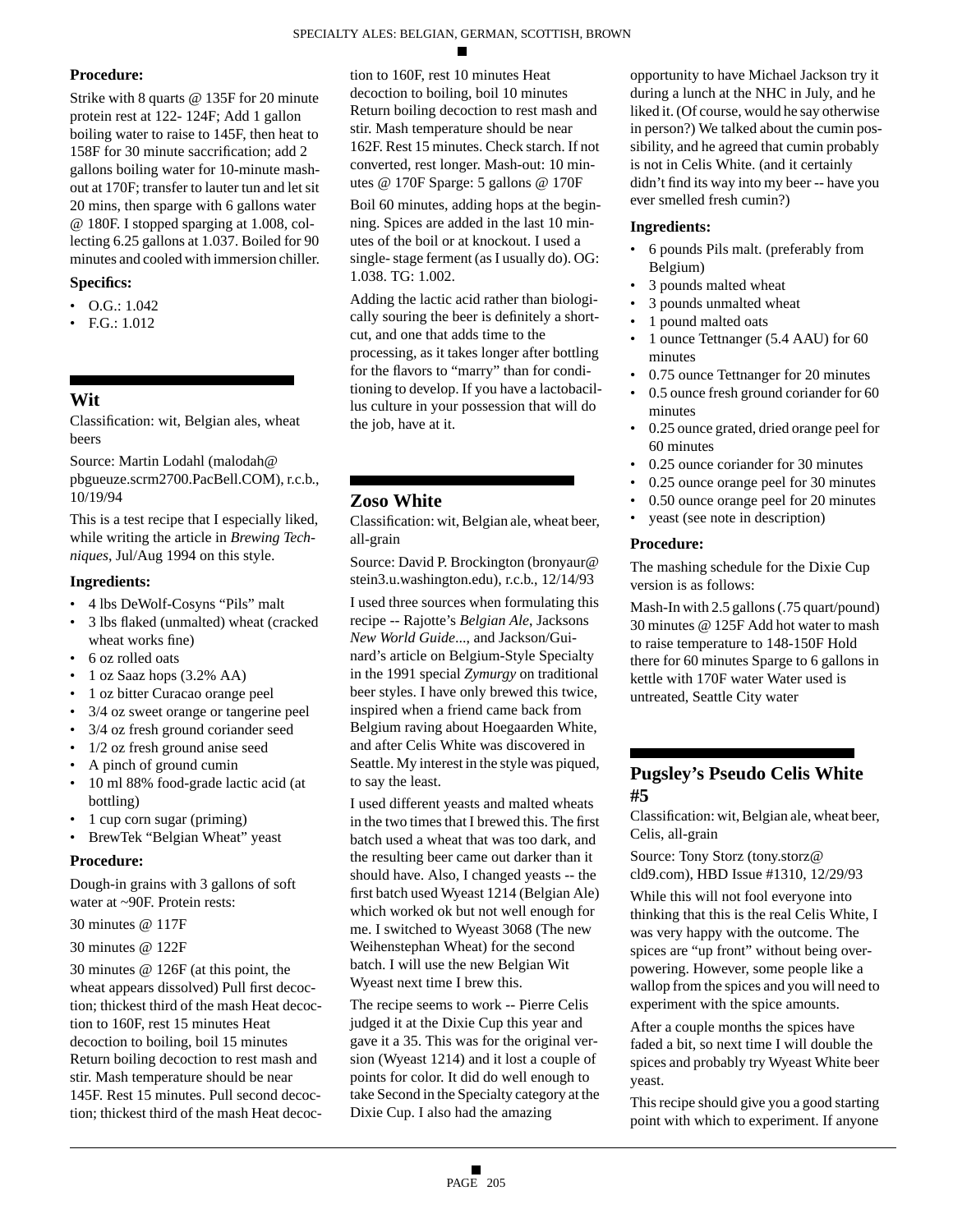else has a recipe for a Celis White clone, or have any comments or questions on my recipe, please feel free to E-mail me or post.

### **Ingredients:**

- $\cdot$  4.5 lbs. 6 row (or 2 row)
- 4.0 lbs. Unmalted Wheat (Bulgar from Health Food Store)
- 4 grams dried orange peel
- 4 grams crushed corriander seeds
- 1 tsp. Alpha-Amalase enzyme
- lactic acid
- 1 oz. Hallertauer
- 1 pack Wyeast #3056 Bavarian Wheat
- optional: 1 tsp. gypsum

### **Procedure:**

Bring 2 gallons water to boil. Add unmalted wheat and hold at 185-195 degrees for 20 minutes. Add cold water and 6 row malt to bring down to 130 degrees. Add 1 tsp. amalase and gypsum (pH 5.3). Allow protein rest for 25 minutes. Raise temperature to 150 degrees and hold 20 minutes. Complete conversion by raising temperature to 158 degrees and holding for 20 minutes. Mashout at 168 degrees for 5 minutes. Acidify sparge water to pH 5.7 with lactic acid. Sparge with 4-5 gallons of 170-180 degree water. Boil wort for 90 minutes. Add hops and crushed spices 15 minutes before end of boil. Cool wort and pitch yeast.

### **Specifics:**

- O.G.: 1.041
- F.G.: 1.011

# **Trappist Ale**

Classification: Trappist ale, Belgian ale, extract

Source: Rex Saffer (saffer@stsci.edu), r.c.b., 2/14/94

This is the third batch of this ale I've made in the last 5 days, each time propagating about 1-2 fluid ounces of yeast left over from the previous starter after pitching, but this is the first one using Irish moss. Both previous batches showed a strong cold break immediately after sparging, with many, many particles about the size of large sand grains settling slowly to the bottom of the carboy. The morning after each boil, about 2 inches of trub was visible at the bottom of each carboy, fairly cohesive

so that it was not much disturbed during the racking to the fermenter.

This morning, when I went down to rack the wort to the fermenter, there was less trub than before at the bottom of the carboy, only about 1 inch. It was quite fluid, not stuck together as usual, and it sloshed gently about the bottom of the carboy at the slightest disturbance. Large (1-2 inch diameter), milky, gelatinous, stringy, and irregularly shaped globs of precipitate were floating all throughout the wort. As I racked into the fermenter, I could see these globs being sucked up into the siphon hose and into the fermenter. Since I was having a homebrew, I didn't worry, but went ahead and completed the racking, pitched the yeast, attached the blowoff hose, and covered the carboy. But this time my smile was slightly distorted by the furrow of puzzlement that appeared upon my brow.

#### **Ingredients:**

- 6.6# M&F plain light extract
- 3.3# M&F plain dark extract
- 1.0# Clover honey
- 1 oz Fuggles leaf hops @ 3.3% alpha
- 1 oz Boullion leaf hops @ 7.1% alpha
- 1 oz Hallertauer leaf hops @ 5.4% alpha
- 1 oz Cascade leaf hops @ 6.4% alpha
- 1 tsp Irish moss
- Yeast Lab Trappist Ale liquid yeast culture

### **Procedure:**

Add 1 oz Fuggles + 1/2 oz Boullion hops to 8 pt cold H2O, bring to boil. Add malts and honey, bring back to boil for 60 min. At 30 min, add 1/2 oz Boullion + 1/2 oz Hallertauer +  $1/2$  oz Cascade hops + 1 tsp Irish moss. At 5 min add 1/2 oz Hallertauer + 1/ 2 oz Cascade hops. Sparge directly into 2 gal cold H2O in 5 gal carboy (note wort chiller \*not\* used...). Sparge water was previously boiled and allowed to cool to about 175 deg F. Stopper and cool overnight in basement (which at this time of year is a nearly constant 60-62 deg F). Rack into clean, sanitized carboy, leaving trub behind. Pitch yeast (about 18 fluid ounces of starter, just after high krausen), attach blowoff hose, cover to exclude light, and smile while having a homebrew.

# **Brown Ale**

Classification: brown ale, extract

Source: Tim O'Keefe (tokeefe@utxvms. cc.utexas.edu), r.c.b., 8/9/94

Here's the recipe for a batch I made about two months ago. It's my favorite brewed thus far! It's kinda heavy and sweet, ad is fairly close to a porter, though certainly not the same.

#### **Ingredients:**

- 1/4 pound choc. malt
- 1/2 lb. Briess special roast
- 1/2 lb. De Wolf-Cosyns special B malt
- 6 lb. amber syrup (I used Briess)
- 2 lb. dark syrup
- 1 oz. Northern Brewer hops (boiling)
- $1/2$  oz. fuggle hops (finishing)
- European Ale yeast
- 3/4 cup corn sugar to prime

### **Procedure:**

In case your homebrew store doesn't have the secific brands of grains I listed here- the "special roast" is toasted barley, about 50 Lovibond, and the "special B" is a very dark crystal malt--221 Lovibond. If it's not available, substitute in the darkest crystal malt you can find.

You asked for specific directions, so here goes:

1) heat about 2 gal of water in your brewpot. Steep the choc malt, special B, and special roast while the water heats up. Putting the grains in a msulin steeping bag helps make removing the grains a lot easier.

2) When the water begins boiling, remove the grains, and add the amber syrup, dark syrup, and Northern Brewer hops.

3) After 50 min, throw in the fuggle hops, and boil for 10 more minutes.

4) Cool down your wort, and add to your carboy with 3 gal water. When it's all reahced 78F, pitch your yeast.

### **Alki Point Sunset**

Classification: German ale, Kolsch, allgrain

Source: Charlie Gow (Charlie.Gow@ f615.n109.z1.fidonet.org), r.c.b., 8/9/94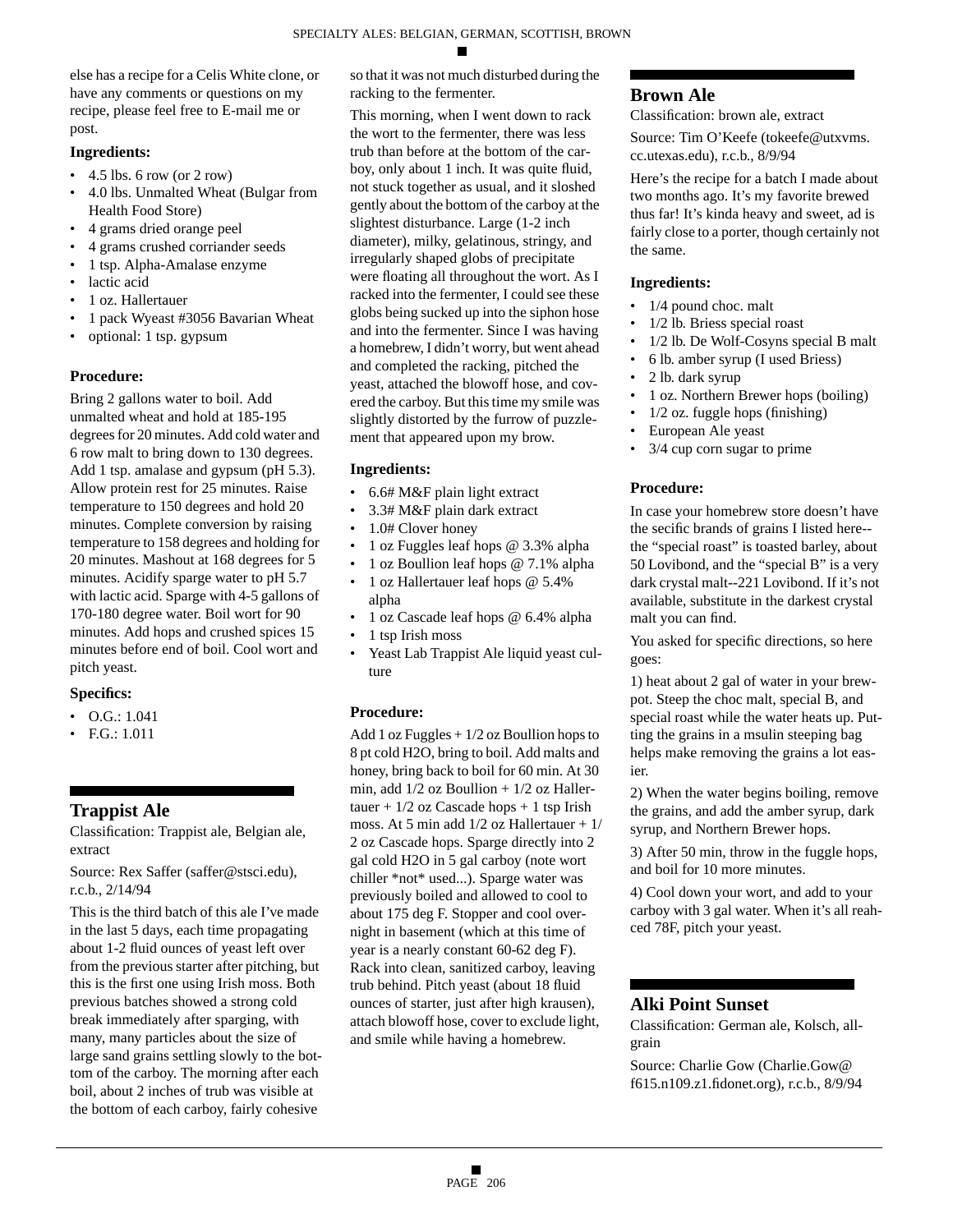Here's the recipe for the Koelsch that took first place in German Ales/ California Common at the 1994 HWBTA Nationals.

After several discussions with some \*knowledgeable\* brewers, I plan to change to the hopping profile to only German noble hops (Hersbrucker & Spalt). The honey will help dry the beer out, and the honey "tang" helps give the finished beer a slightly winy nose and palate.

Big thanks to Dave Brockington, Jim Busch, and Scott Bickham for the recommended tweaks.

### **Ingredients:**

- 5.0# D-C Belgian Pilsener Malt
- 1.625# D-C Belgian Wheat Malt
- 1.0# Ireks German Light Crystal
- .125# Cara-Vienne
- 1.25# clover honey (15 minute boil)
- .50 oz. Tettnang (4.3% AA) 60 min. 7.5IBU
- .50 oz. Liberty (4.3% AA) 60 min. 7.5IBU
- .50 oz. Mt. Hood (4.5% AA) 60 min. 8.0IBU
- .50 oz. Tettnang (4.3% AA) 30 min. 2.0IBU
- .25 oz. Liberty (4.5% AA) 10 min.
- Wyeast #2565 (Kolsch)

# **Procedure:**

Mash In: 132F

Protein Rest: 30 min @ 124F

Saccharification: 90 min @ 150F

Mash Off: 10 min @ 168F

Sparge to collect 5.75 gallons of sweet wort (or until SG of runoff is 1.010-1.012).

Boil for 90 minutes. Adding 1.125# clover honey for the last 15 minutes of the boil.

Force cool to 62F and pitch slurry from 1.25L starter of Wyeast #2565 Kolsch.

# **Specifics:**

- O.G.: 1.050
- F.G.: 1.007
- Primary Ferment: 09 Days @ 62F in **Glass**
- Secondary Ferment: 10 Days @ 58F in **Glass**
- Lagered: 14 Days @ 38F

# **Old Peculier**

Classification: old ale, all-grain

Source: Fred Hardy

(fcmbh@access1.digex.net), r.c.b., 8/3/94

This recipe and the description of Old Peculiar are derived (sometimes copied) from the book *Brew Your Own Real Ale At Home*, Graham Wheeler and Roger Protz, CAMRA (The Campaign for Real Ale), St. Albans, Herts, Eng., 1993. It is presented without the consent of the publisher, but hopefully with their understanding.

"A dark and vinous old ale from Theakston's Masham brewery in North Yorkshire. Toffee and roast malt in the mouth; deep, bitter sweet finish with delicate hop underpinning."

AHA Classification: English Old Ale (the actual starting gravity of this beer is below the AHA guidelines for this category, but hey, they're only guidelines): SG 1060- 1072, IBU 30-40, SRM 10- 16.

Target profile for this recipe: SG 1059, IBU 31.6, SRM 16.8. Published recipe is for 23 litres, and all units are metric. I have converted units to USA system and modified the recipe to yield 5 US Gallons using my own Brew design model.

# **Ingredients:**

- 8 lbs. English 2-row pale malt
- 1 lb. English 2-row crystal malt
- 2 ozs. black patent malt
- 1 lb. Invert Sugar
- 1/2 Cup (packed) soft dark brown sugar for priming
- 1 1/4 ozs. Fuggles hop pellets (4.5 alpha acid)
- 1 oz. Cascade hop pellets (5.0 alpha acid)
- 1 tsp gypsum added to mash water
- 1 tsp gypsum added to sparge water
- 1/4 tsp Epsom Salts added to kettle
- Wyeast #1968 Special London Ale

# **Procedure:**

Crush all grains and mash into 9 quarts of brewing water preheated to 130 degrees F. When grist is thoroughly mixed in with no dry spots, add 4 quarts of boiling brewing water and increase mash heat to 152 degrees F. Hold for two hours, stirring and returning to proper heat every 20 minutes or so. Mash out at 168 degrees F for 5 minutes. Sparge with 4 1/2 gallons of 170 degree F brewing water.

Bring the wort to a boil along with the Cascade hops and 3/4 ounce of the Fuggles hops. Boil 1 1/2 hours, adding the invert sugar during the boil. Add the balance of the Fuggles hops for the last 15 minutes of the boil. Add Irish moss at the same time if you choose to use it, though it should not be necessary in a beer this dark.

Force chill the wort, rack it off of the trub into the fermenter, pitch the yeast starter and ferment to completion. Estimated FG of 1014.

Make up the dark brown sugar with a pint of water for priming, and bottle the brew. Sample after two weeks.

# **Malt Extract Recipe**

Substitute 6 3/4 pounds of light dry malt extract (not Laaglander's, too dextrinous) for the pale malt.

Crush the specialty malts and add to 1 1/2 gallons of room temperature brewing water. turn on heat to high and bring the water to a boil. As soon as the water boils, remove it from the heat and remove the grains (use a grain bag, etc. to help, but get the grains out). Old Peculiar is a brew without a hint of astringency, and left over grains may leach tannins when the goods are returned to a boil.

Add the sugar and DME and stir until they are completely dissolved. Only then can you return the wort to the heat, add the Cascade and first batch of Fuggles, and bring to a boil. Boil 1 hour, adding the last batch of Fuggles pellets for the last 15 minutes. Again, Irish moss is optional.

Follow the directions for all grain for fermentation and bottling.

# **Carla's Rainy Day Ryefest**

Classification: roggenbier, rye, all-grain Source: David P. Brockington (bronyaur@ stein.u.washington.edu), r.c.b., 8/8/93

It worked out quite well, if you like Rye. The genesis was one evening I was sipping on some American whisky contemplating my brewing. As I tend to brew about four batches a month, I run out of new ideas often. This particular evening, I was wondering what I could add to my beer that would be distinct, yet appropriate. The whisky I was drinking at the time was Old Overholt, which is a Straight Rye. Bingo.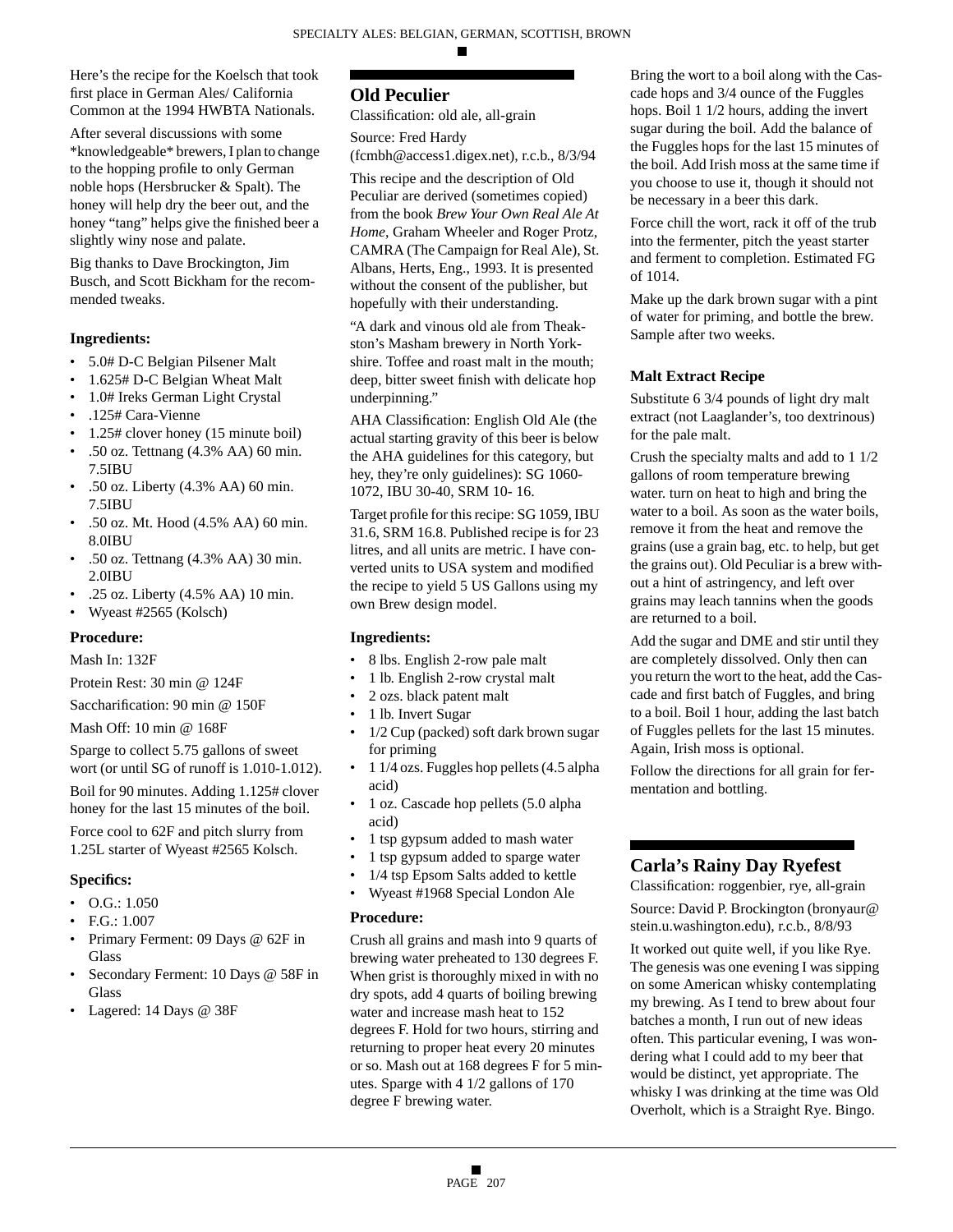The name is from my favorite bar-tendress at the pub that has been my home for the past four years. The name used to apply to a different brew, which I scrapped. It will stick to this one.

It has yet to be entered in any competition, so I have no collection of comments for it, unfortunately. The rye flavor is strong, but not overwhelming, in my opinion. In fact, I consider this beer a quaffer, and can easily down three in a session -- the rye flavor is noticable, but balanced. All in all, I am quite happy with this beer and will brew it again in a few brewing cycles -- probably August.

### **Ingredients:**

- 8 lbs. English Pale 2-row, preferably Marris Otter
- 4 lbs. malted rye
- 2 oz Cascade [6.0 AAU] for 60 minutes
- 1 oz Hallertaur [4.7 AAU] for 15 minutes
- 1 oz Hallertaur [4.7 AAU] for 1 minute
- 2 tsp Irish Moss @ 30-minute mark
- Wyeast #2112 (California Common) from a one pint starter

# **Procedure:**

Grains mashed in a single-step infusion @ 156F for 90 minutes.

All fermentation done in glass @ 65F for 20 days. The reading I took at 14 days was 1.008, so the fermentation time could be trimmed.

### **Specifics:**

- $\bullet$  O.G.: 1.042
- F.G.: 1.006

# **Abbey Beer**

Classification: Belgian ale, Abbey beer, Trappist, Chimay, all-grain

Source: Tony Babinec (tony@spss.com), HBD #1071, 2/5/93

The Chimay yeast is a very important component of making a Chimay clone. You might try to get your hands on Wyeast Belgian ale yeast, though to me it doesn't taste like Chimay's.

### **Ingredients:**

- 9 pounds U.S. 2-row
- 1.5 pounds Munich malt
- 0.5 pounds 60L (or darker) crystal malt
- 1-2 ounces of chocolate malt
- 1 pound of honey or dark brown sugar
- 6 7 AAUs bittering hops, a mix of hallertauer and kent goldings (60 minute boil)
- Chimay yeast, of course

#### **Procedure:**

Add hops at 60 minutes before end of boil. You are not looking for high hop bitterness, nor should there be noticeable hop aroma.

If you're not an all-grain brewer, then don't use the 2-row or munich malt but use, say, 7 pounds light, unhopped dry malt extract instead. Use crystal and chocolate malt for color. The honey or brown sugar will boost the starting gravity as well as contribute to the flavor and body of the finished beer. You might try doing the fermentation at a relatively "warm" temperature, say, 70 to 75 degrees F. This should lead to more of that Chimay flavor in the finished beer. And, don't drink the beer all at once, as its flavor will evolve in the bottle over time.

# **Wit**

Classification: wit, Belgian ale, Celis white, wheat beer, all-grain

Source: Tony Babinec (tony@spss.com), HBD Issue #1095, 3/11/93

Flaked wheat is available from homebrew shops, but can also be found in health food stores or natural food sections of supermarkets. I MUCH prefer flaked wheat to raw wheat berries. The flaked wheat is already gelatinized. The raw wheat berries should be boiled and gelatinized, and that's a mess. Also, there are different wheats available, and it's not clear to me that what's available in the health food stores is the same wheat as the Belgians use. The wheat malt in the above grain bill was a hedge, and in retrospect could have been flaked wheat.

Flaked oats are available from homebrew shops, but rolled oats (such as Quaker oats) could be used.

Somewhere in Michael Jackson's writings, I'm pretty sure he says that Hoegaarden Wit has a grain bill as follows:

- 50 parts barley malt
- 45 parts wheat
- 5 parts oats

While my grain bill used a bit more barley malt than these proportions would suggest, I was nervous about conversion and my starting gravity. Not to worry -- the deliberate low temperature rests and long rest times did the trick, and I got about a 1.050 beer.

Ground coriander is a great spice, and I thought that 20 gms would not be too heavy-handed. Incidentally, there are different types of coriander seeds available. Instead of going to the spice rack of your favorite grocer, go to a spice specialty store to seek out the larger coriander seed that is more "noble" -- that is, aromatic and flavorful.

Ideally, the orange peel should be from the curacao orange. Here's a thought -- use a dash of orange curacao liquor in the beer. I used McCormick dried orange peel to no apparent bad effect. If I were to do things again, I might up the amount a bit, or substitute something fresher.

Cardamom is a very elegant spice with a lemon-citrusy aroma and flavor. I use it lightly for background flavor and character.

Wyeast Belgian is a strong-gravity performer, but I used it here in a conventionalgravity beer. It did contribute a bit of its own flavor, though somewhat muted. I racked onto the yeast cake from a justracked beer, and maybe that contributed a bit of pleasant dryness to the beer. I'd love to get my hands on Hoegaarden or Celis yeast, and failing that, might use Wyeast "London."

The suggestion in HBD to add a dash of lactic acid for some tartness sounds like something to try. As the acid is quite concentrated, it shouldn't take much.

#### **Ingredients:**

- 5 pounds pale malt
- 1 pound wheat malt
- 2.5 pounds flaked wheat
- 0.5 pounds flaked oats
- hersbrucker hops to 18 IBUs
- 20 gms ground coriander seed
- 5 gms dried orange peel
- 2 gms ground cardamom
- yeast: Wyeast Belgian

### **Procedure:**

Process was an upward step infusion mash:

- 110 degrees F for 45 minutes
- 122 degrees F for 45 minutes
- 144 degrees F for 30 minutes
- 150 degrees F for 90 minutes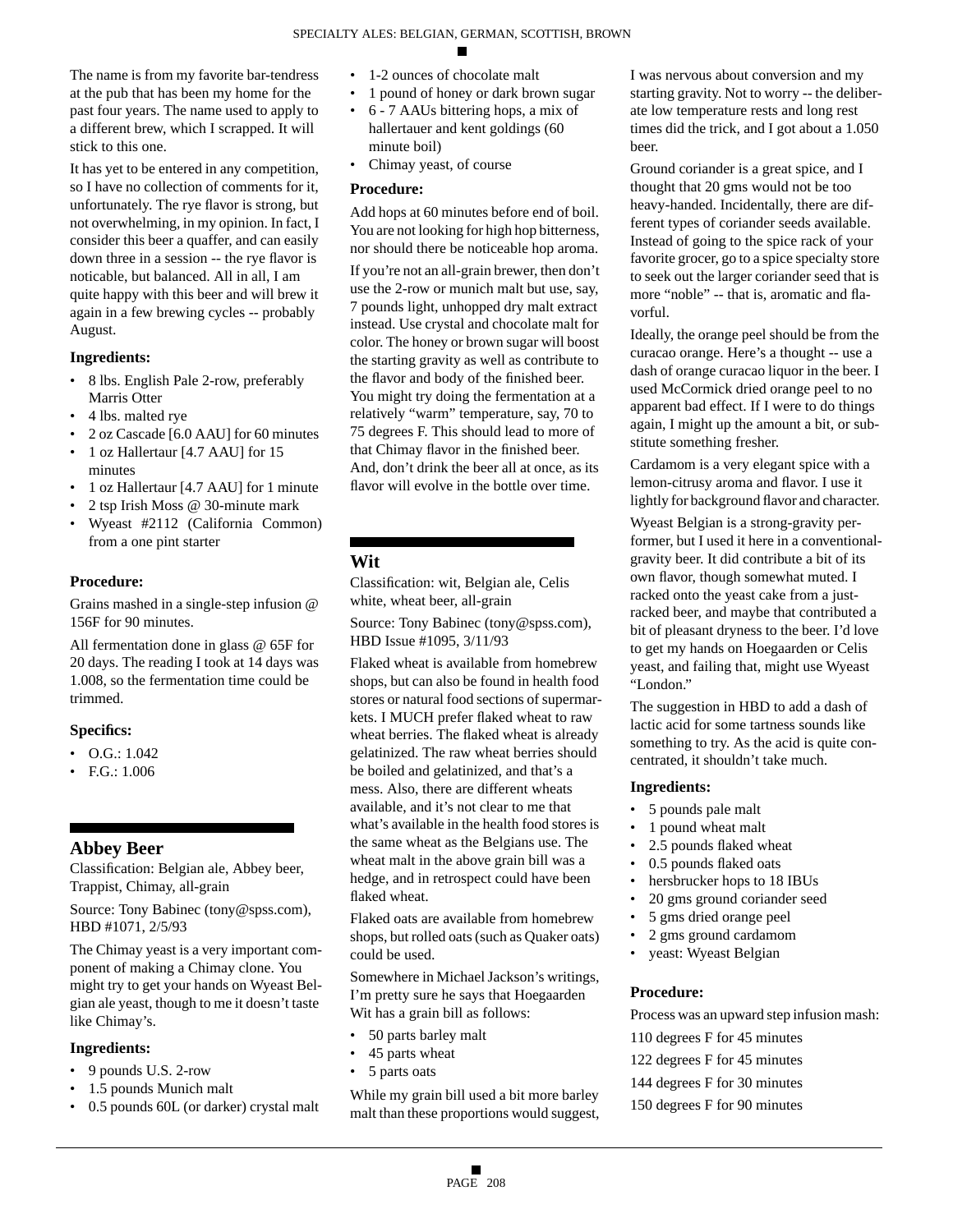### mash out

Spices were added in the last 10 minutes of the boil.

# **Celtic Ale**

Classification: celtic ale, Grant's Celtic Ale, all-grain

Source: Rob Bradley (bradley@adx.adelphi.edu), HBD Issue #1098, 3/16/93

This recipe is made using spent grains from a batch of Strong Ale.

If I do say so myself, this is a \_great\_ low alcohol beer. It was ready to drink after about 5 days. It's 4 weeks in the bottle today and there's hardly any left :-)

Fred Eckhardt, in *The Essentials of Beer Style*, lists Grant's Celtic Ale at OG 1034, FG 1008, IBU 38.

### **Ingredients:**

- Spent grains from strong ale
- 5 oz Chocolate malt
- 19 oz Light dry malt extract
- 1 oz Bullion pellets 60 minute boil unknown alpha acid
- 1/2 oz Willamette whole hops 10 minute boil - 4.2% alpha acid
- 1/2 oz Willamette whole hops 10 minute boil - 4.2% alpha acid
- 1/2 t. Irish moss 10 minute boil
- Wyeast 1056, second generation, half of a one-quart starter

# **Procedure:**

Steep chocolate malt in 1 pint water. Add to mash tun after draining first runnings for the strong ale. Add 2.5 gallons water at 172F to mash tun and let settle 15 minutes. Sparge as usual with water at 172F to collect 4.5 gallons. Add dry malt extract and sufficient water to boiling kettle.

Single-stage fermentation: 9 days. Bottled with  $5/8$  cup corn sugar. Final gravity: 1011.

# **Specifics:**

- $\bullet$  O.G.: 1.035
- Bitterness: 24-37 IBU
- Primary Ferment: 9 days:
- F.G.: 1.011

# **Alt Bier**

Classification: alt, German ale, partial mash

Source: Timothy J. Dalton (dalton@ mtl.mit.edu), HBD Issue #1098, 3/16/93

When I bottled this batch of Alt Bier last week, it had a wonderful Saaz nose to it, from dryhopping in the secondary. Now, a week later, it's carbonated, ready to drink, and has no Saaz aroma at all...

Other than the loss of nose, it's quite good! Tasty and bitter.

### **Ingredients:**

- 2.0 lbs Klages 2 Row
- 0.75 lb Crystal, 40 Deg. L
- 0.5 oz Chocolate Malt
- 4 quarts water
- 5.375 lbs Telfords light english extract
- 1 oz. galena (12%) (60 minutes)
- $\cdot$  0.5 oz Nothern Brewer (7.1%) (60 minute)
- 0.5 oz saaz (3.8%) 30 min
- Wyeast 1056

# **Procedure:**

30 min 122F Protein Rest, 1 Hr. 152 F Starch Conversion, 5 min 168 F mash out. Sparge with  $\sim$  2 gallons 170F.

Then add 5.375 lbs Telfords light english extract, total volume of boil, 5 gallons. 1 oz. galena (12%), 0.5 oz Nothern Brewer (7.1%) 60 min 0.5 oz saaz (3.8%) 30 min.

Boil 1 hr, chill with wort chiller to 60F Repitch with Wyeast 1056 from seondary of an Irish Ale. (Bottled previous day).

After 13 days, Dryhopped with 0.5 oz Saaz  $(3.8\%)$  for 8 Days more. FG = 1.012 Wonderful Saaz aroma at bottling (3/4 cup corn sugar used).

# **Specifics:**

 $\bullet$  O.G.: 1.042

# **Kari's Bitter Rye Ale**

Classification: rye, roggenbier, extract, sahti

Source: Kari Nikkanen (NIKKANEN@ ntcclu.ntc.nokia.com), HBD #1200, 8/10/93

There are some things I'll change when I brew my next rye ale. First, I'll do a temperature controlled mash with starch con-

version at about 150-155 deg F. I won't use more than 3-4 ounces rye malt, because the rye malt I use is very dark and quite bitter, so 7 ounces is simply too much. The hops I used were not exactly fresh, and didn't have any alpha rating, so I think 1/2 ounce of fresh Northern Brewer will be enough next time. When this beer was only few weeks old, it was far too bitter and sharp, and the bitterness of rye malt was (too) clearly distinguisable. So I let it age. Now, after 7 months it's much smoother, but a bit thin. It has a nice amber colour and a smooth long lasting head, and even my wife says it's quite drinkable, so with these suggestions to improve it, I finally dare to post this recipe.

### **Ingredients: (for 10 litres)**

- 4 pounds Finnish sahti malt mixture (= 85% pilsner malt and 15% crystal malt)
- 7 ounces Finnish rye (kalja) malt
- 1/2 pound British crystal malt
- 1 ounce Northern Brewer hops (60 min) boil)
- 1/4 ounce Fuggles hops (30 min boil)
- 1/4 ounce Fuggles hops (10 min boil)
- $1/3$  cup priming sugar
- yeast from a Tellford kit (not really recommended, I'll use liquid yeast next time)

# **Procedure:**

1.5 hours mash at 140-145 , sparge water temperature about 175 F. Total boiling time 75 minutes. Yeast was dehydrated 2-3 hours before pitching. O.G was about 1040-42. Primary fermentation 4 days and secondary 7 days.

### **Specifics:**

• O.G.: 1040-1042

# **Scotto's Rapier-Like Wit**

Classification: wheat beer, wit, Belgian ale Source: Scott Bukofsky (sjb8052@minerva.cis.yale.edu), r.c.b., 4/8/94

My latest batch of beer seems to be taking an awful long time to ferment. It's been a total of 2 and 1/2 weeks now, and it has only fallen to half of its O.G. There is still some slow action in the airlock and bubbles rising, but it looks like I'm in for another two weeks perhaps. This seems really long.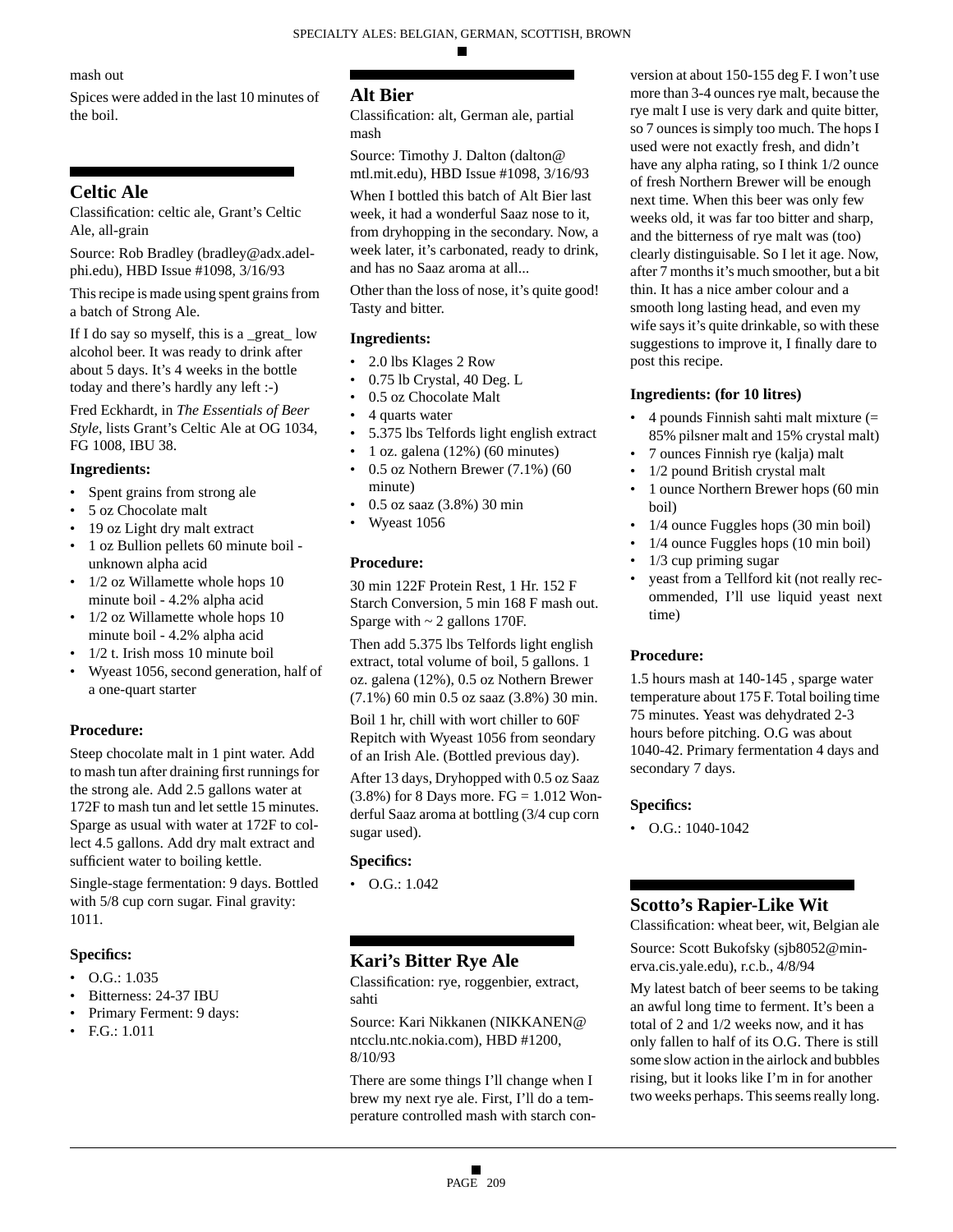Although this beer is labelled as a "wit", a true Belgian wit will be made with unmalted barley. Still, this is an interesting approach to making an extract version since I'm not sure how you'd handle unmalted wheat in this case. ---Ed.

# **Ingredients:**

- 3 lb Dutch extra-light DME
- 12 oz N. Western light DME
- 1 lb clover honey
- 3.3 lb N. Western Weizen extract
- 1.5 oz Hallertauer leaf hops
- 2 oz coriander
- 0.5 oz orange peel
- Wyeast Belgian white pitched from 32 oz of 1.050 starter

# **Procedure:**

The yeast was pitched when VERY active, and visible signs of fermentation were ween within 6 hours. O.G. was 1.060. Racked to secondary after 8 days, gravity only 1.040. After a week in secondary, gravity is 1.032. Fermentation has taken place at an average temp of 65 degrees.

# **Specifics:**

• O.G.: 1.060

# **Tooncinator Motley Cru**

Classification: Trappist ale, Belgian ale, Trippel, extract

Source: Steven W. Smith (SMITH\_S@gc. maricopa.edu), HBD Issue #1404, 4/21/94

Having guzzled >\$10.00 of Celis Grand Cru I thought I'd try to create something similar. While the resulting beer is Damned Tasty and seems to be on the right track, it's spices are more subtle than I'd planned. Next time I'll use more coriander seed (or crush finer) and orange peel, maybe different hops, different yeast (advice on hops and yeast most welcome). Without further ado, the recipe and convoluted procedure for 5 gallons of Tooncinator Motley Cru.

# **Ingredients:**

- 8 pounds Briess Wheat/Malt powder (2 big ziplocks)
- 2 pounds Vienna carapils malt (2 small ziplocks)
- 1 3/4 cups corn sugar
- 1 oz. Lublin(?) hops, A=3.1 boil (pellets)
- 1 oz. Hallertau hops, A=4.8 boil (pellets)
- 1 oz. Hallertau hops, A=4.8 finishing (pellets)
- 1/2 oz. coriander seed (freshly crushed) • about 1/2 oz. dried orange peel
- (Lawries?) • 5 whole cloves (to make me feel good,
- imperceptable) • 2 packages Red Star Ale yeast
- Crystal bottled water

# **Procedure:**

Crushed and steeped carapils. >30 min @130F, 150F, 170F. Sparged, increased volume to almost 4 gallons, heated and stirred in malt powder. Added hops in 4 portions after boil began, about every 15 minutes until they were all in - boiled another 45 minutes after last addition. Turned off heat, stirred in coriander seed, orange peel and cloves, started the chiller about 2-3 minutes later. Siphoned into carboy, added water to about 5 gallons, pitched yeast directly and shook to aereate. Wort didn't taste unduly strange, kind of hoppy, not too spicy.

After secondary fermentation was complete I decided it should be hoppier and added the 2nd oz. of hallertau pellets. 3 days later I reconsidered and racked off the hops. I further decided to test out the scrubbing bubbles theory of hops reduction - I boiled 1 cup of corn sugar and steeped another tsp orange peel and added it - got a fairly vigorous fermentation for several more days.

1 week after the corn sugar fiasco I added another 3/4 cup and bottled. Pretty good, hops are just about right, pretty light on the coriander and orange peel. Very tasty after about 2 weeks in the bottle.

# **Old Man Pyle**

Classification: old ale, pale ale, all-grain, Old Peculier

Source: Norm Pyle (npyle@n33. stortek.com), r.c.b., 5/18/94

This recipe has been changed a bit from the original brew to allow for changes in my home brewery. The original was intended to dupe Old Peculier and it did an adequate job at that. It did a much better job, though, standing on its own as a fine strong ale. It was best fresh, which says something

about the "Old Ale" moniker, but I don't know what.

Tasting notes from the original OMP:

Wonderful complex fruity, malty, hoppy (bitter, flavor, aroma), and alcohol palate. The Fuggles work great in this brew because they don't dominate it as some other aroma hops might.

Final notes: Chris Lyons mentions sucanut (succanut?) as providing that Old Peculier (OP) flavor. It may be worth a try in this recipe. Also, OP has little or no hop aroma, at least the OP I've tried here in the states. Therefore, skip the dry hops (I hate to say this, because this is a wonderful brew WITH the dry hops).

# **Ingredients:**

- 7.0 # British pale 2-row malt
- 1.0 # Vienna malt
- 1.0 # Munich malt
- 0.5 # 80L Crystal malt
- 1.0 # 120L Crystal malt
- 0.25 # Chocolate malt
- 0.5 # Dark brown cane sugar
- 0.5 oz. Northern Brewer pellets  $(AA=7.1)$  at 60 min. (IBU=15)
- 0.5 oz. Northern Brewer pellets (AA=7.1) at 30 min. (IBU=8)
- 1.0 oz. Fuggles plugs (AA=4.2) at 30 min.  $(IBU=10)$
- 0.5 oz. Fuggles plugs (AA=4.2) at 5 min.  $(IBU=2)$
- 0.5 oz. Fuggles plugs (AA=4.2) dry hopped (IBU=0)
- Wyeast 1338 European Ale yeast (1-2 pint starter)
- 0.5 c. Corn sugar for bottling

# **Procedure:**

Mash pale, vienna, and munich malts at 154F for 1.5 hours. Add crystal and chocolate malts at mash-out. Add sugar to the boil; adjust amount to hit OG (not more than 1# though). Hop as listed above; dry hops added after primary fermentation slows.

# **Specifics:**

- O.G.: 1.057
- F.G.: 1.015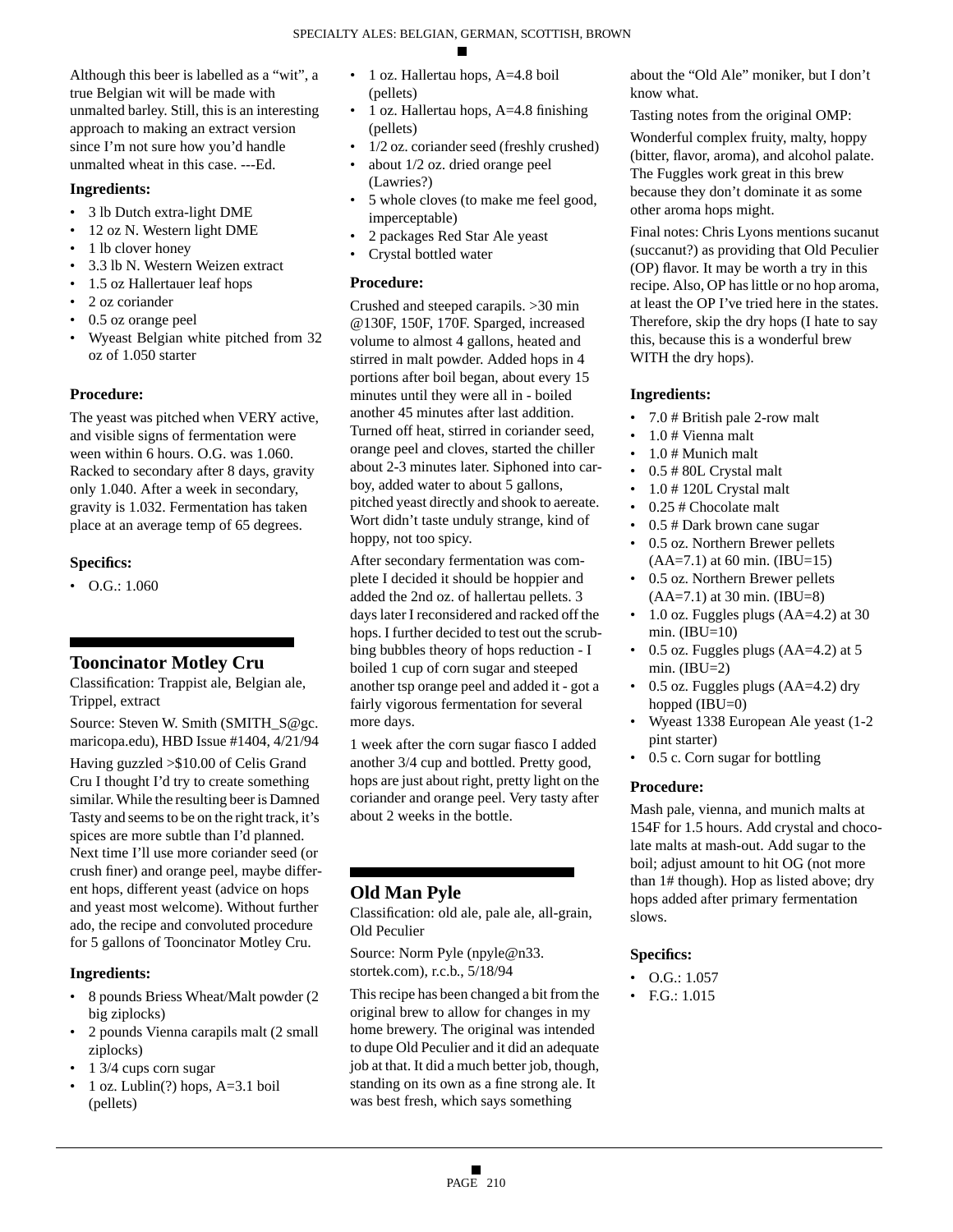# **Wit**

Classification: wit, Belgian ale, wheat beer, all-grain

Source: Martin Lodahl (malodah@srv.Pac-Bell.COM), r.c.b., 7/8/94

Well, here's my best attempt so far.

# **Ingredients:**

- 4 lbs DeWulf-Cosyns "Pils" malt
- 3 lbs brewers' flaked wheat (inauthentic; will try raw wheat nest time)
- 6 oz rolled oats
- 1 oz Saaz hops (3.3% AA)
- 0.75 oz bitter (Curacao) orange peel quarters (dried)
- 1 oz sweet orange peel (dried)
- 0.75 oz coriander (cracked)
- 0.75 oz anise seed
- one small pinch cumin
- 0.75 cup corn sugar (priming)
- 10 ml 88% food-grade lactic acid (at bottling)
- BrewTek "Belgian Wheat" yeast

# **Procedure:**

Mash-in to 3 gal water @ 100F; rest 10 minutes

Protein rests: 20 minutes @ 117F

20 minutes @ 122F

20 minutes @ 126F

First decoction; thickest 40% of the mash

Heat to 160F; rest 15 minutes

Boil 15 minutes, then return to rest mash

Adjust to ~145F; hold 10 minutes

Second decoction, thickest 35% of the mash Heat to 160F; rest 10 minutes

Boil 10 minutes, then return to rest mash

Adjust to 162F, rest at least 15 minutes, check starch

Mash-out @ 170F; 10 minutes

Sparge: 5 gallons at 170F

Boil 60 minutes, adding hops at the beginning and spices at the end.

Add lactic acid to taste, at bottling. The mash is very bizarre, turning to a thinner gruel with each decoction. Low apparent extract seems to be due to a much greater quantity of starch than this malt can convert. I plan to try domestic 2-row, which is ~25 degrees Lintner higher in diastatic power.

# **Specifics:**

- $O.G.: 1.038$
- F.G.: 1.009

# **Milhous Alt**

Classification: alt, German ale, extract Source: Philip J DiFalco (sxupjd@ fnma.com), r.c.b., 8/5/94

This was my second batch of homebrew and really turned out well. It had a very hoppy flavor with just the right bitterness for my taste. The cracked grains led to a nice copper color. Some drinkers compared it to Washington DC's Old Heurich.

For my next batch, I plan to reserve some of the hops and add them during the last 5 minutes of the boil or dry hopping. Combine with cold water to make 5 gallons, cool and pitch yeast at 75 degrees. Ferment until completion and bottle with corn sugar.

# **Ingredients:**

- 6.6 lbs Ireks Amber malt extract
- 1 oz Northern Brewer hop pellets (7.4 alpha)
- 2 oz Hallertau hop pellets (3.8 alpha)
- 1/3 cup chocolate malt (cracked)
- 1/8 cup black patent malt (cracked)
- 3/4 cup crystal malt (cracked)
- 14 gms Muton and Fison ale Yeast (or Wyeast #1007 or #1338)
- 3/4 cup corn sugar (to bottle)

# **Procedure:**

Add cracked grains to 3 gallons of cold water and heat. Once boiling, remove grains. Add extract and hops and boil for 1 hour.

# **Specifics:**

- $\bullet$  O.G.: 1.038
- F.G.: 1.014

# **Koelsch**

Classification: kolsch, German ale, partial mash

Source: Rob Mongeon (mr\_spock@delphi.com)

The Mountain Brewers of Long Trail Ale fame make an excellent Kolsche. They brew in Vermont! It is a light bodied ale

with a faint apple crispness caused by the yeast. I've made a partial mash recipie for this brew that took 2nd place in '92 local AHA competition.

# **Ingredients:**

- 3 lbs Brit. pale malt
- 1.5 lbs wheat malt
- 3.3 lbs Munton & Fison light malt extract
- 1.0 lb laaglander light dry extract (for a little body)
- hops (10 IBU)
- Wyeast Kolsch (Cologne) yeast

# **Procedure:**

Hop 7 IBU at beginning of boil, 3 at 30minutes and the rest 10 minutes before the end of boil. The key to this style beer is the use of WYEAST KOLSCHE or COLOGNE yeast and the use of wheat to give it the kolsche snap.

# **Rick Garvin's Cherry Blossom Wit**

Classification: wit, Belgian ale, wheat beer, all-grain

Source: Rick Garvin (rgarvin@btg.com), reposted by Phil Seitz, HBD Issue #1508, 8/23/94

Rick says: "The cherry tree was blooming when I made this and the wind kept blowing cherry petals into the boiler."

[Phil's notes: A superb recipe, particulary for people like me who LOVE coriander. If you want something a bit more sedate you might want to cut the coriander by 1/3]

# **Ingredients: (for 5 gallons)**

- 4.0 lbs Pilsner malt (50%)
- 3.6 lbs Unmalted wheat (45%)
- 0.4 lbs Rolled oats (5%)
- 0.89 oz Styrian goldings (6.2%) boiled for 60 minutes
- 0.36 oz Saaz (3.2%) boiled for 5 minutes
- 14.5 grams Bitter orange peel boiled for 20 minutes (0.75 grams/liter)
- 35 grams ground coriander boiled for 5 minutes (1.8 grams/liter)
- Ferment using Wyeast White (#3944)

# **Procedure:**

Dough in at 117F. 20-minute rests at 117F and 122F. 60 minute rest at 146F. Mash out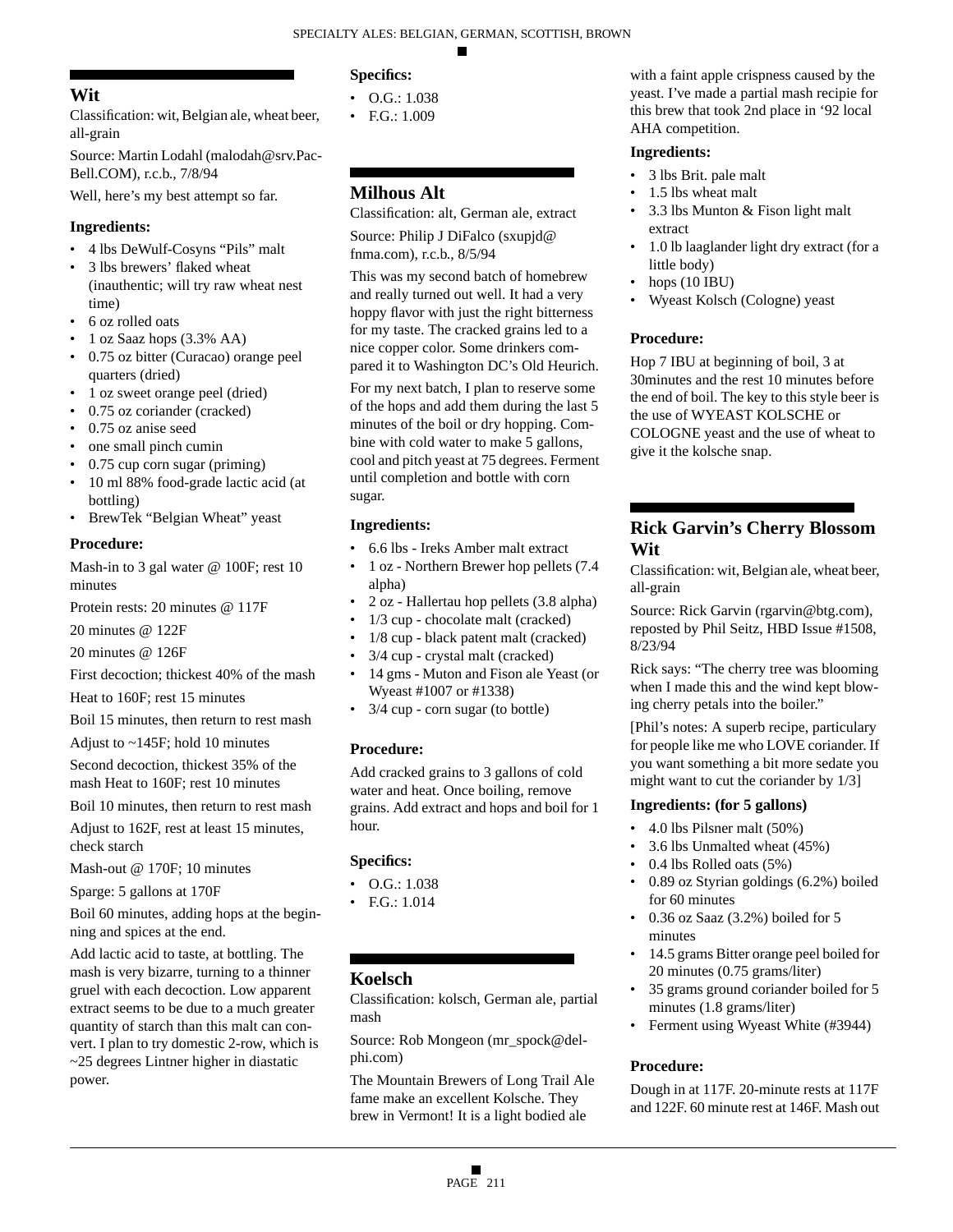to 160F. Boil 30 minutes before adding the first hop addition. Hint: do not puree the bitter orange in a blender with water. It will sink to the bottom of the boiler and scorch.

# **Todd Enders' Witbier**

Classification: wit, Belgian ale, wheat beer, all-grain

Source: Todd Enders (enders@plains. NoDak.edu), reposted by Phil Seitz, HBD Issue #1508, 8/23/94

### **Ingredients: (for 5 gallons)**

- 4.0 lbs Belgian pils malt
- 4.0 lbs raw soft red winter wheat
- 0.5 lbs rolled oats
- 0.75 oz coriander, freshly ground
- Zest from two table oranges and two lemons
- 1.0 oz 3.1% AA Saaz
- 3/4 corn sugar for priming
- Hoegaarden strain yeast

### **Procedure:**

Mash in: 12 qt. at 124F Protein rest: 15 mins. each at 124, 128, and 132 Saccrification: 30 minutes at 161F Mash out: 10 minutes at 170F

Sparge with 5.5 gallons at 168-170 (may be pH adjusted to 5.5)

Boil: 90 minutes Hops: 1 addition, 30 minutes from the end of the boil Coriander: 1 addition, 15 minutes from end of the boil Peels: 1 addition, 10 minutes from end of boil

Lactic acid can be added at bottling if desired. Use 10-20 ml of 88% lactic acid, or to taste.

### **Specifics:**

• O.G.: 1.046

# **Scotch Ale**

Classification: Scotch ale, MacAndrews, all-grain

Source: Tom Leith (trl@photos.wustl.edu), HBD Issue #1131, 4/30/93

I tried to make a Scotch Ale six weeks ago or so, and I've just opened the first couple of bottles. I used about 1/4 pound of "Mexican" brown sugar in the five gallon batch. Mexican brown sugar seems to be highly

unrefined, and has an absolutely delightful molasses taste to it.

Now that the yeast is firmly on the bottom of the bottles, I can tell that there is very little molasses on the nose, and just a faint aftertaste. Just for fun the other day, I went out and bought some MacAndrews and McEwain's Scotch ale to compare. Since I like the MacAndrews better, I'll talk about IT. The first thing I noticed was a strong malt/caramel nose and flavor. We're talking strength like drugstore candy. More caramel than malt, I think. Tasty. My attempt doesn't come close. MacAndrews has more hop bitterness than mine does, but with all that caramel it probably needs it. The color, body, gravity, head, and the rest are fine in the beer I made -- what's missing is the caramel flavor.

### **Ingredients:**

- $\cdot$  5# 2-row
- 4# Cara-Vienne
- 1# Cara-Munich
- 1/4# Mexican Brown Sugar
- 7 HBU Kent Goldings bitter
- Wyeast 1098

### **Procedure:**

Mashed at 155 F to get unfermentables up.

# **Chuck's Brown Ale**

Classification: brown ale, extract

Source: Chuck Coronella (CORONELLR-JDS@CHE.UTAH.EDU), HBD Issue #1147, 5/24/93

Last night, I tasted the brown ale that I bottled just last Sunday. Wow!! I'm in love! It's not clear yet, but it's already carbonated, and delicious!

I can't describe the taste so well, but it certainly is one of the best that I've ever made. The hop nose is wonderful! I ran across the tubinado in a health food store, and thought why not? I believe that is added some residual sweetness to the beer. I hope that I can duplicate this one some day.

### **Ingredients: (for 4-1/2 gallons)**

- 4 lb Alexanders Malt Extract
- 0.5 lb Chocolate Malt
- 0.8 lb Turbinado
- $\sim$ 2 fluid oz. Honey
- 2.2 oz. Cascade Pellets (5.5% AA) 45 minutes.
- 1 oz Cascade Pellets, dry hop in secondary
- 0.5 t. Irish Moss
- ale yeast
- corn sugar for priming

### **Procedure:**

The choc. malt was steeped in 65'C water for 20 min and then sparged (and removed). The yeast was made from the dregs of 10 bottles of beer (that got dumped due to excessive aluminum leaching) that had been in a starter for 3 days before hand. The yeast for that batch came from the dregs of several bottles of stout, which was made with WYeast Irish Ale. (I think I could make beer from the dregs of the brown ale, but that might be one to many generations!) Temperature of fermentation was 60 - 70'F, 6 days in primary, 9 days in secondary (with dry hops).

### **Specifics:**

- $O.G.: 1.042$
- F.G.: 1.010

# **Beginner's Luck Brown Ale**

Classification: brown ale, extract

Source: David Draper (gldsd@bris.ac.uk), r.c.b., 8/5/93

I humbly offer my malt-extract based brown ale, named by my wife in a fit of charitability. My British colleagues say good things about it (and not just to me, in order to be polite), maybe you will too. Andrius is looking for an equivalent to Samuel Smith or Thomas Hardy; I make no claim to be -that- good!

### **Ingredients:**

- 4 lb malt extract syrup
- 6 oz crystal malt
- 1.5 oz black malt
- 2 oz roasted barley
- 1 oz flaked or rolled barley
- 1 oz wheat malt
- 2 oz Northern Brewer hops
- 1 oz Goldings hops
- 28 oz dark brown sugar
- 2 oz lactose
- ale yeast

# **Procedure:**

Hops: these are two of the six or so types available here in the UK; I'm afraid I don't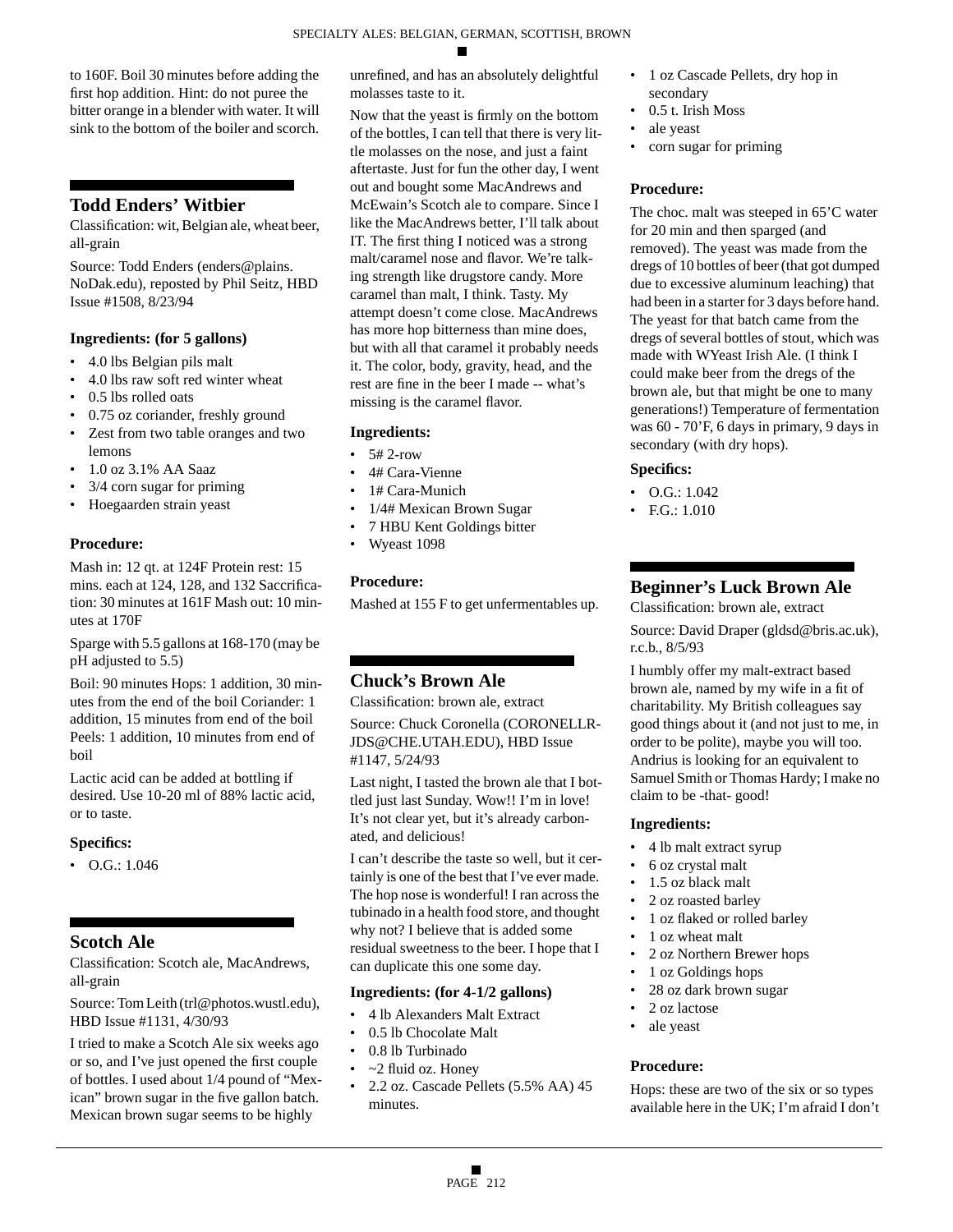know what the US equivalents would be because I've been brewing only since my transplantation from the States in early '92. [If anyone knows a reasonable set of hops equivalencies, I`m all ears.] Northern Brewer is a very sharp hop that is a primerequisite for British dark beers and stouts (and some pale ales); Goldings is a much "rounder" hop that is a prominent component of southern-English bitters. US brewers use yer best guesses, I guess.

### Procedure:

I treat my water with 0.25 tsp salt per gallon to adjust pH; the water here (Bristol, in the SW) is fairly soft by UK standards but contains some dissolved CaCO3. I have had no difficulties whatever using tap water. I dissolve the malt extract and then boil the adjunct grains + hops in it for about an hour. I then strain a couple of kettlesful (kettlefuls?) of hot water into the primary through the spent grains and hops to rinse them. I dissolve the sugar in a couple of pints of warm water and add this to the wort, then top up with cold water to 5 gallons. When the wort is cool, I then measure OG (usually about 1035 to 1039), then add the lactose and pitch the (top-fermenting) yeast. The lactose gives just a hint of residual sweetness in the final brew; if that's not to your taste, omit it. This brew ferments to quarter-gravity stage in about 3 days when temperatures are about 20C (70F) and in about 5 days when temps are about 10C (mid-40s F). Final gravity is usually about 1005, resulting in ABV's of 4.5 to 5%. I prime my secondary fermentation vessel with about 1 tsp of dark brown sugar, and usually let it sit in the secondary 7 to 10 days, adding finings after the first 48 hours or so. I have not tried dry-hopping this recipe. I prime my bottles with 1/2 tsp of brewer's glucose; maturation is sufficiently complete in about 10 days, but obviously the longer the better.

# **The Mild One**

Classification: mild ale, all-grain

Source: Darryl Richman (darrylri@ microsoft.com), HBD Issue #1570, 11/4/94

like low gravity, so-called "session beers" because they are great for social occasions where it feels comfortable to have a glass in your hand, but nobody really wants to get out of control. The British have made

this a longstanding social tradition, and low gravity beers in general have been the norm for their styles throughout this century. (This is in part why they have become so restive with recent price rises that make their pints about \$2-\$2.50, and why they are so upset at short pours, where the government has basically said they won't prosecute publicans who shave 5% from each pint.)

But even lower gravity beers than the 1.035-1.040 bitters come from the industrial revolution and the large coal mining industry that was needed to feed it in the last century. These beers, called Mild Ale, usually have gravities in the low 30s, and even down into the high 20s. (There are a few examples of milds into the 1.045 range, but they are the exception that proves the rule.)

What really distinguishes Mild from bitter is that Mild has low hop bitterness. Mild is usually darker than bitter, but there can be substantial overlap in the amber range. Some Milds have distinctive hop character in the nose and flavor, but usually the bitterness they have -- when they have it -- is derived from roasted malt. This can give Milds a nutty character, which can be pleasing with a distinctive and fruity yeast. Brains' Dark (1.035 OG) from Cardiff is a fine example of this type of Mild.

#### **Ingredients: (for 25 gallons)**

- Soft Seattle Water 8.75 gal for mash in with 4.5 gm CaCO3, 4 gm CaCl2, 2 gm MgSO4
- 8 lbs. US 2 row
- 17 lbs. Dewolf-Coysins Pale Ale
- 3.5 lbs. Scottish Crystal (~35 L)
- 2 lbs. Crystal 70L
- 1.25lbs. Chocolate
- 24 IBU Kent Goldings hops (170 grams pellets at 6% alpha)
- Wyeast 1028

### **Procedure:**

I brewed 12 gallons of 1.073 wort and then added 13 gallons of boiled, cooled, aerated water to my primary fermenter. (BTW, this was a 32 gallon food grade plastic "trash can" open fermenter.) In order to keep the body and flavor of the beer up, I boiled for almost 2 hours, and my mash went for saccharification at about 158F. I also chose to use Wyeast 1028, which has a very distinctive, woody character, so that the beer wouldn't turn out bland and uninteresting.

Sparge with 8 gal. untreated soft water. Boil off 3.75 gal. during two hours, adding ~24 IBUs of Kent Goldings hops (based on the final volume of the beer, in this case it was 170 gm of 6% alpha acid pellets).

The yeast starter was stepped up twice, with a quart and then a half gallon of wort starter. The primary finished in 4 days at 60F, and I racked into carboys for a week of clarification before kegging.

The FG was 1.010, for a batch of beer that was about 3.2% by volume, or about 2/3rds the strength of a standard beer. It was a dark brown in color, with a sweet initial palate and a (relatively) full body and a dryish finish. The yeast character showed through in the middle, although there wasn't a lot of fruitiness, probably due to the low fermentation temperatures.

#### **Specifics:**

• F.G.: 1.010

# **Wit**

Classification: Belgian ale, wit, wheat beer, all-grain

Source: Scott Bickham (bichkham@ msc.cornell.edu), HBD Issue #1581, 11/17/94

The recipe for the wit that took Best of Show at the Spirit of Belgium is posted below. You'll notice that the amount of coriander is only 5 grams per 5 gallons, but half is boiled for 15 minutes and the rest is added to the secondary. Although I haven't received the judges' comments back, this tastes about right. I've also noticed that the flavor is more intense in the kegged portion - it seems to mellow in the bottle. The coriander should be a subtle flavor that is balanced by yeast phenolics and bitter and sweet orange peel. Lactic acid or lactobacillus should be added to cut the sweetness, otherwise the wit would be cloying.

- 5# D-C pilsner malt
- 4# raw wheat flakes
- 0.4# rolled oats
- 0.9 oz. East Kent Goldings (60 minutes=20 IBUs)
- 0.25 oz. Saaz (15 minutes)
- 2.5 g. freshly ground coriander (30 minutes)
- 1 oz. organic orange peel from Israel (15 minutes)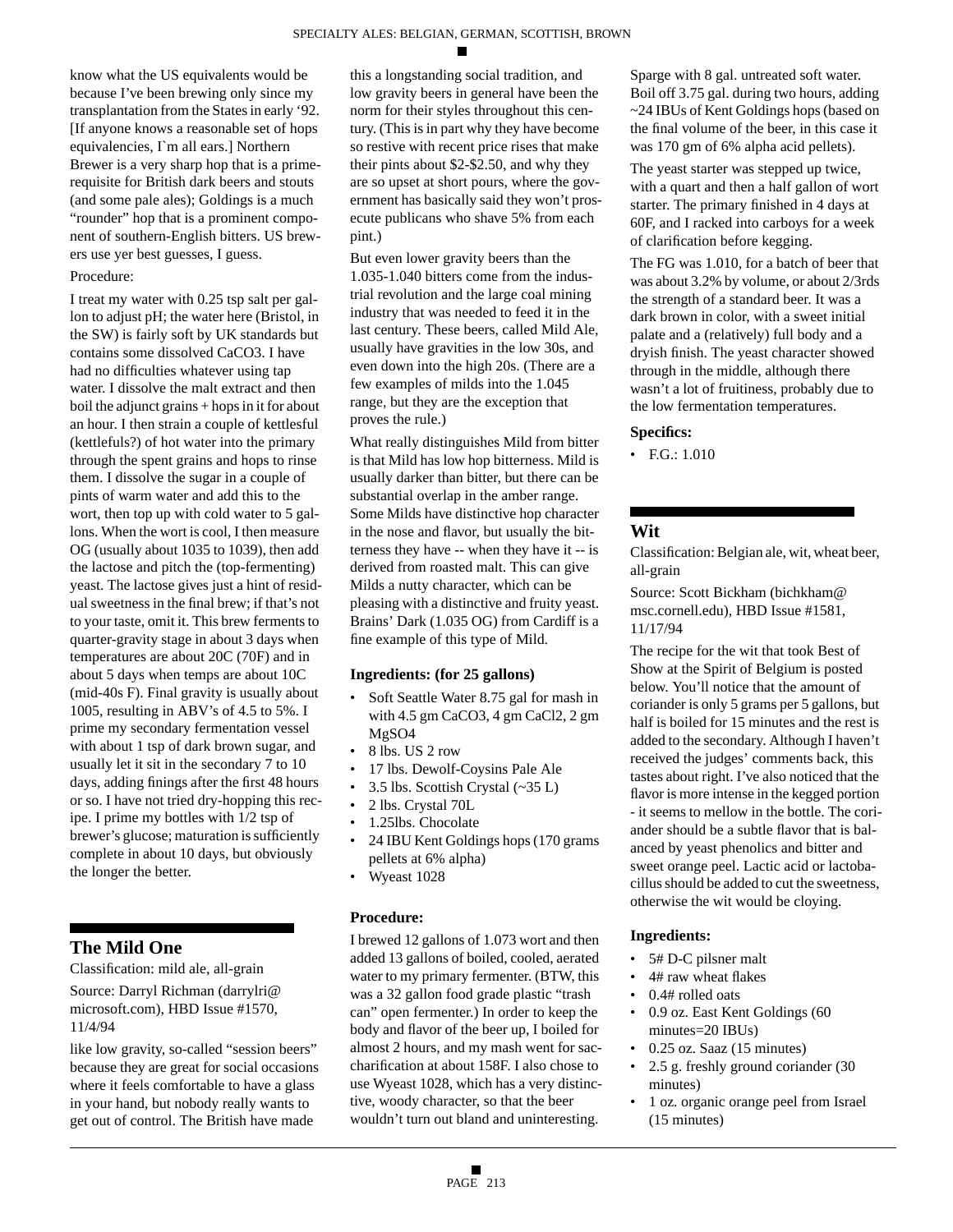- 2.5 g. freshly ground coriander (secondary)
- Wyeast #1214
- **lactobacillus**
- 3/4 cup priming sugar

# **Procedure:**

Step infusion mash: Dough-in at 110, hold for 10 minutes and acidify the mash if the pH is above 6. 30 minute protein rest at 128 F (normally 125 F, but I wanted to get more cloudiness), followed by a 60 minute starch conversion at 152-155 F. Mash out at 170 for 5 minutes, and sparge to a volume of 6 1/3 gallons. I boil off a little more than a gallon in my set-up and end up with 5 gallons with a gravity of 1.052.

Force chilling, pitched a 1 pint starter of Wyeast 1214, and fermented at 62 F. I think I'll use a more phenolic yeast in my next batch. Rack to the secondary after 5 days and allow to ferment out. Here's the key ingredient: when bottling, add a 50-100 ml starter of lactobacillus, along with 3/4 cup of priming sugar. The acidity gradually build in the bottle or keg, and is noticable after 2 weeks. If you don't want to bother with the bacteria, add USP lactic acid to taste.

# **Specifics:**

 $\bullet$  O.G.: 1.052

# **Flat Tyre**

Classification: Belgian ale, Trappist, Fat Tire, extract

Source: Roger Grow (grow@sumatra. mcae.stortek.com), HBD #1641, 1/26/95

The beer turned out great! Not exactly like Fat Tire (thus the name) but close enough for me. It doesnt have that Fat Tire wheat taste, but I'm not a big wheat beer fan (shields up Mr. Data). The yeast is an important part of the flavor so buy, beg, culture or pilfer some if you possibly can. If you buy a packet, definately make a starter because 1056 seems to start slow.

# **Ingredients:**

- 6 lbs light extract
- 2 lbs amber extract
- 1/2 lb 20L crystal
- 1/2 lb dextrine malt (carapils)
- 1 oz Chinook hops
- 1 oz Cascade hops
- Wyeast 1056 American (aka Chico)
- Scant 3/4 cup of corn sugar for priming

# **Procedure:**

Add 1.5 gallons cold water and the grains (in a bag) to your boiling pot. Spend about 30 mins bringing the water to a boil. I use medium high on my generic electric range, high boils too quickly and doesnt give the grains enough soaking time.

Remove the grain bag just before the water boils.

Remove the pot from the heat (to prevent scorching) and add the extract.

Replace on the heat and add 3/4 oz chinook hops - boil for 60 min.

Add 1 oz cascades for the last 15 minutes of the boil.

Cool to about 100F (chiller, ice bath, snow drift or divine intervention) Add cooled wort to 3 gallons cold water in your primary fermenter.

When the temp is less than 80F (should be by now) add the yeast and shake the snot out of it, um, I mean, aereate the wort.

When fermentation is complete, make a 'hop tea' by boiling the remaining 1/4 oz chinook hops (I know, not a classic aroma hop) with your priming sugar. Bottle, wait at least three weeks and enjoy.

# **Specifics:**

- Primary ferment 3-5 days (1056 starts) slow)
- Secondary ferment 7 days
- OG: 1.046
- FG: 1.016

# **Belgian Ale**

Classification: Belgian ale, all-grain

Source: Robert Aves (robert.aves@softnet. com), r.c.b., 2/26/95

In response to your request about a recipe for Belgian style Ale, here is a full grain recipe that i brewed and actually came out quite close to style.!

# **Ingredients:**

- 8.5 lbs. 2-row pale malt
- 1.5 lbs. Munich Malt
- 4 oz. Crystal Malt (35 Lovibond)
- 1 oz. Chocolate Malt
- 1 lb. Demerrara sugar
- 1/2 tsp Gypsum Mash & Sparge each
- 1 oz. Hallertau (3.8%)
- 3/4 oz. Stryian Goldings(5.0%)
- 1/2 oz. Saaz (3.5%)
- 1 Tsp Irish Moss
- Chimay Yeast starter (1.5 Qts.)

# **Procedure:**

Mash in with 12 qts. water @ 122 degrees F. and rest 30 min. Raise to 140 F and rest 10-15 min. Raise to 150 F and wait till starch is converted(90 min.) Mash out at 168 F and rest 10 min. Sparge with 168 F water to collect 23-24 litres(5.75-6.0 Gallons) Boil for 70-90 min. with the following hop schedule.-- 1 oz. Hallertau for 65- 70 min. 1/2 oz. Stryian Goldings for 65 min.-- 1/4 oz. S. Goldings for 40 min. 1/2 oz. Saaz for the final 3 min. -- Cool to pitching temperature(68-70F) and pitch yeast starter. I racked this brew when primary fermentation was done and added 1/4 oz. of Saaz to the secondary (dry hop) and let sit for 2 weeks before bottling. Added 3/ 4 cup of dextrose to prime. Make sure you let this beer condition in the bottle for at least 3 months before sampling. Actually it gets better after 6 months in the bottle. By the way, this recipe is for 5 U.S. gallons and you may want to increase or decrease the amount of grains depending on the efficiency of your system. My starting gravity was 1.068 and finished off at 1.012.( about 7.4% A/V).

# **Specifics:**

- OG: 1068
- FG: 1012

# **Motor City Madhouse Ale**

Classification: brown ale, honey ale, allgrain

Source: Kevin Emery (ksemery@cbda9. apgea.army.mil), HBD #1698, 4/5/95

While this beer did have some honey character, the alcohol taste was stronger. I don't think creating a brew so high in alcohol that the yeast quit, thereby giving the honey flavor is the way to go. I think we just need to find a good yeast that will leave some of the honey profile. This one did mellow a bit, but was not one of my better beers.

I just recently brewed a honey beer from canned malt..... Don't remember the specifics but it was something like 3.3 pounds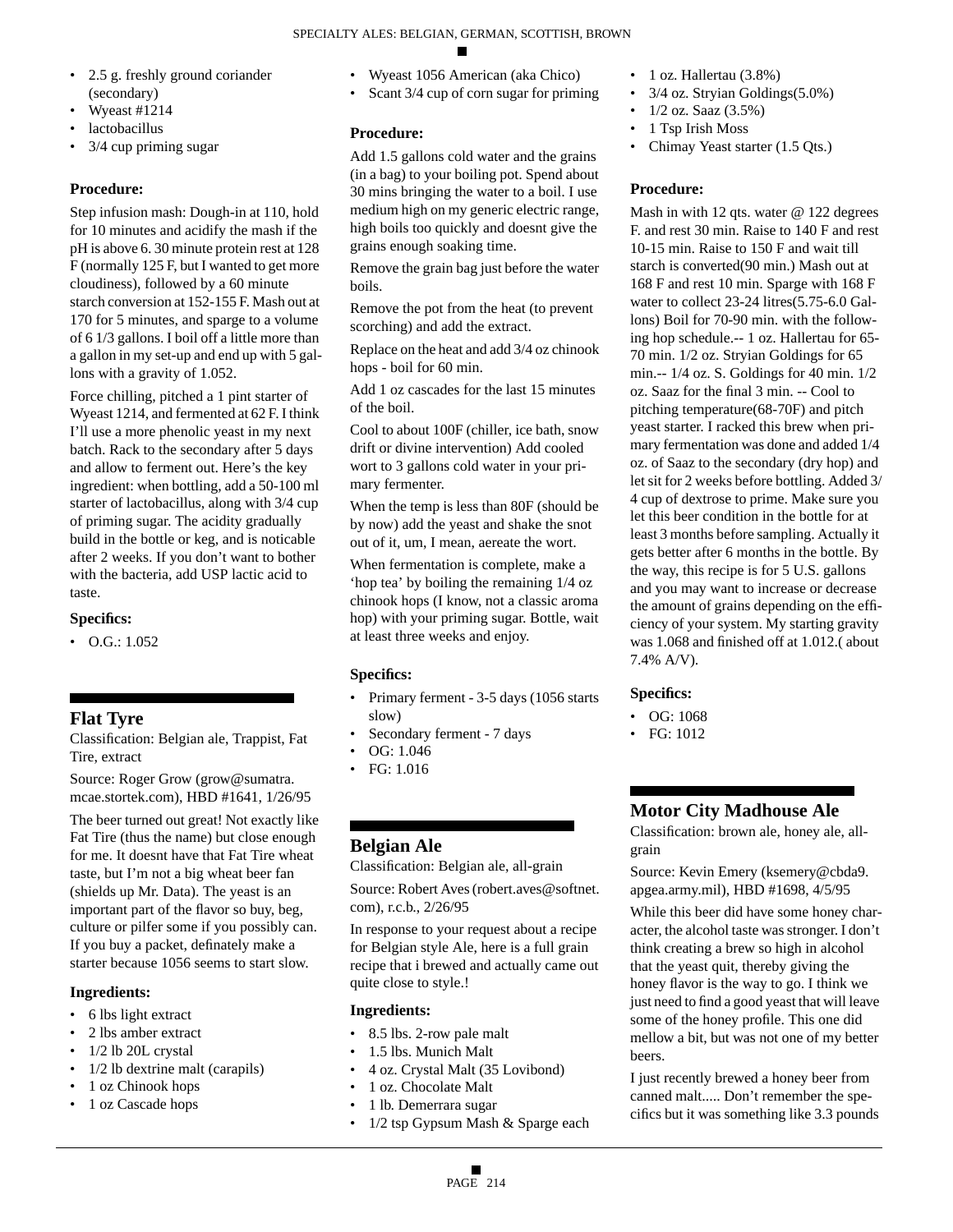liquid malt extract, 2 1/2 pounds clover honey and other goodies...... I again used WYeast 1007, this time is was 3 times removed from the packet. It fermented everything. I now have a very pleasant brew, but no honey profile.

One side note..... I don't know if it's because of the honey, but the brews I have used it in all seem to be a bit more clear. Then again, it could just be the gelatin!!!

### **Ingredients:**

- 8 pounds of English 2-row
- 1 pound of wheat
- 2 1/2 pounds of clover honey
- 1 oz Willamette
- 1 oz of hallertau
- Irish moss
- gelatin (secondary)
- WYeast 1007

### **Procedure:**

The mash schedule was:

95 degrees for 15 minutes (Acid Rest)

122 degrees for 30 minutes (Protein Rest) 152 degrees for 45-60 minutes (until passed iodine test)

### **Specifics:**

- OG: 1064
- FG 1010
- ABV: 7.09%

# **Dusseldorfer Altbier**

Classification: alt, German ale, extract

Source: Rex Saffer (saffer@stsci.edu), r.c.b., 3/27/95

I made 4 5-gallon batches of Dusseldorf Altbier using Yeast Labs liquid yeast culture #A06, propagating the starter each time. They came out fantastic!! With nearly 100 extract batches under my belt (literally!) I think they were some of my best beers ever. I bottled the last of them at the end of November and I have none left.

In my experience, the Yeast Labs cultures take a day or two, sometimes longer, to get going, but once active, they propagate in less than a day. If I can't brew when they are getting ready, I just pop the starter with its airlock affixed in the refrigerator until I have time to brew. I like to make several batches from one culture so as to spread out the higher cost of the liquid yeast.

### **Ingredients:**

- 5 pounds, IREKS Munich Amber unhopped malt extract
- 3.3 pounds, M&F Amber unhopped malt extract
- 3/4 pound, Crystal malt 40 Lovibond
- 1/8 pound, Black patent malt
- 1/3 pound, Chocolate malt
- 1-1/4 ounce, Northern Brewer leaf hops; 10% alpha
- 3/4 ounce, Tettnager leaf hops; T, 4.5% alpha
- 1/2 teaspoon, Irish moss
- Yeast Labs #A06 Dusseldorf Altbier liquid yeast

# **Procedure:**

Crush grains, steep 20 min. in grain bag in 10 qt. 155 deg. F. H2O, drain & wring out. Add  $1/2$  oz. NB +  $1/4$  oz. T, bring to boil. Remove from heat, add malt extracts, bring to boil for 60 min. At 30 min. add 3/4 oz. NB +  $1/2$  oz. T, Irish moss. No aroma hops. Force chill to 70 deg. F, sparge, pitch 1 qt. yeast starter.

# **Specifics:**

- OG: 1045-1050
- FG: 1015-1018
- IBU: 35

# **Belgian Dubbel**

Classification: Belgian ale, Trappist, dubbel, all-grain

Source: David Boe (DCB2@pge.com), HBD #1654, 2/10/95

I used this recipe when I did my first mashing. It came out dark and quite strong. Since the bitterness is rather low it has a deceptive sweetness about it that masks it true strength and a lot of body. Know your limit.

# **Ingredients:**

- 9.5 lbs pale malt
- 4 oz. Crystal malt (20 deg L)
- 4 oz. Brown malt
- 3/4 lbs Sugar
- 1 oz. Styrian (5% alpha) (bittering)
- .3 oz. Hallertauer (bittering)
- .3 oz Saaz (aroma)
- 3 oz priming sugar or 2-2.5 volumes of CO<sub>2</sub>
- trappist ale yeast starter

# **Procedure:**

Soft water is recommended with a mash temperature (single infusion) of 150-152 Deg F.

# **Specifics:**

- OG: 1065
- FG: 1013 (both estimated)

# **Bierre de Garde**

Classification: Biere de Garde, all-grain Source: Kit Anderson (kit.anderson@ acornbbs.com), HBD Issue #1705, 4/13/95

This was a recipe from a long, but very good, description of the Bier de Garde style.

Best of Show at SNERHC. Judges comments: Delicious, creamy. You captured the earthiness this style requires. Very bright. Head stays to the end of the beer. 41 points.

# **Ingredients:**

- 9 pounds, Vienna
- 1/4 pound, Crystal 80
- $1/2$  pound, wheat
- 1/3 pound, aromatic
- 1/2 ounce Northern Brewer (8.8%) 60 minutes
- 1/2 ounce, Northern Brewer 20 minutes
- 1/2 ounce Hallertau (5.25%) 2 minutes
- Yeast Labs' Munich Lager

# **Procedure:**

Infusion mash (RIMS) per Dr. Fix (40-60- 70C). Boil 120 minutes.

# **Specifics:**

- 26 IBU
- 16 Lovibond- 40 EBC
- OG 1063
- FG 1015
- Primary 5 days @ 70F
- Secondary 14 days @ 45F

# **Extract Kolsch**

Classification: Kolsch, German ale, extract Source: Daniel Glovier (doogs@MCS. COM), r.c.b., 4/17/95

Here is an extract recipe for a Kolsch brew. I'm real happy with it, and I have several people to thank for this one. Being the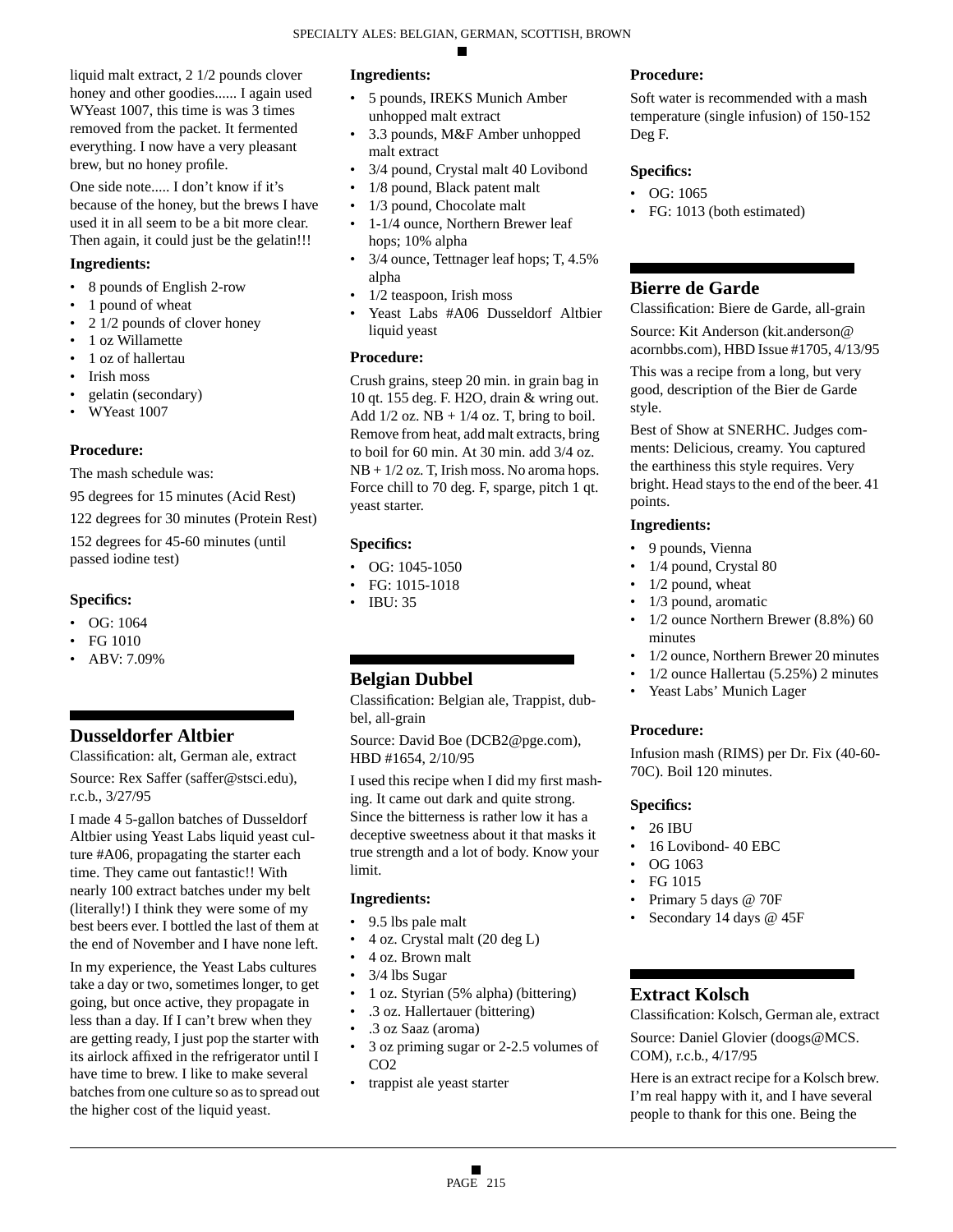dunderhead that I am, I have forgotten some names (most notably the fine brewer up in Alaska who assisted with my Kolsch yeast questions). It is based on the recipe found in Papazian's "The Complete Hombrewer's Companion" (I think that's the title), except for different malt counts and yeast and fermentation.

### **Ingredients:**

- 6.00 lb. Light Dry Malt Extract
- 0.25 lb.lb. Wheat
- 0.50 oz. G. Northern-Br. 6.9% 75 min
- 0.75 oz. American Spalt 4.0% 15 min
- 1.25 oz. G. Hallertau 3.1% 15 min
- 0.50 oz. Czek Saaz 3.5% dry hopped
- 0.50 oz. G. Hallertau 3.1% dry hopped
- 1 teaspoon of Irish Moss
- Kolsch Wyeast

# **Procedure:**

The .25lb. crushed wheat grain was placed in a grain bag, put in the cold water (2.5 gallons), and raised to 165 degrees where it steeped for 10 minutes. I then raised the it to a boil, added the boiling hops (the Northern) and the DME. After 60 minutes I added the flavor hops (.75 oz. of the spalt and 1.25 oz. of the Hallertau) and 1 teaspoon of Irish Moss. I then let this boil for 15 minutes (75 minutes total).

I then put in my primary and added the Kolsch Wyeast (liquid, natch). This is an interesting yeast. I let it ferment at around 62-64 for about 1 1/2 weeks, until it seemed just about done. Threw it in the fridge at 42 degrees for about 2 weeks. When I took it out, the yeast appeared upset by the sudden temperature change and it fermented rather energetically for about 1/2 day or so, then it slowed down. Specific gravity was 1.08. Done. (I screwed up the starting gravity. Ooops).

I primed and bottled. Let it sit for two weeks, then placed it in the fridge. Let it sit in teh fridge about 1 week before drinking, and MMMMMM.....good stuff.

# **Newcastle Brown**

Classification: brown ale, extract Source: Peter Graves (z920951@ uprc.com), r.c.b., 4/10/95

The recipe is from Miller's "Brewing the World's Great Beers". OK, it started out from his recipe.

### **Ingredients:**

- 3.3 lbs. British pale malt extract
- 3.3 lbs. British amber malt extract (or less)
- 1 lbs. turbinado sugar (from health food shop)
- 8 oz. British dark crystal
- 4 oz chocolate malt
- 4 oz. wheat
- 2 ozs Fuggles at 45 minutes (williamette or styrain goldings good as)
- .5 oz Fuggles at 10 minutes (optional)
- Wyeast 1028 London ale yeast
- 1/2 C. priming sugar

### **Procedure:**

Steep grains in a bag 30 minutes in 1 Gal. of 150 degree water. Rinse a bit with 170 degree water. Add extracts. 60 minute boil, chill to 75 degrees, rack to leave behind cold break, pitch with 1.5 Qts of yeast and starter. Aerate 12 hours with air and a .22 u air filter. Rack at end after 3-4 days. Rack at 2 weeks and bottle. Style has low hops and low carbonation. Nut flavor I think is from the barely refined sugar. The english have a dark brown sugar (raw sugar??) that we in the states do not, british recipes call for it.

# **Spray Centennial Commemorative Ale - Brown Ale - No. 7**

Classification: brown ale, extract

Source: Daniel Land

(dland@cks.ssd.k12.wa.us), r.c.b., 5/10/95

This one started fermenting on April 24th, 1995; 100 years to the day from when Joshua Slocum sailed the Spray out of Boston harbor, to start the first single-handed circumnavigation of the world.

### **Ingredients:**

- 9.0 lb Light Malt Extract Syrup, Alexanders
- 1.0 oz Eroica 12.6 % Leaf, Bittering, 60 min
- 1.0 oz Fuggles 4.0 % Leaf, Finish, 15 min
- 1.5 lb Crystal Malt, 20L
- 0.5 lb Chocolate Malt
- 0.25 lb Cara-Pils Malt
- 0.5 lb Flaked Barley
- 1.5 qt Wyeast 1065 American Ale Yeast, repitched #6
- 2.0 tsp Burton Water Salts
- 1.0 cup Priming Dextrose
- Alderwood Artesian Water, preboiled

# **Procedure:**

Steeped Grains and Flushed with Brewing Water Boiled the Wort for 60 Minutes Added Finish Hops for the Last 15 Minutes of the Boil Cooled In Washbasin of Iced Water, 90 min Strained Wort into Primary, Pitched @60F

6.0 gallons wort in 6.8 gallon carboy with blowoff OG 1.052 FG 1.011 Fermented 6 days Racked to secondary carboy for another 8 days Racked again just before bottling Yield - 18 750 ml bottles, 17 500 ml bottles

This one started fermenting on April 24th, 1995; 100 years to the day from when Joshua Slocum sailed the Spray out of Boston harbor, to start the first single-handed circumnavigation of the world.

# **Specifics:**

- $\bullet$  O.G.: 1.052
- F.G.: 1.011

# **Brown Rye Ale**

Classification: brown ale, rye, roggenbier, sucanat, all-grain

Source: Jacob Galley (gal2@midway.uchicago.edu), HBD Issue #1764, June 24, 1995

The inspiration for this recipe is the recipe for Brown Ale in the back of Dave Miller's book. The rye flavor is prominent, even with this small amount of rye. I think that more than two pounds would be overpowering in this style. (Maybe more in a stout??)

- 5 lbs Mild Ale Malt (Munton & Fison)
- 1.5 lbs Rye Flakes (in the bulk section of your health food store)
- 8 oz Cara-Munich (DeWolf-Cosyns)
- 3 oz Roasted Barley (DeWolf-Cosyns)
- 1 lb of Sucanat (evaporated cane juice, ie. natural brown sugar)
- $2.0$  oz = 8.0 AAU Fuggles (60 min)
- $1.5$  oz  $=$  5.2 AAU Spalt (10 min)
- London Ale or German Ale Wyeast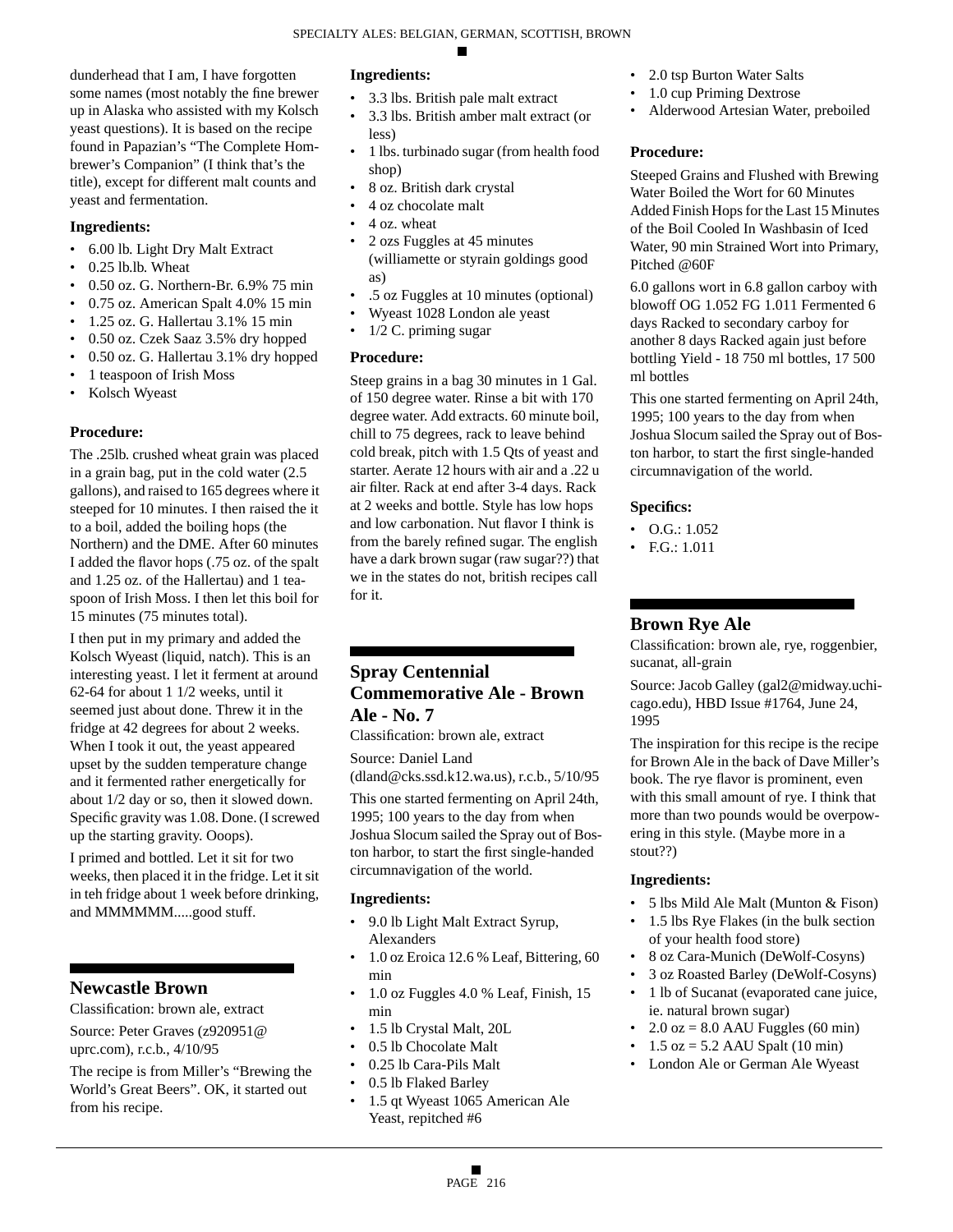### **Procedure:**

Mash malt and rye at 142 for 90 minutes. The three times I've made this, the mash temperature has always been on the low side. The beer came out great every time, so I'm not worried.

Sparge as usual. Add sucanat and boil 60 minutes.

Chill as usual. The original gravity comes to 1.048 (for 5 gallons).

Pitch London Ale or German Ale Wyeast. Actually, I'm going to try the California Steam/Lager yeast next time. It sounds like the steamy esters would complement the rye flavor quite nicely.

### **Specifics:**

• OG: 1048

# **Stacie's Wicked Ale**

Classification: brown ale, Pete's Wicked Ale, extract

Source: Eric Hale (EricHale@aol.com), HBD Issue #1743, May 29, 1995

I just cracked a bottle of a Pete's Wicked Ale clone. I take no credit for the recipe. I got a copy of it from Steve Bailey at the Home Brewing and Wine Making Emporium (my favorite home brew store - 800 455-BREW). \*Not an ADVERTISE-MENT - just an ACKNOWLEDGMENT\* I've renamed after my wife...

Anyway, there are a bazillion Pete's clones out there. This one is sorta close to Pete's. It's got the flavor and color. It's much more rich, though. More hoppy, too. Probably a little too much Barley and Choc Malts. I'll cut them back by 25% next time.

### **Ingredients:**

- 6.6# Northwestern Malt Extract Gold
- 4 oz Chocolate malt
- 8 oz Klages Malt
- 8 oz 60 Lovibond Crystal Malt
- 8 oz Black Barley
- 1.5 oz Northern Brew Hops at 60 min
- 1.0 oz Hallertau Mittelfreu at 10 min • 0.5 oz Hallertau Mittlefreu dry (in
- secondary)
- Bell's amber ale yeast (or Wyeast 1056)

# **Procedure:**

Steep grains in 150 to 160 degree F water for 60 minutes. Remove grains and bring to boil.

Primary for 3 weeks

Secondary for 3 weeks

Bottled for 2 weeks.

(I shoulda racked earlier. But I got busy... didn't even read the HBD! Can you believe it?)

# **Beekeeper's Brown**

Classification: brown ale, honey brown, J.W. Dundee's, extract

Source: Jim Graham (jim@n5ial.mythical. com), HBD #1738, May 23, 1995

It's been quite a while since I've had a good recipe to post to the digest, but this one definitely deserves to be passed along! This one is for the extract brewers---I'm limited by space, \$\$\$, etc. (mostly space), and still brew from certain kits (i.e., the ones I really like) every now and then.

Comments: medium bodied brew, nice full flavor, and generally a very nice brown. I'd like to think that I'll be able to save some for when my mom and step-father (who is from England) arrive in town next month, but I'm not so sure that's going to happen.

I'm not sure how I found time to brew this one during that time period (I was busy working on a huge network upgrade at work, which I'm glad to say went extremely well!), but I'm glad I did!

Not too long ago, I decided to brew a brown ale using, along with the standard stuff for the kit, honey. The result is every bit as good as I'd hoped. I hope you'll enjoy it, too. Basically, I took the Ironmaster Brown Ale kit, used corn sugar instead of malt (I was feeling really cheap that day), and added honey. I call it Beekeeper's Brown, and it goes something like this:

# **Ingredients:**

- 1 Ironmaster Brown Ale beer kit
- about 5.5 cups corn sugar, as with just about any kit
- 2 lbs honey (\*NOT\* boiled)
- 1/2 cup corn sugar for priming

# **Procedure:**

Started Sun 30 April, O.G.: 1.045

Bottled Sun 14 May, F.G.: 1.000 (\*)

Sampled today, 21 May, and it's already \*VERY\* nice! (\*) It needed that full two weeks---as usual with honey, the fermenting started very early, went full steam for a long, long time, and went very much to completion.

### **Specifics:**

- OG 1045
- FG 1000

# **My Mild**

Classification: mild ale, all-grain

Source: Spencer Thomas (spencer@ med.umich.edu), HBD Issue #1739, May 24, 1995

I made this recently. It came out very nicely. It's a nice recipe because you can make 10 gallons on the stove top. Patterned after Darryl Richman's Mild from the Cat's Meow. (See "The Mild One" on page 213).

### **Ingredients: (for 10 gallons)**

- 6 lbs Belgian (DWC) Pale Malt
- 5 lbs Belgian (DWC) Aromatic Malt
- 1 lb English (M&F?) 50L crystal
- 1 lb light brown sugar
- 0.25 lb Malted wheat
- (0.25 lb Flaked Barley -- oops forgot to add it!)
- 0.1 lb Chocolate malt
- 1 ounce Northern Brewer pellets @ 9% (60 min)
- 0.5 oz Fuggles plug  $@$  4.3% (30 min)
- 0.5 oz Fuggles plug at end of boil
	- The yeast was one of: \* YeastLab A03, several generations repitched, or

\* Cultured from the bottom of a Coopers Stout bottle

### **Procedure:**

Mash-in at 50C for a 15 minute protein rest (1.5 gallons water @ 66C) Raise to 68C with 1.75 gallons of boiling water, hold for 60 mins. Mash-out by bringing 1 gallon of liquid to a boil and returning to mash (70C, not high enough). Sparge with 6 gallons of water at 80C. (Collected about 7 gallons).

Boil 60 minutes. CF chilled to 20C for pitching.

Mix with 5 gallons of pre-boiled, cooled & aerated water.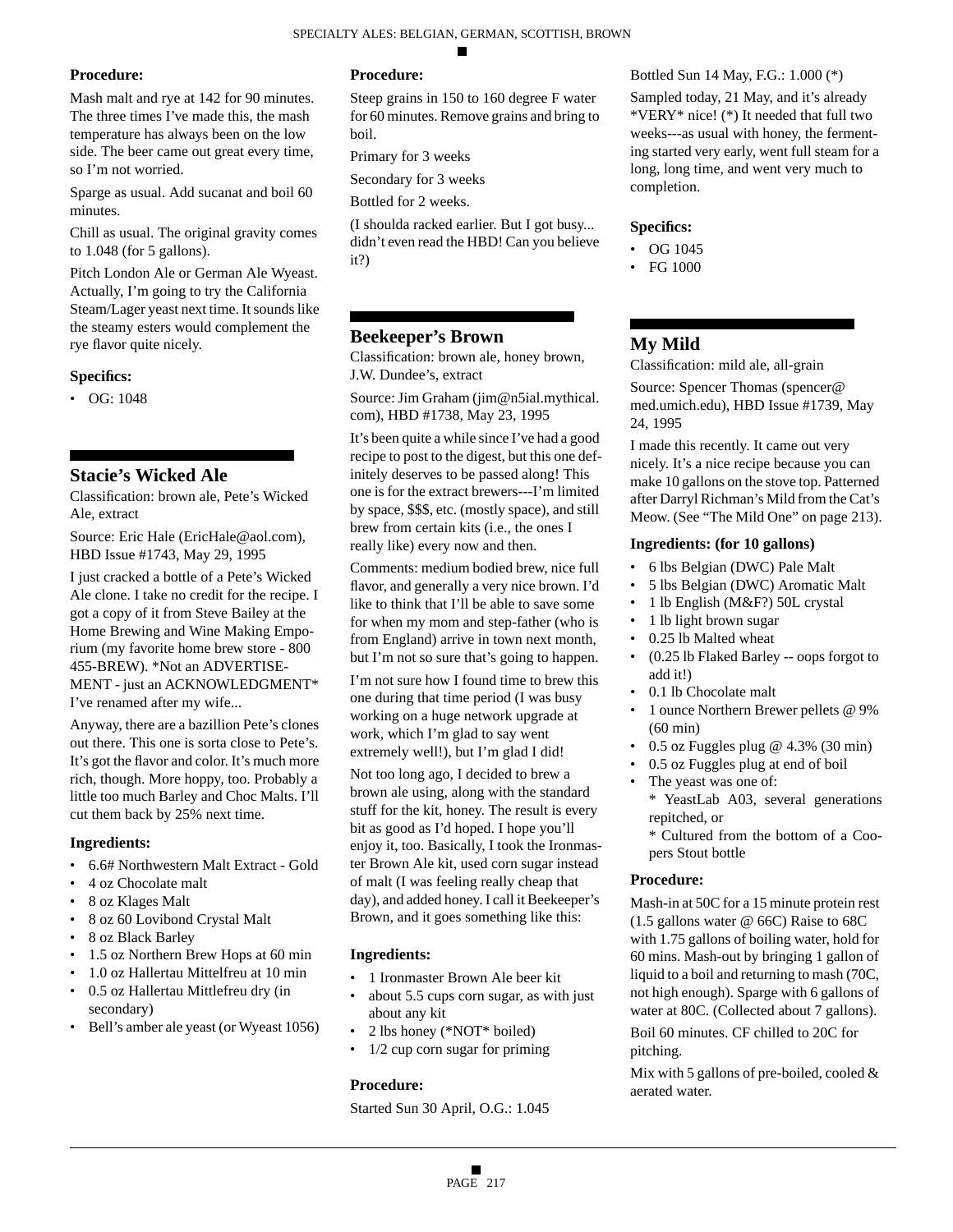Fermented in an open bucket for 2 days, then "dropped" (racked) into carboys. For one, I siphoned with normal care to avoid aeration. For the other, I deliberately let the beer fall from the neck of the carboy to the bottom to get some aeration. The second batch (with aeration) had a "rounder", more pleasant (IMHO) flavor, with a nice hint of butterscotch (diacetyl).

#### **Specifics:**

- OG 1.034
- FG 1.010

# **Ginger Wit**

Classification: wit, wheat beer, Belgian ale, ginger wit, all-grain, spiced ale

Source: Jeff Renner (nerenner@ umich.edu), HBD Issue #1789, July 24, 1995

My ginger wit is bottled and tastes great. It is a wonderfully refreshing summer cooler that even non-beer drinkers seem to like. The ginger is present but not "in your face," and the orangey coriander makes it recognizably a wit. The cardamom and grain of paradise are at present subliminal, as are the flavor and aroma hops. I expect it to evolve further.

I substituted ginger for the more traditional bitter orange peal, but I feel that this is a variable style where "traditional" is hard to pin down, and this kind of recipe is in keeping with the spirit of tradition. The subtle ginger "bite" seems to substitute nicely for the omitted lactic acidity. At 19 days from mash to mouth, there's still time to brew and enjoy this summer!

#### **Ingredients: (for 7-1/2 gallons)**

- 6 lb. American 6-row malt (for its higher enzyme levels) (50%), roller milled
- 5 lb, 6oz. soft, white, winter, Michigan wheat (45%), double ground in Corona to a coarse meal
- 11 oz. rolled oats  $(5%)$
- 1 oz. Liberty plugs @ 5.9% alpha acid, 80 minutes boil
- 1 oz. ditto, 12 minutes boil
- 1 oz. ditto, at strike out, plus 30 minute steep during water bath cooling before counter current cooling
- 3.2 oz peeled fresh ginger, pureed
- 1 oz. freshly ground coriander
- 5 g. freshly ground cardamom
- 3 g. freshly ground grain of paradise
- YeastLab W52 Wit (Bruges), sediment from 1 liter starter

### **Procedure:**

The water was boiled and decanted (to soften) well water plus 2 tsp. CaCl2\*2H2O in 12 gal.

The hops were intended to hit a target IBU of 18.

The spices were all boiled 7 minutes plus a 30 minute steep during water bath cooling before counter current cooling (with hops).

Mash 30 minutes each at 50, 60 and 70<sup>o</sup>C, mashout at 76<sup> $\circ$ </sup>C.

Fermented at 69^F ambient, 71^F beer temp (this yeast gets sleepy below  $\sim 65^{\circ}$ F) 12 days, racked to secondary for 4 days, bottled with 7.4 oz. dextrose.

#### **Specifics:**

• OG: 1047

# **Angie's Ale**

Classification: Flanders brown, brown ale, Belgian ale, extract

Source: Lev K. Desmarais (levd@pic.net), r.c.b., 7/28/95

I just cracked open a bottle of my homebrew batch number 3. It's only been in the bottle since last Saturday, so it's not quite carbonated all the way yet, but damn this beer turned out great.

I have been slowy making my batches more complex. I added some Crystal Malt grain to this batch. It added some really nice flavor to the beer. While my first two batches turned out pretty good. They lacked the character the grain added to this batch.

If there are any extract brewers out there who haven't tried adding a pound of grain to their brews, I highly recommend you give it a try. It's not very difficult. You need not mash to add a nice grain taste to your beer. Just make some grain tea, but don't boil the grain or you will leach nasties out of the grain husks. Yank the grain at about 160 F.

Here's my recipe for batch number 3. Suds rates it as a Flanders Brown Ale (Well Hidilly-ho Neighbor!). I call it Angie's Ale (Angie is my border collie mix pup dog).

#### **Ingredients:**

- 6 lb Light Liquid Malt Extract
- 1 lb Crystal Malt 60L
- 2 oz Fuggles Hops (3.6% AA 30 min)
- 1 oz Willamette Hops (4.3% AA 10 min)
- 5 gal Bottled Drinking Water
- 1/2 tsp Non-Iodinized Salt
- 1 pkt Nottingham Dry Ale Yeast
- 3/4 cup Corn Sugar (priming)

#### **Procedure:**

Place Crystal Malt in a grain bag and heat with 2 gallons water in a pasta pot. Remove grain at 160 F. Mix grain tea and Malt Extract in a cool brew pot, and add another gallon or two of hot water. Bring to a boil add hops and salt. Cool wart. Rehydrate yeast, and pitch at 80 F. Ferment in primary for 4 days at room temp. Rack to Secondary. Ferment for additional 10 days at room temp.

#### **Specifics:**

- OG:  $1.050$
- FG: 1.010
- Alcohol: 5.2%
- IBUs: 20.5

# **Undrinkable Trappist Ale**

Classification: Belgian ale, Trappist ale, extract

Source: Jai Harpalani (jai@tellabs.com), r.c.b., 7/11/95

I used the ingredients listed below to make a trappist ale. The recipe I followed was based on one in "Winner's Circle". Unfortunately, two months after bottling, the ale has an incredibly strong alcoholic kick to it, and is undrinkable. I realize the recipe calls for quite a bit of extract and honey, but shouldn't the ale be at least drinkable by now? Should I continue to let it age? Will the alcoholic content decrease with time? Any suggestions?

- 6.6 lbs M&F Old Ale Hopped Malt Extract
- 3.3 lbs M&F Light Malt Extract
- 1 lb Clover Honey
- 1 oz Hallertauer Hops (for finish)
- 1 oz Wyeast Belgian Abbey Ale Yeast
- 3/4 cup corn sugar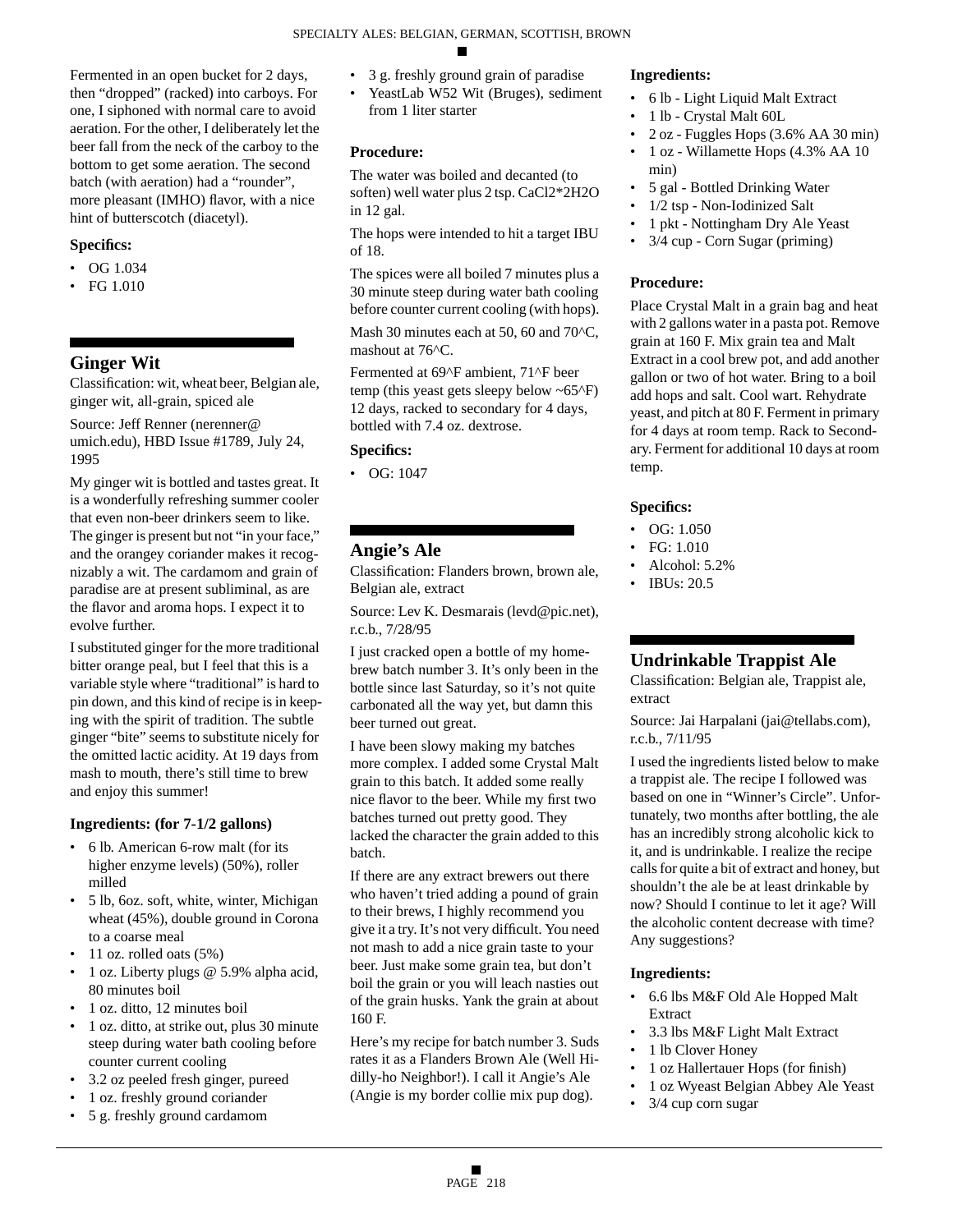### **Procedure:**

Boiled 2 gallons of water, extract, and honey for one hour. Finished with hops. Fermented in plastic at 70 degrees F for nine days. Bottled using corn sugar.

# **Alt**

Classification: alt, german ale, pale ale, allgrain, yeast

Source: Bruce DeBolt, posted by Keith Frank (keithfrank@dow.com), HBD #1791, July 26, 1995

Since Wyeast 1084 makes such good stouts and porters I wanted to compare it to my standard alt yeast (Wyeast 1338) using the same wort. The original recipe came from Zymurgy's Winter 1994 article on Alt, with modifications from HBD input and gut feel. I've been trying to duplicate Otter Creek Copper Ale, but it's been so long since I drank one (Texas is a long way from Vermont) I can't honestly say how this compares.

Comments - I prefer the 1084 overall. At a recent club meeting the vote was for 1084. Both beers are good, but the 1084 flavor is more distinct. With a lower FG or more bittering hops it would be just what I'm after.

Flavor comparison after two months in the bottle: - Malt aroma - 1338 a little more pronounced than 1084 - Malt flavor - 1338 is smoother, but I prefer the slightly "rougher" flavor of 1084 - Bitterness - 1338 has a pleasant slight bitterness in the finish, 1084 a little more pronounced - 1338 has a fruitiness that is not as noticeable in 1084.

### **Ingredients: (for 5 gallons)**

- 7 lb Shrier 2 row pale
- 1 lb German Munich
- 1 lb German Vienna
- 1/2 lb Brit. Carapils
- 1/2 lb Belgian 50 Lov. crystal
- 1/2 lb Brit. 50 Lov. crystal
- 1/2 DWC Aromatic
- 1/2 lb German wheat
- 1 oz. Roast Barley added last 10 min. of mash
- 1/2 tsp gypsum in very soft mash water
- Tettnanger 0.7 oz. (3.8%) 70 minutes boil
- Liberty 0.6 oz. (5.2%) 70 minutes boil
- 0.5 ounce Liberty, 30 minute boil
- 0.5 ounce Liberty, 15 minute boil
- 0.5 ounce Liberty, 5 minute boil
- Wyeast 1338 or Wyeast 1084

# **Procedure:**

Mash at 156-155 for 60 min.

Wort split into two fermenters, with a one quart starter of each yeast. Fermented at 66-70F in primary for 7 days, 72-80F in secondary for 10 days. O.G. 1.053, SG for both yeasts 1.018

# **Batch #28**

Classification: Belgian ale, Trippel, Trappist ale, extract

Source: Delano Dugarm (dugarm@worldbank.org), r.c.b., August 11, 1995

# **Ingredients:**

- 10 lbs Northwest Gold liquid malt extract
- 1.5 lb. corn sugar
- 1.3 oz Hallertauer hops (4%) 60 min.
- .3 oz Saaz hops (3%) 60 min.
- .3 oz Saaz hops (3%) 2 min.
- Wyeast 1214 Belgian ale yeast

# **Procedure:**

Boil extract, sugar, 1st hop addition 58 minutes. Add 2nd hop addition and boil 2 minutes. Cool and pitch yeast (I used a 1.5 liter starter). Ferment cool (about 60 F.). Bottle when fermentation completes.

# **Specifics:**

• OG: 1080

# **Batch #62 Brain Wipe**

Classification: Belgian ale, trippel, Trappist ale, all-grain

Source: Delano DuGarm (dugarm@worldbank.org), r.c.b., 8/11/95

The most important aspect of brewing this sort of beer is the yeast. Normal ale yeasts need not apply. You have to find a Belgian that works well in your brewery, that is produces the right esters without turning your beer into bananabrau. I highly recommend avoiding the Wyeast 1214 for this reason. The Wyeast White beer yeast (#3944) is an excellent replacement, though it performs sluggishly for me at low temps (below 65 F). YMMV, of course.

### **Ingredients:**

- 10 lbs Dewolf and Cosyn pilsner malt
- 1 lb. Briess 2-row malt
- 1.5 lbs. Corn sugar
- 2 lbs Laglaander Extra pale dry malt extract
- 1.5 oz. Tettenager  $(4.4\%)$  60 min.
- 0.5 oz. Tettenager (4.4%) 5 min.
- Wyeast White beer yeast

# **Procedure:**

Mashed malts with step infusion mash, 30 min. 122 F., 75 min. 150 F., 10 min. 168 F.

Boil thirty minutes. Add corn sugar, malt extract, 1st hop addition. Boil 55 minutes. Add 2nd hop addition. Cool and pitch yeast (2 liter starter). Ferment 65-70 until completion.

# **Pete's Wicked Clone**

Classification: brown ale, American brown ale, Pete's Wicked Ale, extract

Source: Jon (jew77@aol.com), r.c.b., 5/23/95

I've lost the original post, but someone requested a Pete's Wicked Red Ale clone. Actually, if it's Pete's Wicked Ale (and not a red ale) we're talking about then we're really talking about a bitterly hopped American Brown ale. Here's a recipe I think would produce a Pete's Wicked Ale taste-a-like.

Brewer's Gold is the signature hop of Pete's Wicked ale and this ale is definitely dry hopped. Good luck in your brewing!

*Note:This recipe is by George Hummel, owner of Home Sweet Homebrew in Philadelphia, PA. It appeared in "Mother Earth News" December 1994, and is used in Cats Meow with the permission of the author.*

- 8 oz. 2-row Klages malt
- 8 oz. 60 deg. lov. crystal malt
- 8 oz. special roast malt
- 4 oz. chocolate malt
- 6.6 lbs. light malt extract
- 1 1/2 oz. Brewer's Gold hops 60 min. (don't know hbu)
- 1 oz. Brewer's Gold hops 10 minutes
- 1/2 oz. Brewer's Gold hops (dry hop)
- Wyeast #1056 American Ale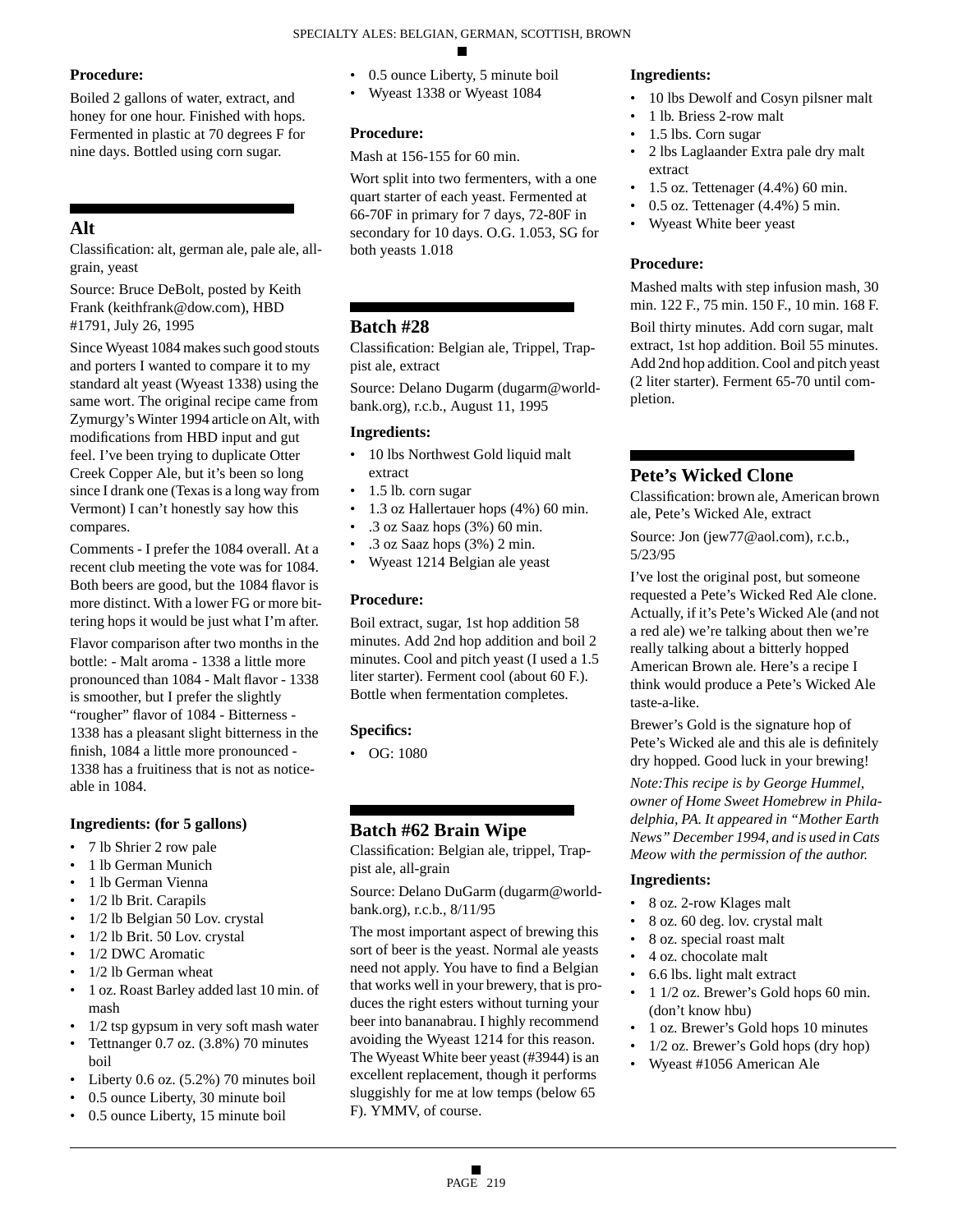# **Schwarzbier**

Classification: schwarzbier, black beer, allgrain, lager

Source: eyezofwrld@aol.com, r.c.b., September 30, 1995

I hammered out this recipe after a trip to Kulmbach - it's pretty decent. It's just shy of technically being a bock by gravity and somewhat darker than a Winter Bock.

### **Ingredients:**

- 1 lb Pale 2-Row Malt
- 8 lbs Munich Malt
- 1 lb 60 degree Crystal Malt
- 3 oz Chocolate Malt
- 10-12 AAUs of Northern Brewer Hops (Bittering) 45 minutes
- 1/2 oz Tettnanger Hops (Flavoring) 15 minutes
- Wyeast 2206 Bavarian Lager yeast

#### **Procedure:**

Recommend Kraeusening with Extra Light Malt Extract.

Primary Fermentation: 14 Days (45 degrees F) Secondary: 7 Days Bottle and Lager for 6-8 weeks (32-35 degrees F)

#### **Specifics:**

- Color: 28.8 SRM
- Bitterness: 34 IBU
- OG: 1.059
- FG: 1.015
- Alcohol: 5.9%

# **Corrales Blanco**

Classification: wheat beer, wit, Belgian ale, all-grain

Source: Roy J. Bourcier (rjbourc@ nmia.com), r.c.b., October 3, 1995

Here's Corrales Blanco - a basic all-grain Wit. Effervescent, tart, and just plain good. If you come up with an interesting spice addition for this, let me know.

### **Ingredients:**

- 5 lb Belgian Pils malt
- 4 lb red winter wheat berries
- 1 lb steel cut oats
- 1 oz coriander (steep)
- 1 oz Saaz hops (60 min)
- 0.5 oz Hallertauer Hersbrucker hops (45 min)
- Yeast Labs Belgian White yeast
- 10 ml 88% Lactic Acid at bottling
- 1 cup Curacao liquer at bottling

#### **Procedure:**

- Add 2.5 gal 130F water to grains.
- Mash malts 30 min @ 122F.
- Add 1 gal boiling water to grains.

Mash 30 min @ 140F.

Add 1 gal boiling water to grains.

Heat and mash at 158F to conversion.

Mashout at 175F for 5 minutes.

Sparge at 170F.

Boil for 90 min.

Cool and pitch yeast.

#### **Specifics:**

- OG: 1.053
- FG: 1.008

#### **Kolsch**

Classification: Kolsch, German ale, allgrain

Source: Don Rudolph, (76076.612@compuserve.com), HBD #1594, December 2, 1994

Entered in local competition, 2nd Place, 33 points average. Most negative comments were on DMS and astringency which relate to poor technique but not recipe formulation. The yeast flocculated very poorly, I had to filter. But some I did not filter did clear after cold lagering. This beer should be fermented at relatively low temps and lagered COLD. Came out with subdued fruitiness, medium body, and dry crisp finish. Good luck!

#### **Ingredients:**

- 7.5 lb Belgian Pils Malt
- 1 lb Wheat Malt
- .25 lb 40L Crystal
- 1.5 oz Tettnanger (aa =  $5.5\%$ ) 60 min
- .25 oz Tettnanger 20 min
- .25 oz Saaz (aa = 2.8%) 20 min
- .25 oz Tettnanger 5 min
- .25 oz Saaz 5 min
- 1 tsp Irish Moss
- 1.5 qt Wyeast Kolsch yeast starter

### **Procedure:**

Rest 25 min @ 135F, 25 min @ 145F, 60 min @ 155F.

#### **Specifics:**

- Original Gravity 1.045
- Terminal Gravity 1.008
- Bitterness ~25 IBU
- Color  $\sim$ 4 L

### **Brown Ale**

Classification: brown ale, extract

Source: Tom Culliton (culliton@ clark.net), r.c.b., January 24, 1995

When I'm looking for a batch with a quick turn around, it's time to whip up this Brown Ale recipe. It's ready to drink within 3 weeks and excellent within the month.

#### **Ingredients:**

- 1 Lb. Special 'B' malt (VERY dark Crystal)
- 6 Lbs. Amber malt syrup
- 1 oz. Fuggles hop pellets 45 minutes
- 1/2 oz. Fuggles hop pellets 5 minutes
- Wyeast 1084 Irish Ale yeast
- 3/4 cup corn sugar boiled in 2 cups water for priming

### **Procedure:**

Add the grains to the cold water in the pot, heat nearly to boiling (180-190 degrees), remove and sparge with more hot water (I use the tea kettle and a SS colander). Bring to a boil, turn off heat and add malt syrup and dissolve (this is to avoid burning it to the bottom of the pot). Bring back to a boil, add the boiling hops, and after 40-45 minutes add the finishing hops. Remove from heat, cool (I put the whole pot in an ice water bath), transfer to carboy and top up to 5 gallons if needed. Pitch yeast, mix and aerate thoroughly.

Fermentation should be done in a week, but I leave it sit for another just to be sure. After bottling it should be carbonated and tasty in another week.

My water is fairly hard so a dose of brewing salts might also be in order.

#### **Specifics:**

- OG: 1040
- FG: 1012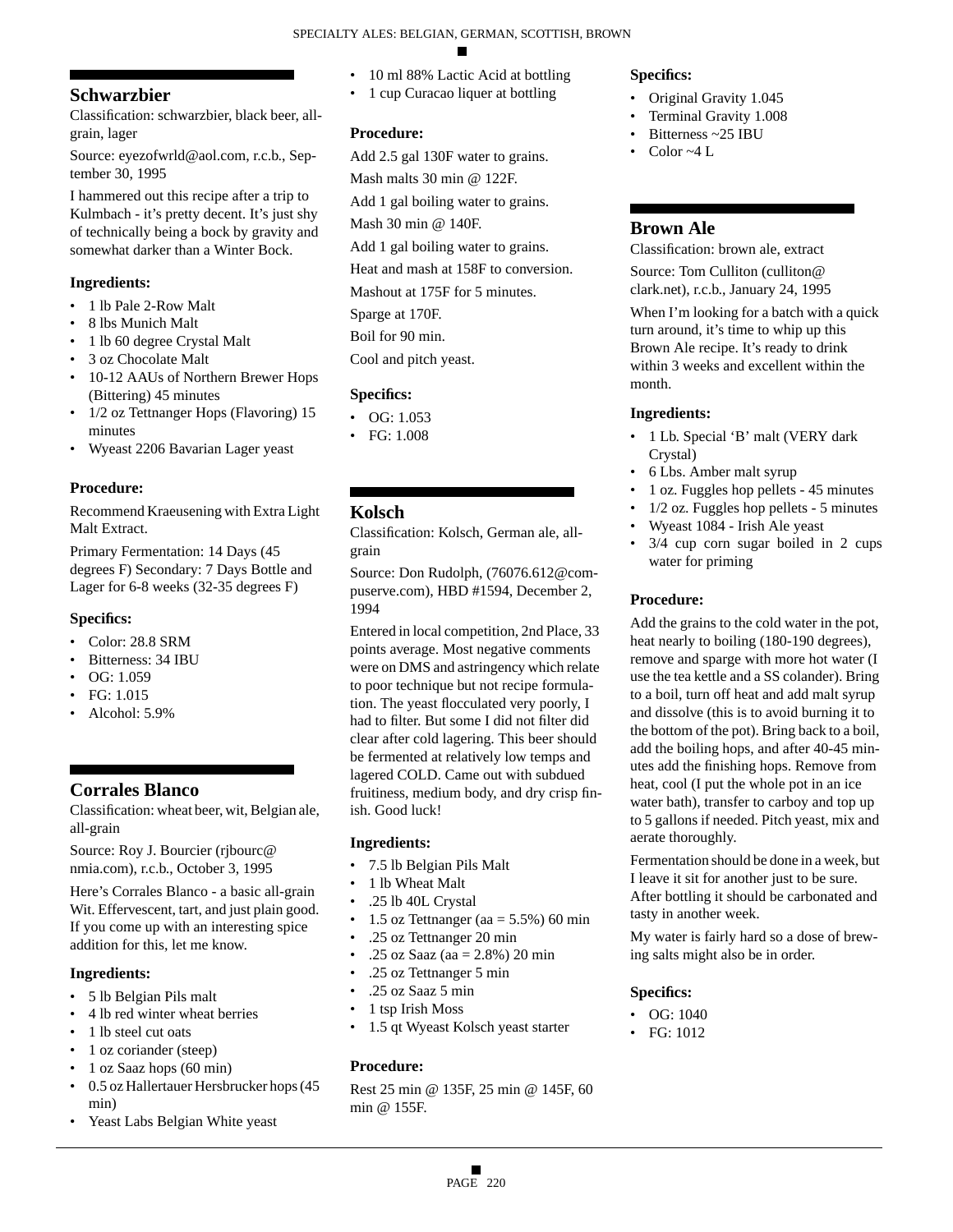# **Pete's Wicked Clone**

Classification: brown ale, Pete's Wicked Ale, extract

Source: Richard H. Clark (richard@ tis.com), r.c.b., 3/6/95

(Clark commented that a previously posted recipe from Home Sweet Homebrew was not even close to duplicating the taste of Pete's Wicked Ale....suggested this as an alternative. ---Ed.)

I just brewed one very similar to this, and it came out remarkably like Pete's, but better, of course! Mostly because I wanted something along the same lines, but don't particularly care for Pete's. I left out the toasted barley, and swapped the Northern Brewer for Chinook (my fav!), and used Wyeast 1728 Scottish instead of the 2112. I used Morgan's dark, and Cooper's light extracts.

# **Ingredients:**

- 3.5 lb unhpped dark extract (Morgans)
- 1.75 lb unhopped light extract (Coopers)
- 2 oz toasted barley (yes, toasted, for that bitter burnt taste!)
- 8 oz chocolate malt (for brown head!)
- 1 oz Northern Brewer bittering (Boil 1 hour!)
- 1.5 oz Cascade (last 10 minutes)
- Wyeast 2112 California

# **Procedure:**

Notes: FERMENT WARM - 70F !

Ferment only about a week.

Bottle for 2 weeks.

Done!

# **Alex's Scottish Ale**

Classification: scottish ale, extract

Source: Alejandro Midence (alejandro. midence@ssanctum.com), Homebrew Digest #1880, 11/10/95

Here's a (proven) rec for the winter months.

# **Ingredients:**

- 8 lbs munton's amber malt extract syrup
- 2/3 lb crystal
- 1/3 lb roasted barley
- 2 oz. east Kent Goldings (10.6 hbu)
- 1 oz. goldings ten minutes
- Scottish Ale Yeast
- 3/4 c dextrose priming

# **Specifics:**

- OG: forgot to check
- FG: they drank it too fast to check

# **Saunder's Nut Brown Ale**

Classification: brown ale, Newcastle clone, extract

Source: Michael Hoopes, (decadent@fishnet.net), r.c.b., 10/26/95

This is based on Charlie Papazian's recipe for a good "nut brown ale". I was very satisfied with the results. I assume you're an extract brewer.

# **Ingredients:**

- Crystal 60 1.5 pounds
- Chocolate 2.5 ounces
- Roasted Barley 2.5 ounces
- DME light 5.5 pounds
- Styrian Goldings 1.0 ounces 60 min 5.5 % AA plug
- Styrian Goldings 1.0 ounces 15 min 5.5 % AA plug
- Cascade 0.3 ounces 3 min 5.7 % AA leaf
- BrewTek British Draft Ale yeast
- 1 cup corn sugar, priming

# **Procedure:**

Made a yeast starter: 500.0 ml , starter: 10 mL SuperStarter; 500 mL SuperWort; Pitched at high krausen.

If you insist on using dry yeast, try Nottingham English Ale. In liquid yeast, use Wyeast Y-1968 London ESB. I prefer making mine from slants (either my own or BrewTek's); saves a lot of money in the long run, and boasts greater variety. If you can't find Styrian Goldings in the form you want (German plug hops are expensive) try East Kent Goldings pellets (especially in the second addition).

# **Specifics:**

- OG: 1056 (13.7 P)
- FG: 1016 (4.2 P)
- Alcohol: 4.1% (abw), 5.2% (abv)

# **Kolsch**

Classification: kolsch, German ale, extract Source: Tom Culliton (culliton@

clark.net), r.c.b., 11/8/95 If you want a quick recipe, you need a quick yeast. The fastest one that I know is the Wyeast 1007 "German Ale", using it you can have a batch ready in under 3

weeks. Here is a nice extract based Kolsch recipe using it. Easy, quick, plenty of character for the real beer drinkers, but still something almost anyone can enjoy.

# **Ingredients:**

- 4 lb can Alexanders Pale Malt Extract
- 1.4 lb can Alexanders Pale Malt Extract "Kicker"
- 1 lb rice syrup solids
- 1 oz Liberty hop pellets (5.2%), boiling, 45-60 minutes
- 1/3 oz Saaz hop pellets (54.%), flavor, 15 minutes
- $2/3$  oz Saaz hop pellets  $(5.4\%)$ , finishing, 5 minutes
- 1 tsp Irish moss, 20 minutes (optional)
- Wyeast 1007 "German Ale" yeast started 24 hours ahead

# **Procedure:**

Bring 5 gallons of water to a boil, remove heat, dissolve malt and rice syrup solids, and bring back to a boil. Add boiling hops and boil for 30-45 minutes. Add Irish moss. Add flavor hops and boil for 10 more minutes, add finish hops and boil 5 more minutes. Remove heat & cool wort as rapidly as possible. Transfer to carboy, pitch yeast and mix/aerate vigorously. Ferment (primary only) for ~10 days at 70-75F.

Prime with 3/4 cup (5 oz) corn sugar dissolved in 2 cups (16 oz) of boiling water, at bottling time. Should bottle condition in 7 to 10 days.

Notes: Using a shorter boil will help keep the color light, but will decrease hops character and protien precipitation. BE WARNED! Wyeast 1007 ferments vigorously, even volcanically. Make sure that you have enough head space in your carboy, or use a large diameter blow off tube.

# **Specifics:**

- OG  $1.041$
- FG 1.010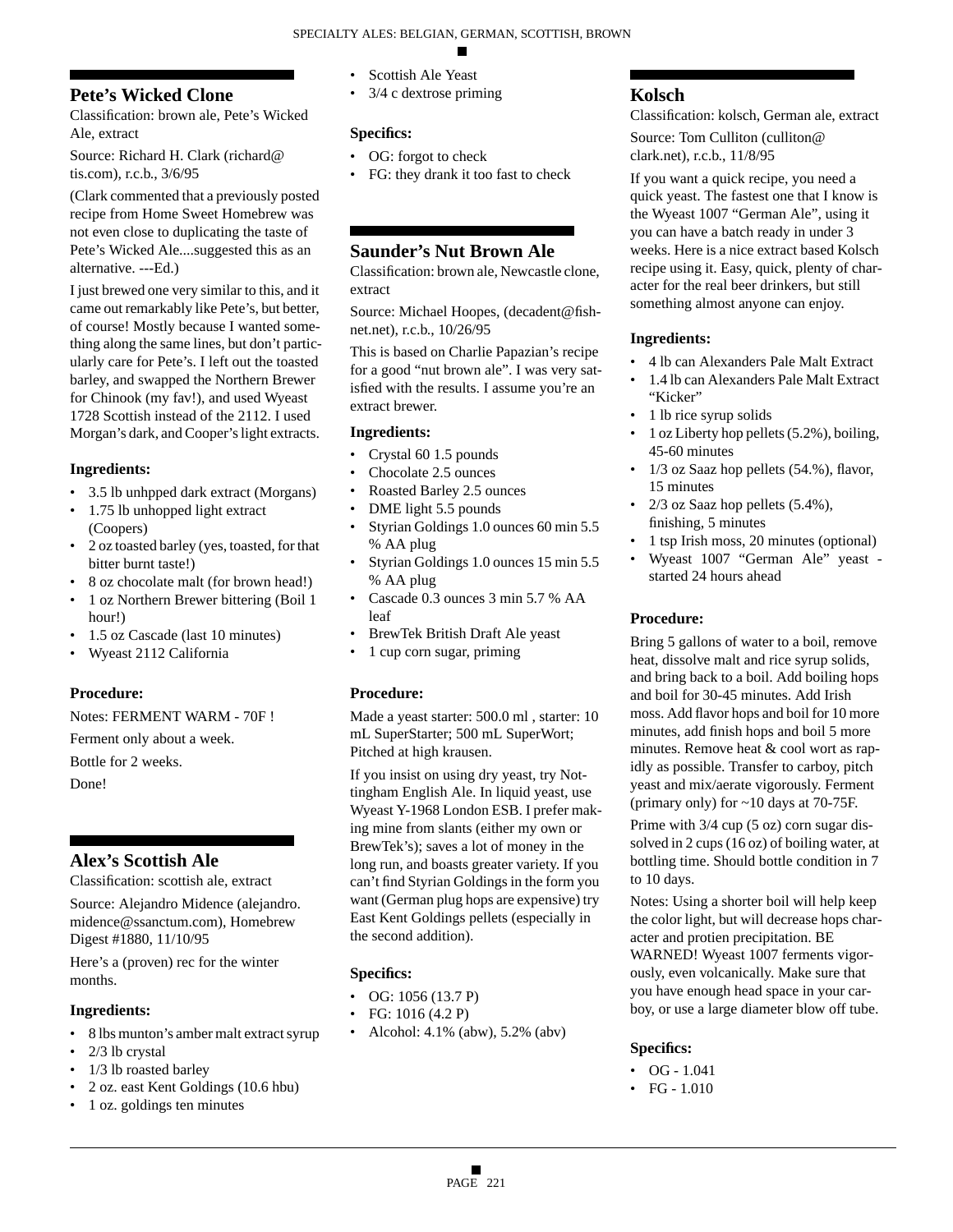# **Scotch Ale**

Classification: Scotch ale, Scottish ale, McAndrews Scotch Ale, McEwens Scotch Ale, extract

Source: Randolph Beltz (rbeltz@rapnet.sanders.lockheed.com), r.c.b., 10/23/95

I also love McAndrews Scotch Ale...not to be confused with McEwens Scotch Ale. Its also pricey here when available. I have a recipe that very closely approximates it.

Is malty and strong. Has a very nice dark amber color. This is a sipping ale; Acl % by vol is about 8%!

### **Ingredients:**

- 3.1 lbs of Superbrau Light Malt Extract
- 3.0 lbs of Laanglander DME
- 3.0 lbs of bulk malt extract (Laanglander)
- 2 oz of Northern Brewers (boiling)
- 5 oz Cascade (FInishing)
- 1 lb Crushed Crystal
- 1 pkg Red Star or Nottingham yeast

# **Procedure:**

- Put gain in muslin bag into 1.5 gal of cold water; bring to boil - Remove grain; add malt extracts, DME, and Northern hops; boil for ~35min - Last 10min add Cascade hops and Irish Moss (1 tb)

### **Specifics:**

• O.G: 1.060 to 1.070

# **Strong Scotch Ale**

Classification: Scotch ale, Scottish ale, extract

Source: stanm13541@aol.com, r.c.b., 12/ 15/95

If you're not a scotch drinker you may want to go much lighter on the peat smoked and increase the pale ale malt. Age 6 to 9 months and enjoy!! This is a 4 gallon batch (you'll need the headspace for blowoff).

### **Ingredients: (4 gallons)**

- $\cdot$  1 # 50 L Crystal
- 5 # Light DME
- $\bullet$  5 # Pale Ale
- 2# Peat Smoked malt
- 2 # Brown sugar
- 2 oz Northern Brewer 7.2 AA 90 min boil
- 1 oz Northern Brewer 7.2 AA 45 min boil
- Wyeast Scottish ale 1728

# **Procedure:**

Mash grains in a single infusion at 156 deg F. Pitch between 1.5 and 2 oz of yeast slurry per gal. Primary 1 week, secondary 3 weeks.

### **Specifics:**

- OG 1.132
- FG 1.034

# **Belgian Strong Ale**

Classification: strong ale, Belgian ale, Belgian strong, van Steenberge Golden Dragon, all-grain

Source: Dion Hollenbeck (hollen@ vigra.com), r.c.b., 12/13/95

This is as close to the original Golden Dragon as I have been able to get and it is darn close. Golden Dragon took first place in its category at the California Beer Festival and another van Steenberge beer, Piraat, took Best of Show. These are excellent beers, and IMHO, mine is right up there with them.

# **Ingredients:**

- 18# pale malt
- 1 lb. Belgian amber candi sugar
- 1 oz. of Fuggles
- 1/2 oz. Tettnanger
- 1/2 oz. coarsely ground coriander seeds
- 1/2 oz. sweet orange peel
- yeast grown up from a bottle of van Steenberge Golden Dragon Belgian Strong Ale

# **Procedure:**

Mash in and protein rest at 122F for 25 min. Raise to 151F, rest for 90 min. Raise to 168F, rest for 10 min. Sparge. Collect 7.5 gals. Add 1 lb. Belgian amber candi sugar when it begins to boil. 1 oz. of Fuggles at 90 min., 1/2 oz. Tettnanger at 30 min. 1/2 oz. coarsely ground coriander seeds and 1/2 oz. sweet orange peel at 10 min. Collect 5 gals (about 1 gal left behind in boiler - since I cannot get the last bit out, this is the recipe you get).

Pitch at 75F with two liters of healthy yeast grown up from a bottle of van Steenberge Golden Dragon Belgian Strong Ale. Ferment at 75F for 10 days and rack to secondary. Ferment at 65F for 3 more weeks, closed up in a SS fermenter to naturally carbonate it with a pressure relief valve set at 25psi. Cold condition at 38F for two months. Rack to serving keg.

Will yield an SG of about 1.090 and a FG of about 1.016. Enough alcohol for you??

### **Specifics:**

- OG: 1090
- FG: 1016

# **Corn Beer**

Classification: corn beer, American lager, light ale, all-grain

Source: Pete Akerson (akerson@ clark.net), r.c.b., 11/21/95

OK, 'corn beer' always gets slammed here, and I had never made any, So, instead of just going along with the usual hype and chit-chat, I made a corn beer as follows. It gets rave reviews by brewers I respect until I mention corn. ;-).

### **Ingredients:**

- 5 lbs cracked corn, sold as bird food
- 8 lbs light barley malt
- $1/2$  lb Crystal  $(40L)$
- yeast from the bottom of a Saisson Dupont bottle
- 4 oz whole Hallertau

# **Procedure:**

Mash corn at 110, for an hour, then 140 for another hour. Stir lots, since its sticky.

Mash malted barley as usual at 110, 148, 140, 160. I used a separate pot for the 110 1/2 hour protein rest, and then just tossed into the corn grits.

Mash water was around 26-30 quarts. Sparge to about 6 gallons after at least 3 hours in the 140-160 range.

Hops to taste, depending on what you're making. The yeast from the bottom of a Saisson Dupont bottle really does well with the corn content, but make sure you like that kind of beer first. 4 oz whole Hallertau for 7 gallons of wort sounds about right, but hey, adjust to your tastes.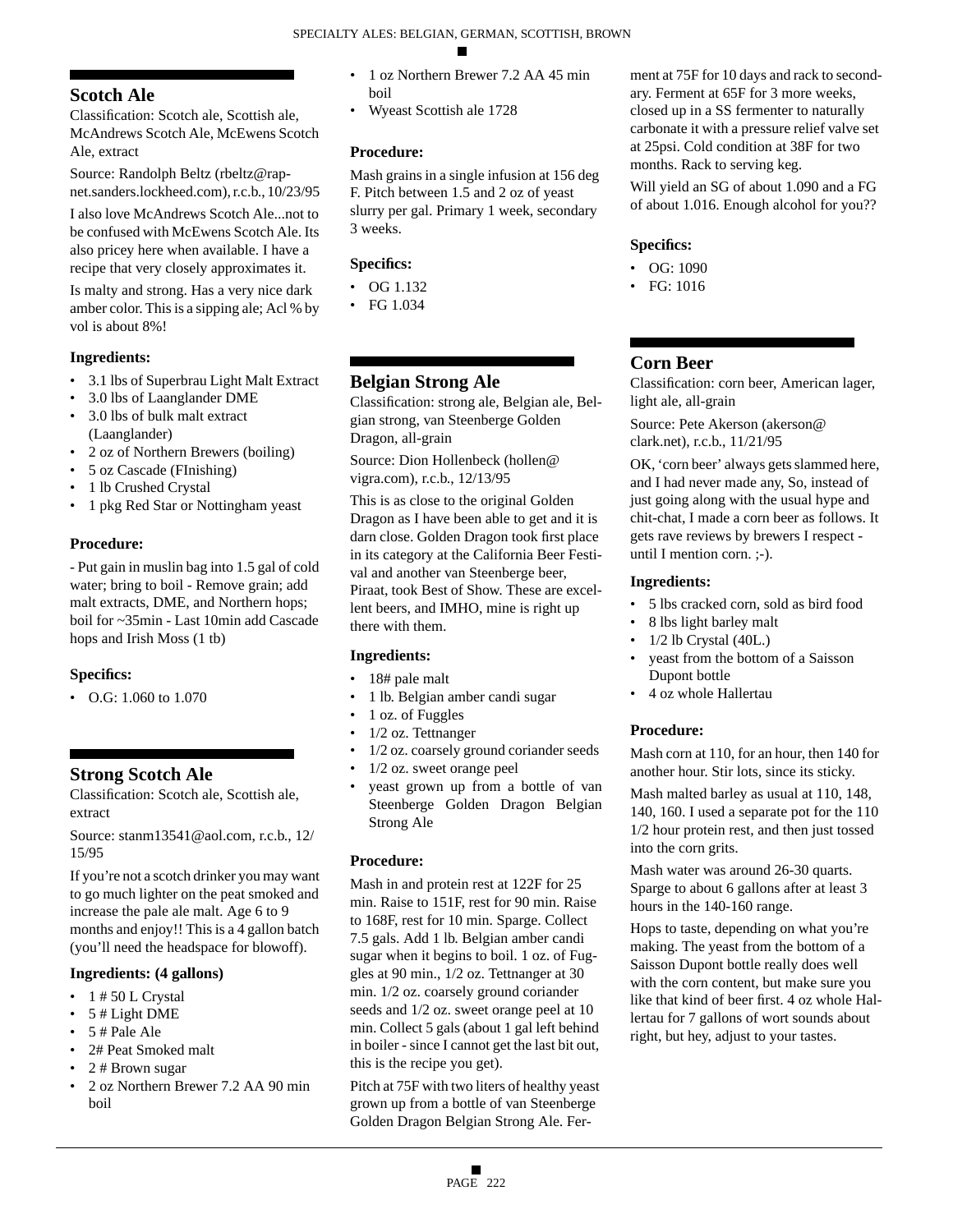# **Jim's 90 Schilling Scotch Ale**

Classification: scotch ale, all-grain

Source: Jim Schultz, r.c.b., 2/19/96

Someone recently asked for an all-grain Scotch ale recipe. Although mine is not ready quite yet, I thought I would post the recipe. I think it will be quite good in a couple of months.

# **Ingredients:**

- 8 Lbs British Pale Ale Malt 2-row
- 1 Lb Carapils Malt
- 1 Lb Peated Malt
- 1 Lb Biscuit Malt
- 1 Lb 90L Crystal Malt
- 3 Oz Roasted Barley
- 3 Oz Kent Goldings 5% alpha acid leaf hops
- 2 Oz Fuggles 4% alpha acid plug hops
- 3 teaspoons Irish moss
- 10 Gallons artesian drinking water
- #1728 WYeast Scottish ale liquid yeast
- 1 2/3 cup gold dry malt for bottling

# **Procedure:**

PREPARATION: Prepare a 2-3 quart yeast starter ahead of time. Scotch ale needs a high pitching rate.

MASH: Use a single step infusion mash for all 12 lbs. of grain. Mill grains and add to 3 gallons Artesian water at 180 degrees F in the mash tun. Mash should stabilize at ~158 degrees F. The mash should be on the thick side. Hold temp at about 158 degrees F for 90 minutes for conversion. Stir in the roasted barley about 5 minutes before sparging. Sparge with 5 gallons water initially at 180 degrees F. This will stop conversion for the mash out. Sparge slowly for about 45 minutes. You should get about 5.5-6.0 gallons of wort.

BOIL: Total boil time 90 minutes. Bring to a boil rapidly and stir after 2-3 minutes. This will lightly carmelize the wort to enhance the flavor. Add all 5 ozs. of hops. Scotch ale does not have a flavor or aroma hop profile. Keep a rolling boil and stir well for good hop utilization. You will lose about 1 gallon of water to evaporation. Add Irish moss about 15 minutes before the end of the boil. Cool in cold water sink bath or wort chiller. Filter into primary fermenter and cool to 75 deg. F.

FERMENT: Pitch yeast starter. Rack to secondary after 5-8 days. Leave in secondary until fermentation is complete. Bottle

and condition at ~60 degrees F for six to eight weeks.

# **Specifics:**

• O.G. 1.058 (72 F), 14.5 Balling

# **Brown Ale #3**

Classification: brown ale, extract

Source: Joseph M. Pollard, (jpollard@ cts.com), r.c.b., 3/18/96

Not real strong, but very smooth. I am drinking one of these right now. Only 10 days in the bottle!

If you have not used steeping grains before, you are in for a treat. Does a lot to add body, and is very, very easy. Just remember to take the bag out as the boil begins.

Nice hop flavor. Great head retention. Only did a primary, no secondary. In the primary only about one week.

# **Ingredients:**

- 7 lbs. Alexander's Dark LME
- 1/2 lb. #60 Crystal malt grains
- 1/4 lb. Chocolate malt grains
- 1/4 lb. Black patent malt grains
- 2 oz. Fuggles (4.5%) boiling
- $1/2$  oz. Willamette  $(5.3%)$  finishing
- 2 tsp. Gypsum
- 2 tsp. Ground cinnamon
- 1 pkg. Brewer's choice (Wyeast) #1095 British ale yeast

# **Procedure:**

Cinnamon and finishing hops went in during last 10 minutes of boil.

Sorry didn't do SG or FG. But, experience tells me it is about 4.5%. Another pound or two of the LME would probably raise the alcohol level to about 5.5% or so.

# **Alt**

Classification: altbier, alt, German ale, allgrain

Source: Jeff Renner (nerenner@ umich.edu), HBD Issue #1981, 3/11/96

Jerry Cunningham saw Jim's "never brewed" recipe and raised him a "it was great;" Al K saw this with "VERY close to Zum Uerige'" I'll see and call with my "incredibly Germanic." ;-) (Unfortunately,

I have never had an alt in Dusseldorf, although I have had a few that were hand carried back by several AABG members.)

My recipe was based on my interpretation of general recipe descriptions in Norm Hardy's article in BT on alts (Jan/Feb, 95). I notice that hardly anyone uses a base of Munich malt, but I've had great success with it in this and dark continental lagers, even at 100%.

# **Ingredients: (for 7-1/2 gallons)**

- 10# Durst Munich (83%)
- 1# Durst 50L crystal (8%)
- 1# US wheat malt (8%)
- 45 g. N. Brewer plugs @ 9.3% 70 min.
- 30 g. German Hallertauer plugs @ 2.6% 25 minutes
- 30 g. German Hallertauer plugs @ 2.6% at heat off, began chilling immed.
- 1/2 c. thick slurry of NCYC 1187

# **Procedure:**

Water - well water with fairly high levels of temp. hardness, untreated for mash, boiled/ decanted plus CaCl2 for sparge.

Mash: Modified 50/60/70 - 1/2 hr. at 55C, heated (5 min.) to 60C for 1/2 hr rest, heated (20 min.) to 70C for 1/2 hour rest.

Hops (37 IBU per Glenn Tinseth's on line calculator.

Yeast:  $1/2$  c. thick slurry of NCYC 1187 (I know, this is not an alt yeast, but I was testing it for Dan McConnell and it worked great), pitched at 68F, 1 hour aeration after pitching by continuing recirculation of chiled wort in boiler with hops and break on false bottom, and spraying hose outlet, then ran out into fermenter.

Fermentation - Fermented in Sankey, ambient temperature and beginning wort temp. of 64F, rose to upper 60's, very rapid fermentation. Three day primary, then two weeks "lagering" at 48F, kegged and served at 48F w/ 6 psi.

Tasting notes (mine): "This is great beer! Spicy Hallertauer hops very evident on nose. Rich chocolate maltiness - very German. Fairly fruity, very creamy. Has that elusive German "beeriness," whatever that is (noble hops?). Nice bitterness, not "in your face." Fruitiness perhaps a little high for style. Make again with alt yeast!"

I have done just that with YeastLab A06, and it is lagering at 40F.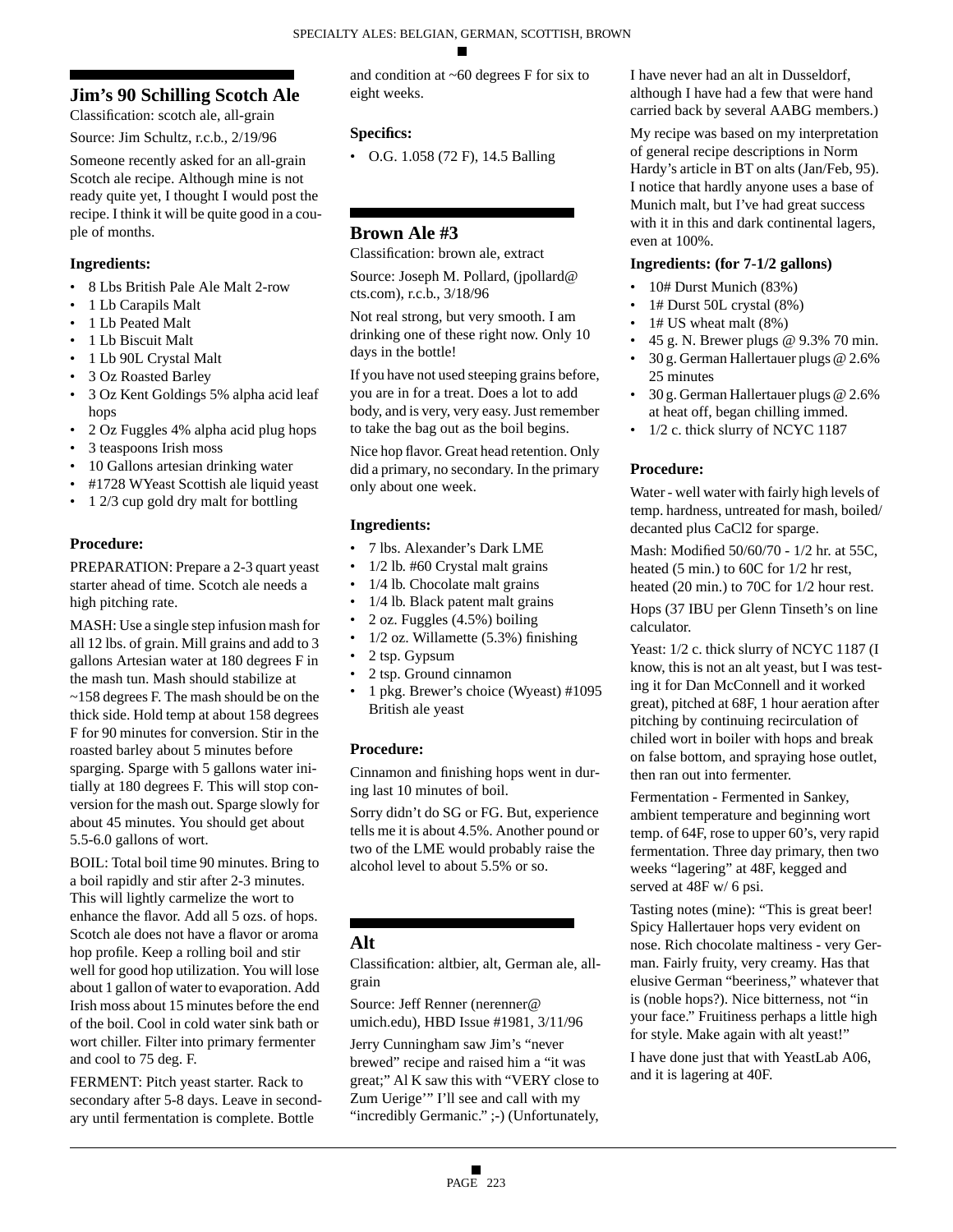### **Specifics:**

- $\bullet$  OG: 1.049
- FG: 1.014

# **Firefly Witbier**

Classification: Wit, Belgian ale, wheat beer, all-grain

Source: Jay Reeves (jay@ro.com), HBD Issue #1985, 3/15/96

With spring  $&$  summer just around the corner (for the northern hemisphere anyway), this is a great refreshing beer to drink lots of on a warm day, being moderate in alcohol. The name comes from the fact that several fireflies (lightening bugs - Lampyridae family) magically appeared in the mash. This one won first place in the 2nd Annual Naked Pueblo Competition.

### **Ingredients: (for 6-1/2 gallons)**

- 6lb Belgian Pils
- 4.6lb White Summer Wheat
- 9.6oz Flaked Oats
- 1.0oz 5.2% EK Goldings 60min
- 0.5oz 5.2% Styrian Goldings 10min
- 0.5oz 5.2% Styrian Goldings @knockout
- 0.5oz Curacao Orange Peel
- 0.5oz Sweet Orange Peel
- 2.0oz Coriander Seed
- 5ml Lactic Acid
- Wyeast #3944 Belgian White Ale Yeast
- Several Fireflies

### **Procedure:**

Mash & sparge your favorite way and don't forget the fireflies. Boil 10 minutes for break material then 60 minutes following the hop schedule. Add 1/2 of the orange peels and 1/2 the coriander 10min to knockout and the remaining orange peels/ coriander 5 minutes to knockout. Chill & pitch. Ferment @ 65F. Mix 5ml of lactic acid to batch at bottling.

It takes about 3 months for this beer to come into it's own: the lactic taste (sour) blended in real well after that period.

### **Specifics:**

- OG: 1.051 (12.5 plato)
- FG: 1.016 (4.0 plato)
- Color: 4 SRM
- IBU: 20
- Alcohol: 4.6% abv.

# **All Grain American Brown**

Classification: brown ale, all-grain Source: Glenn Raudins (raudins@lightscape.com), HBD Issue #1973, 3/1/96

### **Ingredients:**

- 9lbs 2-Row (Old)
- .75lb Crystal Malt(40L)
- .6lb Belgian Choc Malt
- .5tsp Gypsum (Adjusting mash ph)
- 1 oz Northern Brewer (Alpha=10.0) 60 min boil
- .5 oz Cascade 15 min boil
- .25 oz Cascade Dryhop (upon transfer to secondary)
- Wyeast 1028

### **Procedure:**

Mash: Protein Rest: 123F for 30 min Bump to 154 for 90 min (or what suits you.)

Ferment at 60F and condition at 13psi of CO2 for carbonation.

#### **Specifics:**

• O.G: 1.052

# **Scotch Ale**

Classification: Scotch ale, extract

Source: Jeff McNally (mcnallyg@ in83b.npt.nuwc.navy.mil), HBD Issue #1976, 3/5/96

This recipe was formulated after looking at many scotch ale recipes (cat's meow, Noonan's book, HBD, etc.) and posting some questions to the digest (#1833). I'd like to thank everyone who has contributed to this great forum we call the HBD, and in particular those who have helped answer questions that I have had.

I've sent this recipe to several people via private email in the past and one of these people (Gabrielle Palmer ) recently posted a question about his version of this brew (in #1960) that has prompted the recent "scottish ale/hoppiness" thread.

Since I have recently entered this brew in a homebrew competition, I've also included the judges comments. BTW, this took first place in the combined english and scottish ale category at the war-of-the-worts homebrew competition sponsored by the Keystone Hops (1/20/96).

# **Ingredients:**

- 6.6 lb Ireks munich light LME
- 2.0 lb Ireks munich malt (10L ?)
- 0.5 lb M&F crystal malt (60L)
- 0.5 lb Ireks crystal malt (20L)
- 3.0 oz M&F chocolate malt (350L)
- 4.0 oz white wheat malt (2L)
- 2.0 oz Hugh Baird peat smoked malt (2L)
- 1.0 oz East Kent Goldings (whole, 60 min boil)
- 1.0 oz Fuggles (whole, 15 min boil)
- 1 tsp Irish moss (rehydrated, 15 min boil)
- Wyeast 1338 (european ale, 1 qt starter)
- 4.5 oz corn sugar (primimg)

#### **Procedure:**

- mashed all the grains in 4 qts of 156F water for 1 hr

- sparged with 4 qts of 170F water
- SG of runnings: 1.036 in ~7 qts

- added LME, made volume up to 3 gal, boiled for 1 hr

- chilled with immersion chiller, aerated, made volume up to 5 gal, aerated some more, pitched 1 qt starter

- fermented at 65 - 68F

I use a grain bag from Williams Brewing (800-759-6025) that is made to fit inside a bucket type lauter tun. It also fits perfectly inside my 3 gallon SS kettle.

To do the mash on my stove, I just heat up the mash water to  $\sim$ 165F (in my kettle) then drop in the grain bag containing the crushed grains. Stir real well, let it sit for a minute, then check the temp. If its to low (which it will be) either add small amounts of boiling water (1 cup at a time, stir, let it sit for a minute, then check the temp) or add heat with the stove burner on medium heat while gently stirring constantly. After you hit the mash temp, cover it up and let it sit for 1 hour. At the end of the 1 hour, I lift the grain bag just above the surface of the wort and sparge by pouring the sparge water over the grains gently with a measuring cup.

As you can see, my mash setup/technique is pretty simple and does'nt require a lot of extra equipment. I'm not trying to get the max possible extraction from the grains, only the flavor/body that was missing before I started doing these partial mashes. Since this setup/technique produces wort that is rather cloudy with grain particles, I've often wondered if it will lead to some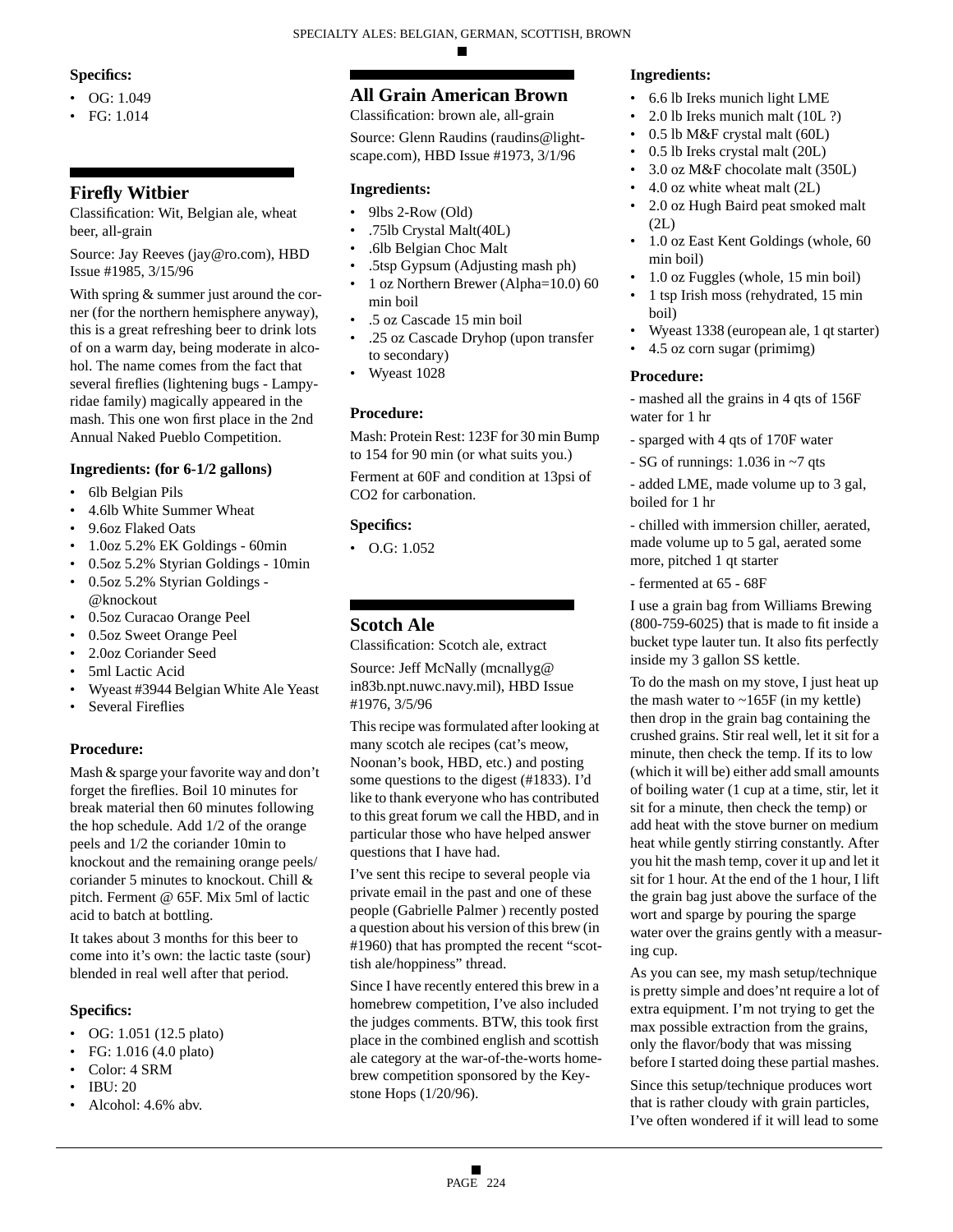astringency in the finished beer. Some of the judges comments (see below) lead me to believe that this does happen. Kirk Fleming asked about this in HBD #1968. Does this stovetop mashing sound similar to what you do?

### **Specifics:**

- OG: 1.055
- FG: 1.018

### **Tasting Notes and Judges Comments:**

When I put together this recipe (my first Scotch ale), I was trying to clone St. Andrews Scotch Ale (Belhaven Brewery, Edinburg). It ended up with a little to much smokey flavor and not quite enough hop bitterness. In general it came out almost identical to Sam Adams Scotch Ale (Boston Beer Co., Boston).

Here are the judges comments. I've separated the two judge's comments with a slash (/):

bouquet/aroma: pleasant malt, low hop / malt, no hop OK

appearance: good clarity, head retention, overcarbonated / slight reddish brown, good clarity, head good

flavor: nice for scottish, light smoke, pleasant sweetness, just slightly overcarbonated for scottish ex, lingering aftertaste slight astringent / malt OK, low hops OK, condition OK but would lower a little to make smooth, needs more malt sweetness & caramel, to dry for style, slight phenolic or solvent

body: good body / carb level thins a bit

drinkability & overall impression: lingering aftertaste from other than malt or hops / it is drinkable but needs fullness (more malt or less atten yeast)

scores: 34 / 30

# **Alt**

Classification: alt, German ale, all-grain

Source: Jim Busch (busch@eosdev2. gsfc.nasa.gov), HBD Issue #1979, 3/8/96 I should preface this with the comment that Ive never brewed an Alt but heres some

suggestions (I really should brew this!).

# **Ingredients:**

- Munich malt at 20-30% of the grist
- CaraMunich at 3-5% of grist
- 40 BUs German spalt
- 5-10 BUs spalt or H. hallertaur
- 2+ litres Alt yeast

### **Procedure:**

German Pils and Munich malts, Ireks, Durst or Weyermann are good choices. Munich malt at 20-30% of the grist. Cara-Munich at 3-5% of grist. I would avoid Roasted barley. Dough in at 104F, rest 15- 20 mins. Raise to 122F for 20 mins, pull decoction. Hold decoction at 148F for 30 mins, then boil for 20 mins. Combine mashes and rest at 148-150F for 30-45 mins, raise to 158 for 10 mins, then 170F and lauter. Boil 30 mins then add 40 BUs German spalt. Boil this for 60 mins. At 30 min before knock out add 5-10 BUs spalt or H. hallertaur. Some might want 50 BUs for the first hopping. Chill to 60F, pump large amounts of oxygen in and pitch dregs of 2+ litres Alt yeast. Ferment 60F for 10- 14 days, then rack to conditioning tank. Hold secondary in 32F frige for 2-4 weeks, keg and force prime or krausen to carbonate. If you cant get spalt, try Tettnanger Tettnang.

### **Specifics:**

- OG 12-12.5P
- FG 2P

# **Alt**

Classification: alt, German ale, all-grain Source: Jerry Cunningham (gcunning@ Census.GOV), HBD Issue #1979, 3/8/96

This recipe was originally from Bruce DeBolt (I changed it a bit), and my attempts to thank him via email have been bouncing all over the place. I have brewed some of my best beers from recipes I've received from you kind folks on the HBD, while I can't believe some of the stuff I see in other places on the net! The digest has an incredibly high signal to noise ratio (please pause and pat yourselves on the back), and it's great for some of us who aren't master brewers to grab a recipe or two from someone we can trust.

### **Ingredients:**

- 8 lbs. Belgian 2-row Pilsen (1.5L)
- 2 lbs. Belgian 2-row Munich (~4L)
- 1/2 lb. Belgian 2-row Aromatic (~21L)
- 1/2 lb. Belgian 2-row Carapils (?L)
- 1/2 lb. Belgian 2-row Caramunich  $(-64L)$
- $1/2$  lb. German wheat  $(?L)$
- 3.25 oz. Crystal (pellets, 3.3%) 60 min.
- 0.75 oz. Crystal " 30 min.
	- 1007 German Ale yeast

### **Procedure:**

I mashed (single infusion) at 152F for 1.5 hours. Primary fermented at around 55- 60F for 6 days. I split the batch after the primary - put 1 gallon in my fridge at around 38F for two weeks, while the other 4 gallons sat in a carboy in my basement at around 70F. The beer was very spicy (from the 1007?) at first, but mellowed out nicely after about 4 weeks. The cold-conditioned gallon was smoother, and more drinkable at an earlier age (~2 weeks after bottling) than the warm-conditioned portion. The cold-conditioned beers were also \*brilliantly clear\*! It was perfectly balanced (to me), with a complex maltiness that I haven't had in any of my past beers. The IBU's were around 36, using Tinseth's calculator. The color was perfect (dark copper?), though the alcohol was probably a bit on the high side for the style.

### **Specifics:**

- OG 1053
- FG 1011

### **Koelsch**

Classification: kolsch, German ale, allgrain

Source: Marty Tippin (martyt@sky.net), r.c.b., 1/31/96

I've brewed the kolsch in Miller's book about 5 times - it's probably not an authentic kolsch, but it's pretty darn tasty nevertheless. Even my non-homebrew-swilling friends think it's a good beer.

I've used the Wyest german ale (1007), Wyeast Kolsch (???) and BrewTek Kolsch - the german ale was the best so far (but the BrewTek batch is still in the secondary and is looking promising) - the Wyeast Kolsch yeast gave an odd mineral-like flavor that I didn't care for - but that may be closer to the real thing - not having ever tasted an authentic kolsch, I have no idea whether this thing is close or not.

I've had to adapt his recipe, though, to my style - MIller's extraction efficiency runs around 34 points while I only get about 28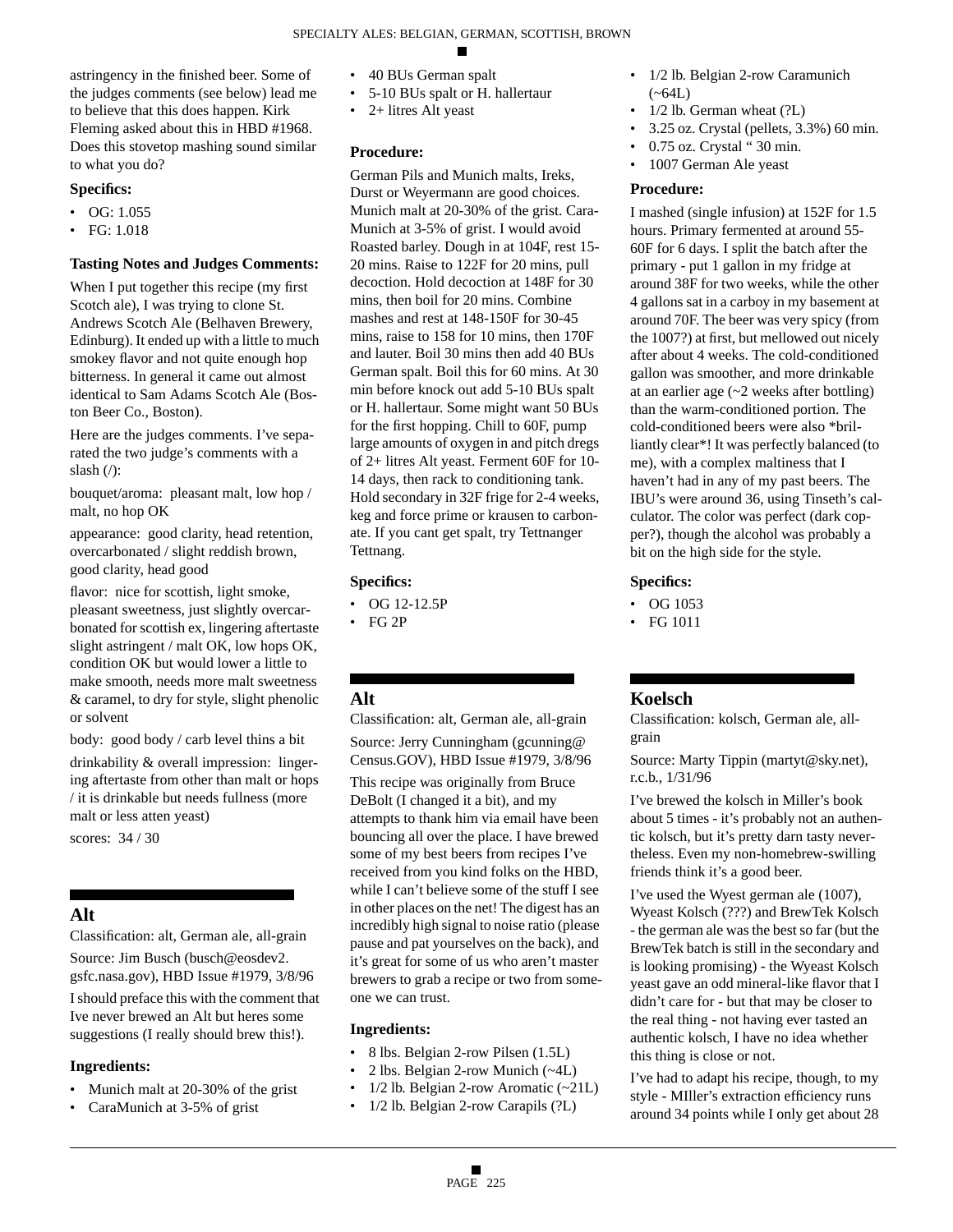or 29 - I didn't know that when I did this one for the first time and consequently, I had to use 1 lb of dry malt extract to get the OG where it needed to be. Here's my recipe in case you're interested.

### **Ingredients:**

- 7 lb british pale malt or german pilsner malt (or 3.5 lbs of each)
- 1 lb vienna malt
- 1/2 lb wheat malt
- 12 AAU Tettnanger 60, 30, 10
- Wyest german ale (1007), Wyeast Kolsch, or BrewTek Kolsch

#### **Procedure:**

Step-Mash according to Miller's recipe.

#### **Specifics:**

- OG 1.048
- FG 1.007

# **Scottish Export**

Classification: Scottish ale, extract

Source: Jeff Imes (imes@ipc88t.daytonoh. attgis.co), r.c.b., 12/21/95

Hi! I just brewed a combo extract/specialty malt Export Scottish Ale as you would like to make. It has no finishing hops, as all scottish and scotch ales should be. Here's my recipe.

The vigorous initial fermentation is over now (3.5 days after pitching) and the CO2 released smells wonderful! It's a dark amber color, but not quite brown. If you want it to be darker like McEwan's, try using amber DME.

### **Ingredients:**

- 6gals water
- 6# light DME
- 1# crystal malt 60L
- 1/2# chocolate malt ~340L
- 1# dark brown sugar
- 2oz. Fuggles pelletized hops (~3.5% AAU)
- 1tsp Irish Moss
- 1/2tsp Burton salts (if needed)
- and a good ale yeast (Wyeast Scotch Ale yeast is preferred)

### **Procedure:**

Pre-boil and cool 2 gals of water and store in closed carboy. Add 4 gals water to kettle and heat to 150 deg F. Remove from heat

and steep crystal and chocolate malts for 15 minutes. Return to heat and at around 170 deg, remove malts. Add DME, brown sugar, hops, and salts (if necessary). Boil down to ~3.5 gal for 1 hour. During last 15 minutes of boil, add Irish Moss. Cool and add to carboy. Pitch yeast at 70 deg F. Shake well, keep in dark area at 70 deg F.

### **Specifics:**

- OG 1.068
- FG \*1.015 (should be, still fermenting)

# **White Sox Wit**

Classification: wit, Belgian ale, wheat beer, all-grain

Source: Robert Bush (bush@shbf.se), HBD Issue #1916, 12/22/95

Surely you must be able to find Hoegaarden in the States? Too me that's the original Wit (which is the real (Flemish) name of the style) even though it's not. If I remember correctly it was revived by Pierre Celis before he moved to Texas from Belgium and started brewing Celis White and Grand Cru. It is now brewed by brewery De Kluis in Belgium and contains a live yeast strain that successfully can be used in your own batch. No need to hand out a lot of money, plus you get to drink a beer!

Here's a recipe I made a couple of years ago, I remember liking the end product then (sorry I only made 10 litres to try it, so it's a small batch).

### **Ingredients: (for 10 litres---about 2-1/ 2 gallons)**

- 1000 grams Pilsner malt
- 900 grams Wheat malt
- 120 grams Flaked oats
- 13 grams Saaz @ 3.6% (90 min)
- 5 grams Saaz @ 3.6% (15 min)
- 8 grams dried Curacao orange peel (15 min)
- 12 grams ground Coriander
- Hoegaarden culture

#### **Procedure:**

Step-infusion mash with rests at 52 degrees C (20 min), 63 degrees C (50 min) and 72 degrees C (30 min). Run-off att 78 degrees C.

Boil for 90 minutes. Cool and pitch with a culture of Hoegaarden White. Ferment at 18 degrees C. Drop to secondary at SG

1026 and bottle at SG 1015. Mature for a month. Drink.

#### **Specifics:**

- OG 1052
- FG 1011

# **Export Scotch Ale**

Classification: Scotch ale, export, partialmash

Source: SSeaney@aol.com, HBD Issue #1919, 12/26/95

I'm going to brew an Export Scotch Ale Thursday. I'd like to get feedback on my recipe before I start the brew.

#### **Ingredients:**

- 0.25 lb. Belgian Special-B: DeWolf
- 5.00 lb. 2-Row: Maris Otter Crisp
- 1.00 lb. Munich: DeWolff: German
- 3.30 lb. Light Syrup: EDME DMS
- 0.50 lb. Biscuit: Belgium: DeWolff
- 1.00 lb. Crystal 10L
- 0.75 oz. Willamette 4.0% 45 min
- 0.50 oz. Saaz 3.5% 45 min
- 0.25 oz. Saaz 3.5% 90 min
- Scottish ale yeast

### **Procedure:**

My goal is to get a rich carmel flavor with low alcohol content. I plan on mashing the extract and grains at about 155 degrees until it passes an iodine test (experience tells me this could take up to 2 hours). I'll adjust for a mash pH of 5.1 to 5.4 and a kettle pH below 5.3.

One trick I'd like to try is to bring a small amount (2 qts) of wort to a rapid boil in a separate pan to help carmelize the wort.

# **Kiss My Abbey**

Classification: abbey beer, Belgian ale, Trappist ale, all-grain

Source: Gary McCarthy (gmccarthy@ dayna.com), HBD Issue #1902, 12/6/95

A while back I posted a recipe asking for opinions on the content. I received one reply :-( , advising me to put like 4 oz of chocolate malt in as I was trying to get a Brown out of the recipe. Well, I didn't listen, and ended up with more of an IPA than a Brown. But thats okay too. The taste is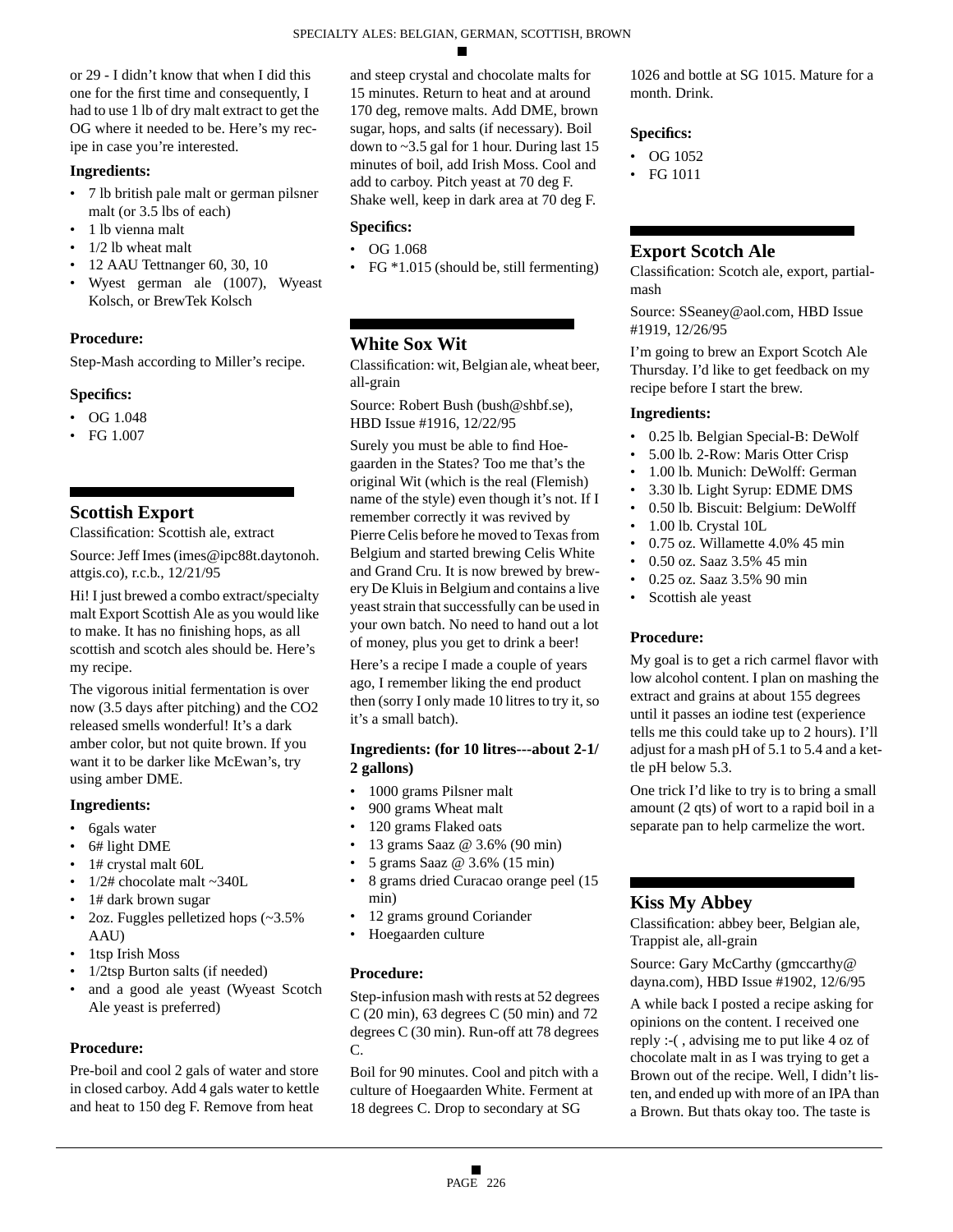### sweet and very hoppy. I reccomend this recipe, with the addition of 4 oz chocolate and the subtraction of 8 oz of the carastan.

### **Ingredients:**

- $\cdot$  7 lbs 2-row
- 3 lbs Munich (prob 10. L)
- 1 lb carastan malt
- 1 lb brown malt
- 1 oz Columbia (alpha-15%)
- 1 oz Chinook (alpha-12%)
- Belgian ale yeast

# **Procedure:**

Protein rest - 15 min at 121.F. Starch conversion - 2 hrs at 151-141.F, 30 mins at 160. F. Mash out - 5 min at 168.F. Sparge, boil, add all hops at 60 min before end of boil. SG - 1.060. FG - 1.020. Bottled 30 - 12oz and 16 pints.

### **Specifics:**

- OG: 1.060
- FG: 1.020

# **Brown Ale**

Classification: brown ale, Newcastle clone, extract

Source: Horacio Lertora (NHOMEBREW @ids.net), r.c.b, 5/15/96

This is very similar to Newcastle.

# **Ingredients:**

- 1 can Munton's Plain Amber Malt Extract 3.3 lbs
- 2 lbs. Munton's Plain Light Dry Malt Extract
- 1 lb. Crushed Grain Mix (1/2 50 L Crystal & 1/2 Chocolate)
- 2 oz. Willamette Whole Flower Hops 4.9%
- Prime with 3/4 cup Corn Sugar
- 1 teaspoon irish moss 1/2 way thru boil
- WYeast #1028 London Ale or RTP English Ale Yeast

# **Procedure:**

Steep grain until boiling, remove - add extracts - bring to boil, drop in hops for entire 45 min. boil ( irish moss 25 min. into boil) 2 weeks fermentation. 2 weeks bottled. All at room temp.

# **Specifics:**

- O.G. 1.046
- F.G. 1.015

# **Scotch Ale**

Classification: Scotch ale, all-grain

Source: sclaus4688@aol.com, r.c.b., 5/13/ 96

Here's one I make in 10 gallon batches & friends suck it down faster than I can brew it.

Despite fairly high alcohol, this beer is ready to begin drinking just a few weeks after brewing. Enjoy!

### **Ingredients: (for 10 gallons)**

- 17# British 2 row (I use Marris Otter from Beeston Malting)
- 3# Belgian Munich (I know, it's not authentic, but it has a good slightly peaty-roasted flavor
- 1# 120L Crystal
- 1/4# chocolate malt
- 3 to 4 oz's 5.3 AAU Kent's Golding
- Wyeast Scottish liquid yeast (make a good starter

# **Procedure:**

One temp mash at 152F for 75 min's. Boil for 75 min's. Add hops & 1tsp irish moss 45 min's before end of boil. Beginning SG is 1062. Ending SG is around 1016.

# **Specifics:**

- OG: 1.062
- FG: 1.016

# **Extract Scotch Ale**

Classification: Scotch ale, extract

Source: Peter T. Sabin (peterTS@en.com), r.c.b., 4/17/96

Bottled the following on 96.04.08. Sampled a bottle last night--was good then (although no carbonation to speak of) and may get much better. We'll see.

### **Ingredients:**

- 4 # Brewmaker Scotch Heavy 80l kit (save the yeast and nutrient for emergencies)
- 2 # Munton & Fison Lite Dry Malt
- 1 # Lite Brown Sugar
- 1/2 oz Hallertau at boil
- $1/2$  oz Hallertau at boil  $+15$  minutes
- 1 tsp Irish Moss at boil  $+15$  minutes
- 12 grams Munton Ale Yeas

# **Procedure:**

(Next time, I'm going to try it with another  $1/2$  oz of hops at boil  $+ 25$  minutes). Started yeast with about a quart of warm water and a little DME & sugar. (Next time, I'm going to try a liquid yeast.)

In the primary from 96.03.23 to 96.03.28 (5 days); in the secondary from 96.03.28 to 96.04.08 (11 days); Primed with 3/8 cup corn sugar and 3/4 cup DME and bottled on 96.04.08.

# **American Brown Ale**

Classification: brown ale, all-grain

Source: Jerry Cunningham (gcunning@ Census.GOV), HBD Issue #1867, 10/26/95

I was wondering if some of you experienced all grainers could check out this recipe for me and see what you think - I've only made 5-6 batches of all grain so far, all "proven" recipes. This is the first one I've formulated on my own, through a highly scientific technique (I got all of my leftover stuff from the closet/freezer).

# **Ingredients:**

- 5.33 lbs. Klages
- 2 lbs. D-C Pilsen
- 2 lbs. Vienna (American 6-row)
- 0.5 lbs. D-C Aromatic
- 0.5 lbs. German wheat
- 0.5 lbs. Caravienne
- 0.5 lbs. Caramunich
- 0.5 lbs. chocolate malt
- 0.125 lbs. black malt
- 1.5 oz. Cascade (5.8%) 60 min.
- 0.5 oz. Tettnang (3.4%) 10 min.
- 0.5 oz. Cascade (5.8%) finish
- 1056 American

### **Procedure:**

Single-step infusion 155F, ~1 hr.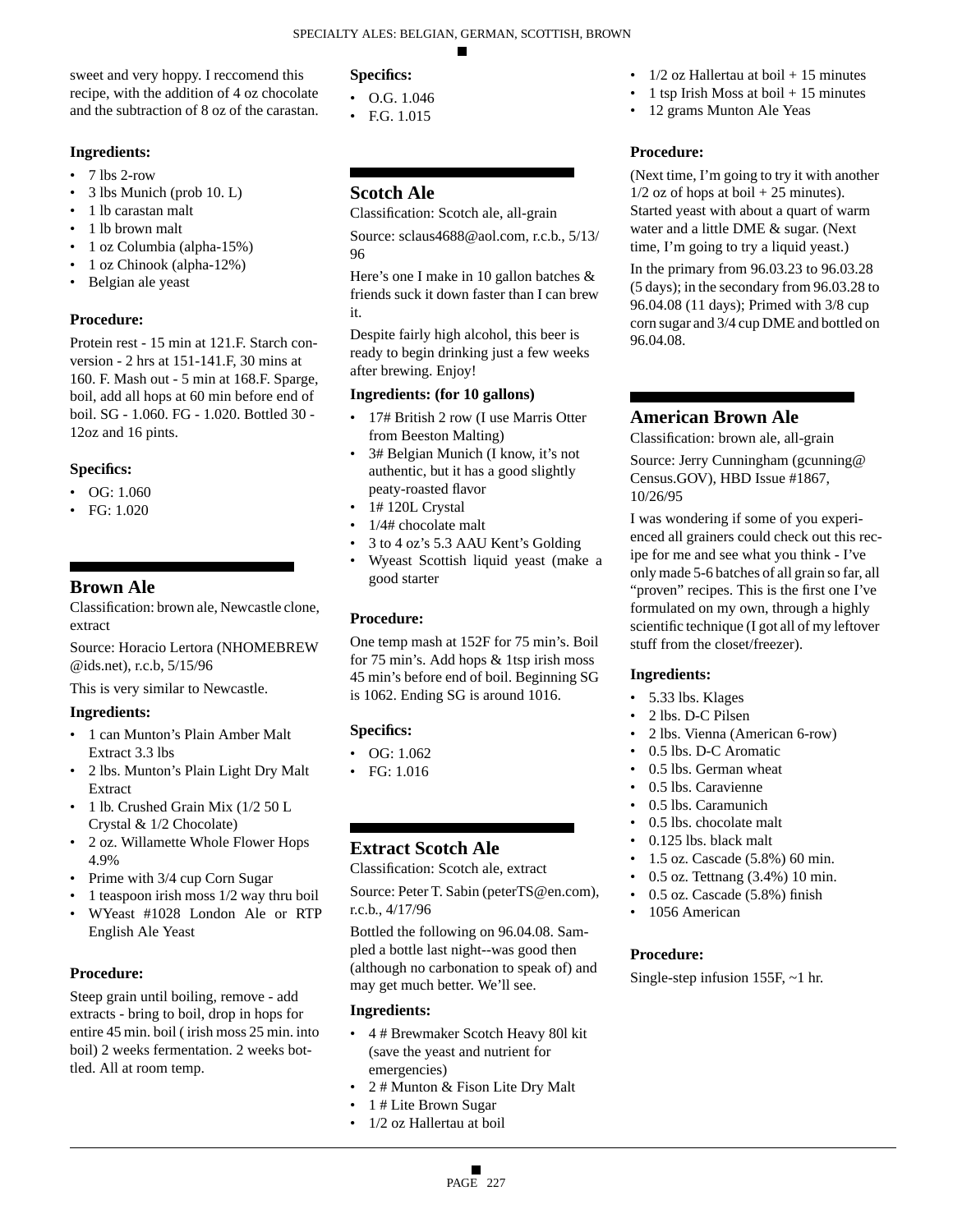# **Celis Clone**

Classification: wit, Belgian ale, wheat beer, all-grain

Source: Andy Kligerman (homebre973@aol.com), HBD Issue #1801, 8/7/95

Hi Y' Ale, As we say in the South. I thought I would report on my attempt at a Celis Clone following Rick Garvin's Cherry Blossom Wit. (page 211).

Compared directly with Celis White after 1 month in bottle.

Color was almost exactly the same and both had pure white heads. However, the Celis had a longer lasting head. My clone was much drier and lacked the sweet fruitiness found in the actual Celis white. Comparing the two beers, I liked the actual Celis better because of its sweetness and fruit flavor which my clone only has hints of.

# **Ingredients:**

- 0.4 lbs rolled oats
- 3 lbs. 10 oz. flaked wheat
- 4 lbs. DWC pilzen malt
- 1.3 oz of Tetnang. pellet AA 4.3 for 70 min boil
- 1/2 oz bitter orange peel last 20 min of boil
- 1.25 oz of coriander seed (crushed) (last 5 minutes of boil
- 0.5 oz of Saaz pellets last 5 min. of boil
- Wyeast 394
- 120 grams of dextrose
- 5 ml of 88% lactic acid

# **Procedure:**

Step infusion mash with 1 hr at 124 F; 1 hr 10 min at 145 to 150 F; mash out at 160 and sparge at 160 with 1.5 h sparge to get 6 .75 gallons. Used 1.3 oz of Tetnang. pellet AA 4.3 for 70 min boil, 1/2 oz bitter orange peel last 20 min of boil; last 5 min added 1.25 oz of coriander seed (crushed); and about 0.5 oz of Saaz pellets. Chilled and pitched with Wyeast 3944. (5 gallons with o.g. 1.040). Fermented between 70 to 74 F. Racked 8 days later with gravity at 1.011. Bottled with 120 grams of dextrose at f.g. of 1.011. Added 5 ml of 88% lactic acid to last 2.25 gallons bottled.

Notes: Sparge went beautifully with no problems. Hard time grinding coriander seeds with mortar and pestle.

# **Nut Brown Ale**

Classification: brown ale, extract

Source: Lou Heavner (lheavner@frmail. frco.com), HBD Issue #2151, 8/20/96

The following one is a standard for me and was responsible for making my father a beer drinker. I've used different yeasts and different water, but it always turns out pretty good.

# **Ingredients:**

- 3/4 # Cara-Munich Crystal
- $1/4$  # Special B
- 1/8 # Chocolate Malt
- 6.5 # Amber Malt Extract Syrup
- 1 oz Brewers Gold 60 min
- 1 oz Fuggle 5 min
- ale yeast

# **Procedure:**

Single stage fermentation between 65 and 72 Deg F (ie room temp) for 1 to 2 weeks. The original recipe (from Austin Homebrew Supply) called for Whitbread dry yeast, but I've also used Windsor & Nottingham dry and Wyeast 1098 & 1968 all with good results. I've used tap water, bottled water, and softened water w/ water crystals. Occasionally I've used Irish Moss, but I don't think it does anything.

# **Specifics:**

- OG:  $1.045 1.050$
- FG: 1.011-1.015

# **Celis Grand Clone**

Classification: Belgian ale, Celis Grand Cru clone, all-grain

Source: Bart Thielges (bart.thielges@xilinx.com), HBD Issue #2089, 7/1/96

I've been trying to emulate Celis Grand Cru for a few batches so far and came reasonably close in the last experiment. The following recipe is the result of suggestions and various tidbits of info from other homebrewers interesting in emulating this recipe.

The batch that I got differs from the real thing in at least two ways that my amateur palate detects : Its hoppier than Celis and also higher alcohol. In the next batch, I'll back off on the bittering hops and sugar.

The batch I tasted was the one with 6 tsp of coriander.

# **Ingredients: (for 14-1/2 gallons)**

- 29 lbs pale malt (USA domestic)
- 1 lb carapils
- 3 lbs Belgian Biscuit malt
- 4.5 lbs granulated sugar
- 3 tsp Irish moss (30 minute boil)
- 2 oz 5.6% Cascade whole hops (60 minute boil)
- 2 oz Curacao orange peel (60 minute boil)
- 2 oz 5.6% Cascade (30 minute boil)
- 2 oz 3.3% Saaz plugs (15 minute boil)
- 1.5 oz 3.3% Saaz plugs (10 minute boil)
- 1.5 oz 3.3% Saaz plugs (5 minute boil)
- Wyeast Belgian Wit yeast

# **Procedure:**

Mash temperature was about 151 F for about 70 minutes.

This was split evenly into 3 five gallon glass carboys and innoculated with Wyeast Belgian Wit yeast that had been stepped up to one liter the previous day. In addition, ground coriander was added to two of the batches. One batch got 2 teaspoons, the other got 6 teaspoons - both in the form of a solution of boiling water with the coriander added for 1 minute. The remaining batch had no coriander (the "control").

# **Specifics:**

- OG: 1.084
- FG: 1.014

# **Brown Rye Ale**

Classification: brown ale, rye ale, sucanat, all-grain

Source: Jacob Galley (jgalley@tezcat com), HBD Issue #2034, 5/11/96

The other interesting thing about this recipe, besides the rye flakes, is the sucanat. I got this idea from a brown ale recipe in one of Dave Miller's books, which called for brown sugar. It's hard to describe, but the cane flavor complements the rye-spiciness quite well!

- 5 lbs Mild Ale Malt (Munton and Fison)
- 1.5 lbs Rye Flakes (in the bulk section of your health food store)
- 8 oz Cara-Munich (DeWolf-Cosyns)
- 3 oz Roasted Barley (DeWolf-Cosyns)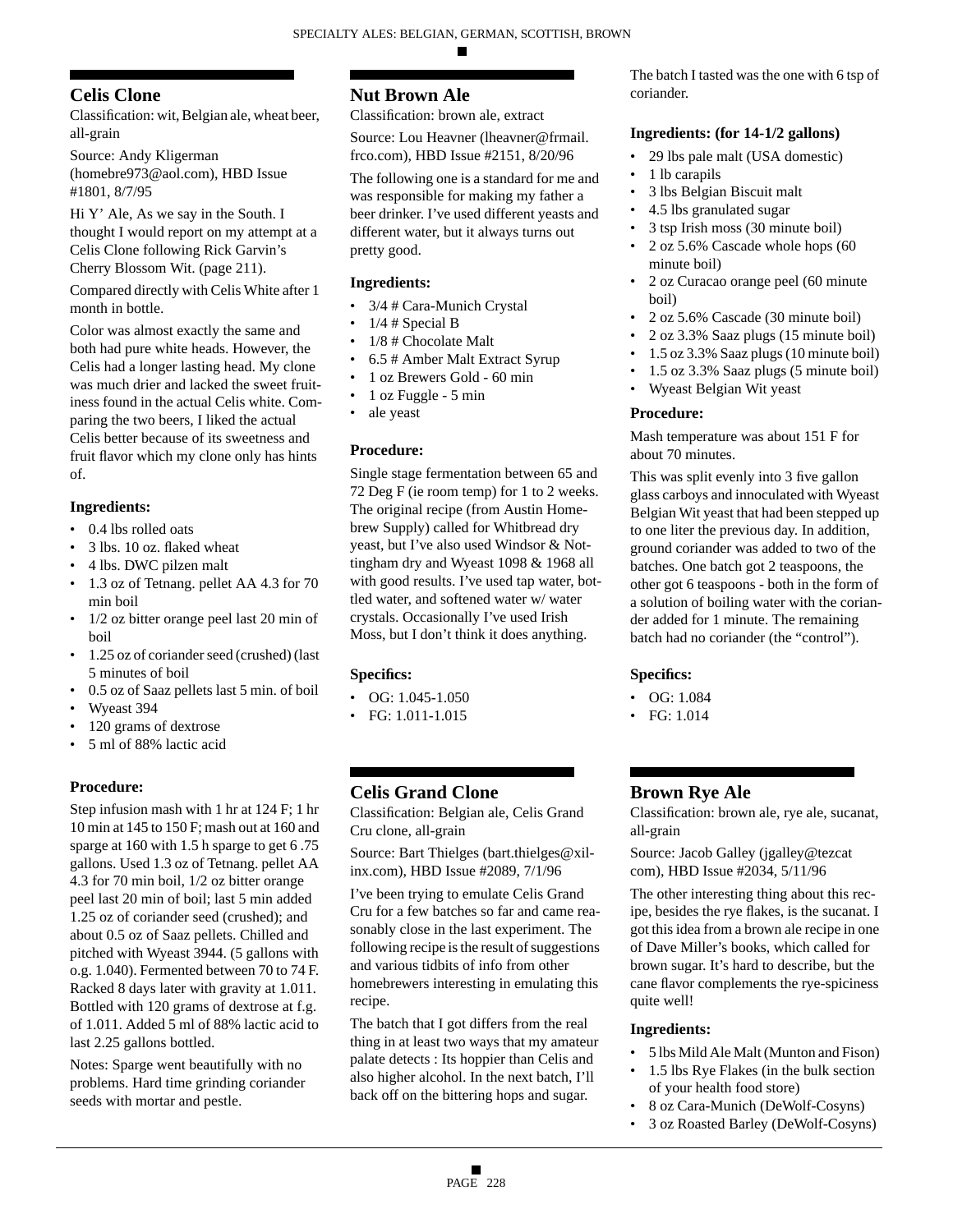- 1 lb of Sucanat (evaporated cane juice, ie. natural brown sugar)
- $2.0$  oz = 8.0 AAU Fuggles (60 min)
- $\bullet$  1.5 oz = 5.2 AAU Spalt (10 min)
- ale yeast

### **Procedure:**

Mash at about 142 F for 90 minutes. Sparge as usual. Boil wort 60 minutes with sucanat, hop as indicated above. Chill as usual. The original gravity comes to 1.048 (for 5 gallons). Pitch any of the plethora of British and German ale yeasts marketed by Wyeast. (I generally use London Ale.)

# **Specifics:**

 $\bullet$  OG: 1.048

# **Pale Rye Ale**

Classification: pale ale, rye ale, all-grain

Source: Kristine Perez (KrisPerez@ aol.com), HBD Issue #2035, 5/13/96

This one is not bitter at all and the taste of the rye really comes through. I like to keep this one around in the summer so my friends don't have to give me "bitter beer face" when I serve them my IPA.

I take no credit for this recipe, it is from Sep/Oct 93 issue of *Brewing Techniques* (out of print), page 23.

I usually use Harrington or whatever is cheap for the 2-row. I also usually double this to make 10 gallons. Five is nowhere near enough. YES!! I know that the rye is 30% of the grain bill. \*\* Do it anyway\*\*. This is an excellent beer. Even people who don't like beer, like this beer. My favorite variation of this substituted 2 lbs of Victory for 2 lbs of the 2-row, and used an altbier yeast. I remember it fondly :)

# **Ingredients:**

- 8 lbs pale malt
- 4 lbs rye malt
- 1/2 oz Centennial 6.6% bittering
- 3/4 oz Northern Brewer, finish
- 1/2 oz Centennial, finish
- Irish moss
- Sierra Nevada yeast or Wyeast 1056

# **Procedure:**

Single-step infusion mash or step mash. 90 minute boil.

# **Usquepaugh Mild Brown Ale**

Classification: mild ale, brown ale, wheat, all-grain

Source: Rolland Everitt (af509@osfn.rhilinet.gov), HBD Issue #1840, 9/25/95

I wanted to make a brown ale, but had no chocolate or black malt on hand, so I tried an experiment.

After 4 weeks in the bottle, this is a very drinkable brown ale with a pleasant flavor. I named it for the village of Usquepaugh, RI, home of Kenyon's Mill (no affiliation), which is to milling what a good micro is to brewing. I bought the wheat there. They offer a line of stone-ground meals and flours at their shop, and by mail order.

# **Ingredients:**

- 4 lb. English 2-row pale malt
- 1 lb. Crystal malt
- 3/4 lb. cracked wheat berries
- Burton salts
- Edme ale yeast
- 1 oz. Cascade hops (start of boil)
- 1/2 oz. Kent Golding hops (near end of boil)
- 1.4 tsp. Irish moss

# **Procedure:**

I had some cracked whole wheat of the sort that can be cooked as a hot cereal. I panroasted it in a dry iron skillet for about 30 minutes, turning it frequently, until it was fairly dark (some was burned actually). This was cooked in about a quart of water for about 3/4 hour, and added to the main mash at about 50 C at the start of the protein rest. All water used had 1/2 tsp. Burton salts added per gallon. The boil was about 50 minutes, and there was quite a lot of hot break. This recipe yielded about 3 gallons of wort at OG=1.050. I pitched one packet of Edme ale yeast direct (no starter). FG was 1.018.

# **Belgian Single**

Classification: Trappist ale, Belgian ale, single, enkel, all-grain

Source: Steve Stroud (STROUDS@ cliffy.polaroid.com), Lambic Digest #948, 9/26/96

I have tasted both the Witkap pater and La Trappe's Enkel. Both are pale, somewhat delicate (well, in a Belgian ale sense) top

fermented beers. I found both quite aromatic, with lots of yeast derived aromas, perhaps some spicing as well. Hopping was low.

As a first guess, I would essentially brew a tripel, but cut all ingredients back to give an OG in the 1050 or so range; hopping and spicing should be reduced also.

If anyone brews this, I'd be happy to sample a bottle and give you my opinion :-).

# **Ingredients: (10 gallon batch)**

- 14 lb Belgian pilsner malt
- 2 lb corn sugar
- 1.6 oz Saaz leaf hops (alpha  $\sim$  3)
- 1.25 oz EK Goldings (alpha ~4.5)
- 8 grams coriander seed
- 5 grams dried orange peel
- Belgian ale yeast (Westmalle or La Chouffe)

# **Procedure:**

I'd boil all of the hops for 60 minutes except for a smidge added the last 5 minutes. Grind the spices before using and boil for 15 minutes.

You could shade the color of the beer and add complexity by replacing a small amount of the pilsner malt with carapilsner or carvienne malt; likewise a touch of malted wheat could be used to advantage.

Assuming 30 pts/lb for the malt and 44 pts/ lb for the sugar, you should get an of about 1.050. IBU's calculate out to be ~20.

Use a good Belgian ale yeast. Westmalle (reportedly Wyeast 3787) or La Chouffe (available from YCKC or RTP orJeff Frane) would both be appropriate.

# **Specifics:**

• OG: 1.050

# **Scottish Ale**

Classification: Scottish ale, all-grain

Source: John Richardson (shrink1@bham. mindspring.com), r.c.b., 6/14/96

- 10.00 lb. British Pale Grain M&F
- 2.00 oz. Roast Barley
- 2/3 ounce Kent Goldings hops (5.7% alpha, 60 minute boil)
- Wyeast #1728 (Scottish ale)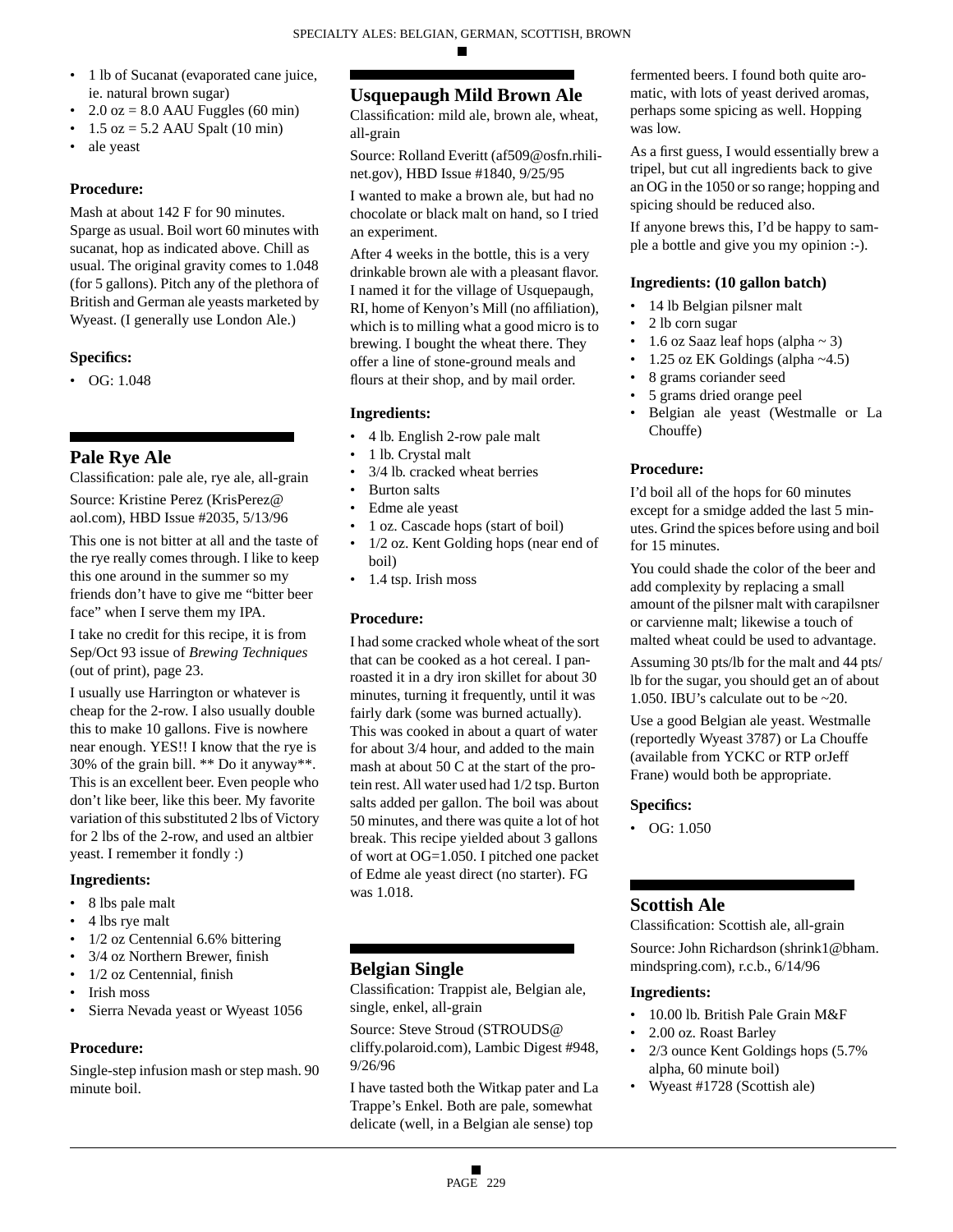### **Procedure:**

Strike Water: 2.53 gallons of water at 152F. First Mash Temperature: 152F. 1 1/4 hour mash. Mash-out 168 for 10 minutes. Pitched with 1/2 gal. starter. Fermentation had begun within ~2 hours Racked to secondary after 3 days - fined with Polyclar Bottled two weeks later.

### **Specifics:**

- $\bullet$  OG: 1.050
- FG: 1.014

# **Scotch Ale**

Classification: Scotch ale, extract

Source: Peter and Kristi Sabin (pts\_kls@en.com), r.c.b, 6/28/96

Here's an extract based Scotch Ale. It was my second batch of beer ever. Tasted \*much\* better after some of it stayed in the bottle for eight weeks.

### **Ingredients:**

- 4# Brewmaker Scotch Heavy 80l kit
- 2# Munton & Fison Lite Dry Malt
- 1# Lite Brown Sugar
- 1/2 oz Hallertau at boil
- $1/2$  oz Hallertau at boil  $+15$  minute
- 1/2 tsp Irish moss
- 12 oz Muntons Dry Yeast, rehydyrated

### **Procedure:**

The next time I make this, I'll use liquid yeast and probably about 1/2" of 80 crystal malt.

# **Larsson's Presque Orval**

Classification: Belgian ale, Trappist ale, all-grain

Source: Mikael Larsson (Mikael.Larsson @idt.ntnu.no), Lambic Digest #989, 11/23/96

I made an attempt at copying Orval earlier this summer. Since I am now connected to this mailing list, I thought I might go ask you experts out there what you think of my recipe.

#### **Ingredients: (20 liters)**

- 2.97 kg lager malt
- 0.46 kg crystal malt (should be Cara-Vienna, I know)
- 0.63 kg light syrup
- 1.56 g AA St. Golding (plugs)
	- 0.83 g AA Tettnanger (pellets)
- S.cerevisiae culture from Orval
- mixed culture from a bottle of Orval
- 48 g St. Goldings plugs (dry hop)
- 10 g table sugar per liter (priming)

#### **Procedure:**

Mash 30 minutes at 59 C, 60 minutes at 68 C.

Primary fermentation: 1 week with pure S.cerevisiae culture from Orval secondary fermentation: 3 weeks with dregs from an earlier attempt at a wheat based beer fermented by a mixed culture from a bottle of Orval. The FG indicates some Brettanomyces activity.

### **Specifics:**

- $\bullet$  OG: 1059
- FG: 1004
- BU: 32

# **Wit Christmas**

Classification: wit, wheat beer, Belgian ale, all-grain

Source: John Varady (rust1d@li.com), HBD Issue #2222, 10/9/96

Following is the wit recipe I built and why. Any comments would be appreciated.

Reasons for what you see:

I used the curacao/coriander schedule from this recipe which won Best of Show at the "Spirit of Belgium" competition in 1994. (See page 213).

I went to the Celis page and read up on the hops for Celis white (I was happy to see Cascades).

I like cascades and figured using them and centennial would compliment the curacao citrusness. I picked Saaz for flavor/aroma since the style chart in NCJHB say 'nobel type' for hop flavor/aroma.

I am undecided if I should just buy the Wyeast Belgian White, or if I should culture it from Hoegarrden...

#### **Ingredients:**

- 11 pounds German 2-row pils
- 9-1/2 pounds flaked wheat
- 1-1/2 pounds flaked oats
- 3/4 ounce Centennial 90 minutes
- 1/2 ounce Cascade 45 minutes
- 1/2 ounce Cascade 30 minutes
- 1 ounce Saaz 15 minutes
- 1 ounce Saaz steep
- 10 grams coriander in boil
- 70 grams curacao in boil
- 2-1/2 grams coriander in secondary
- Belgian White Wyeast #3944

#### **Procedure:**

Mash in 110F (43.3C) 10 min. Boost to 128F (53.3C) 30 mins . Boost to 158F (70C) 50 mins.

Add spice 10 minutes before knockout.

#### **Specifics:**

• OG: 1.049

# **Triticale Wit**

Classification: wheat, triticale, wit, Belgian ale, all-grain

Source: John Richard Taylor, (jrt@minyos.its.rmit.EDU.AU), r.c.b., 10/25/96

"Triticale is a man-made grain produced by crossing wheat and rye. ... It combines the high lysine content of rye with overall high protein content of wheat. ...its flavour is better than wheat, yet more not as strong as rye." Package notes:- Lowan Whole Foods Wholegrain - Triticale Flakes.

The "raw" flakes have a nice pale/light brown colour, a crunchy texture and good taste (not at all floury, unlike rolled oats for instance). I was intrigued when I first saw this grain in the supermarket, so I though I'd try making beer with it. Charlie Papazian mentions this grain, but I have not found any existing recipes with Triticale as an ingredient. The Wit style of beer seemed to be the most suitable type as I could simply substitute the Triticale flakes for the (unmalted) wheat normally used. The recipe is based on various Wit recipes I found in Cats Meow 3, etc.

#### **Ingredients: (for 5 liters)**

- 600 g "Franklin" Malt (lightest available local malt - Pils equivalent?)
- 300 g Wholegrain Triticale Flakes
- 120 g Wheat Malt
- 60 g Rolled Oats
- 125 g Castor Sugar (to correct low OG... Bummer!)
- 5.0 g Kent-Goldings (6.1% AA) Boiled 60 mins (bittering)
- 2.5 g Hallertauer (3.4% AA) Boiled 5 mins (aroma/flavour)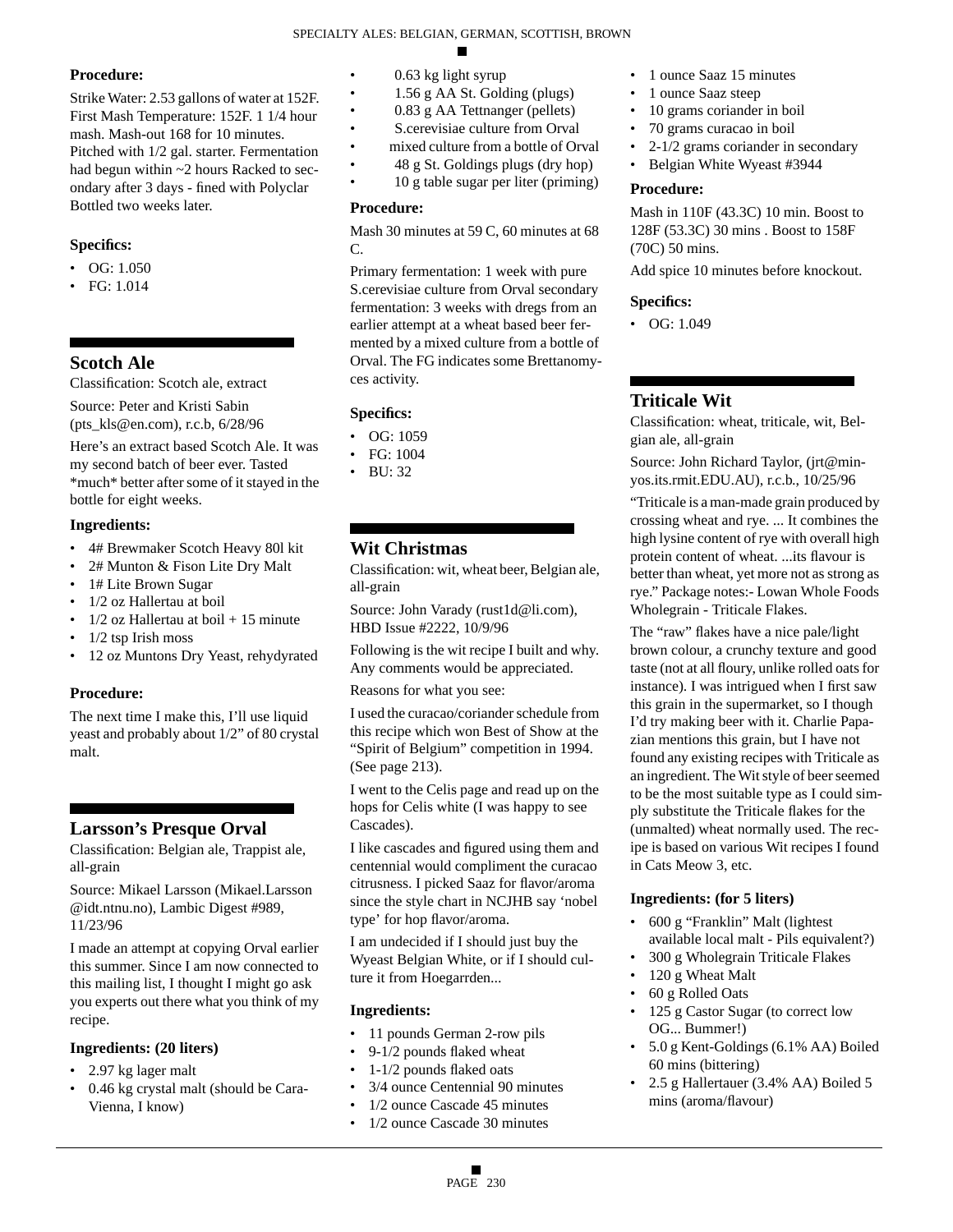- Zest (only) of a small orange and (most of) a small lemon
- 1 1/4 Tblsp Coriander slightly crushed  $(= 5.5$  g approx.)
- 1 small Cardamon pod slightly crushed
- 1/8 tsp Anise slightly crushed
- $\cdot$  1/2 tsp Gypsum
- Pinch Epsom Salts
- Pinch Salt
- 1/2 tsp Irish Moss (natural, dried)
- Wander premium dry beer yeast (cheap and quite neutral - a good general purpose beer yeast - and it was all I had :-)

### **Procedure:**

I followed an upward step infusion mash from another Wit recipe:

110 F for 45 minutes

122 F for 45 minutes

144 F for 30 minutes

150 F for 90 minutes

Mash out

I added the castor sugar to the primary to increase the OG to above 1.044 - I could/ should have used light dry malt extract instead, but: 1) I forgot I still had some... 2) It tends to be messy stuff to work with (it sticks to everything!) and probably should be boiled for sterilization, etc.

The total boil time was 60 minutes. The Irish Moss was added 30 minutes before the end of the boil. The zests and spices were added 10 minutes before the end of the boil. Hops added as specified in the ingredients list.

I don't know if it's anything like a true Wit, but I thought it tasted great! I can't seem to taste the spices, so you could increase the amounts or maybe boil them for longer if you wanted to. As this was my first attempt, I didn't want to risk using too much spices.

# **Specifics:**

•  $OG: 1044$ 

# **Enkel**

Classification: Belgian ale, single, Trappist ale, all-grain

Source: Conn Copas (Conn.Copas@ dsto.defence.GOV.AU), Lambic Digest #951, 9/30/96

"I have tasted both the Witkap pater and La Trappe's Enkel. Both are pale, somewhat delicate (well, in a Belgian ale sense) top fermented beers. I found both quite aromatic, with lots of yeast derived aromas, perhaps some spicing as well. Hopping was low.

As a first guess, I would essentially brew a tripel, but cut all ingredients back to give an OG in the 1050 or so range; hopping and spicing should be reduced also.

Haven't tried the Witkap pater Tripel, but I'm fairly certain the Witkap pater Stimulo uses honey, which might be worth considering. Otherwise, if you want a delicate brew, I would second the use of glucose (as opposed to sucrose). At the risk of bringing the wrath of Belgo-philes down upon my head, I would question the use of orange peel here. Many of the Wallonian brews are way over-stated in the spice department IMHO, and that includes favourites like La Chouffe. If you are heavy handed with the coriander then it is not a big problem, because it will blend in with maturity. The citrus nose, however, just stays there forever, and often dominates the yeast as far as I am concerned.

# **Ingredients: (for 10 gallons)**

- 14 lb Belgian pilsner malt
- 2 lb corn sugar
- 1.6 oz Saaz leaf hops (alpha  $\sim$  3)
- 1.25 oz EK Goldings (alpha ~4.5)
- 8 grams coriander seed
- 5 grams dried orange peel
- Trappist ale yeast